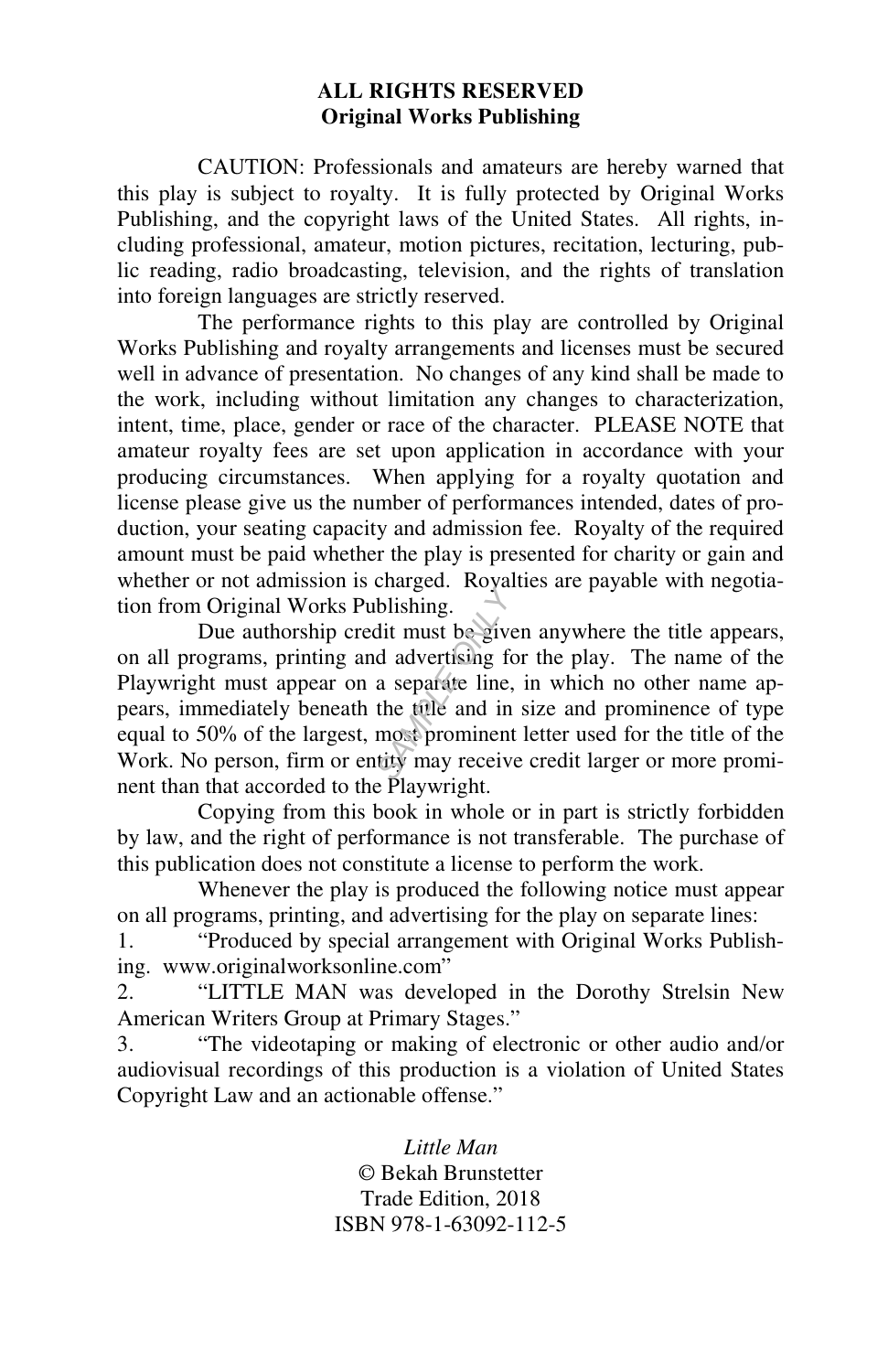## *Also Available By Bekah Brunstetter*



### **HEY BROTHER**

**Synopsis:** As the saying goes, you can't pick your family. At odds brothers, hard drinking financial planner Ben and grad student Issac, are cohabitating in Ben's beachside North Carolina home and it isn't going well. Adding fuel to their fire is Kris, an Asian-American grad student, who sets her eyes on both of them, forcing a love triangle neither is prepared to handle.

**Cast Size:** 2 Males, 1 Female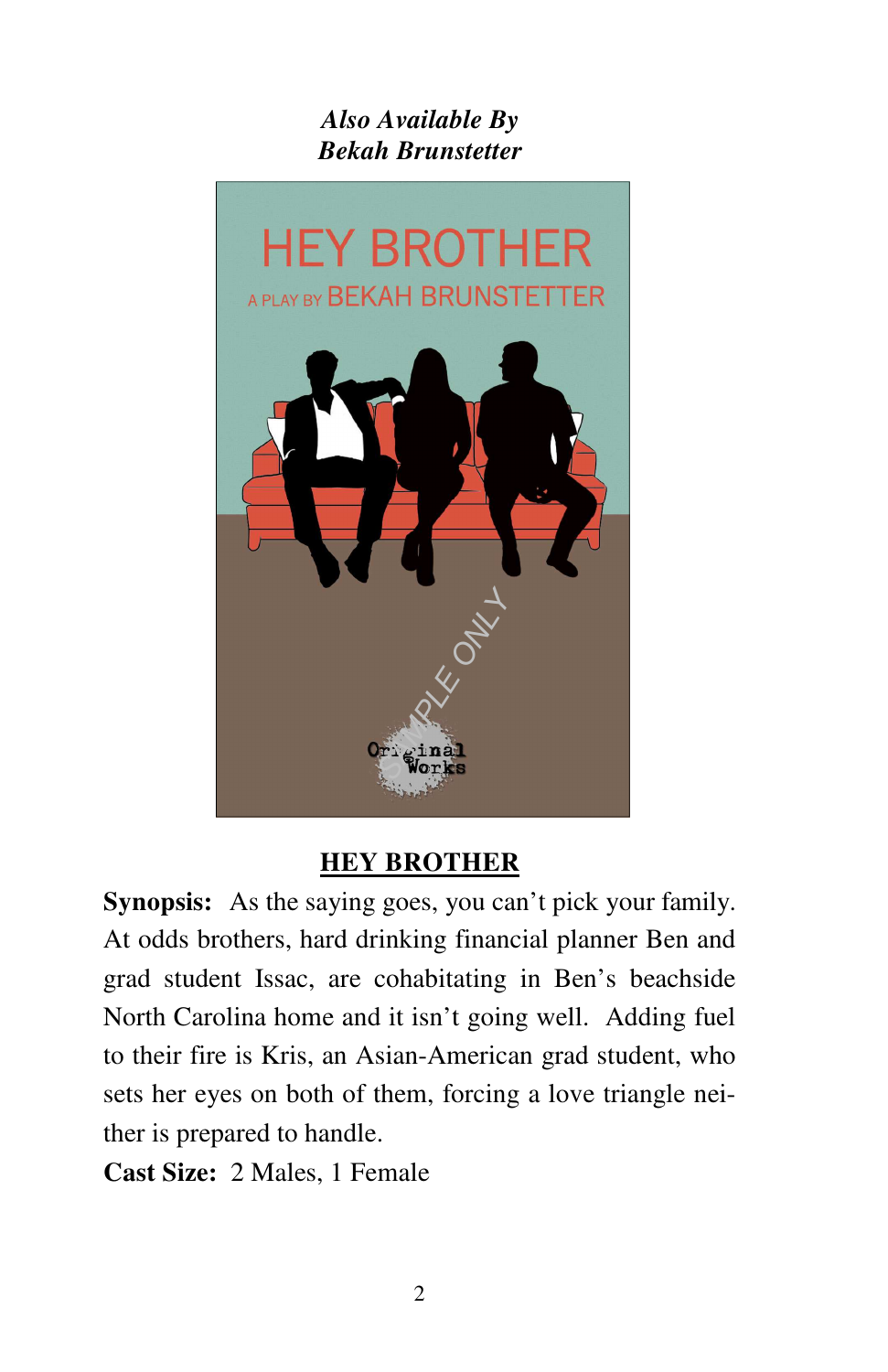# **Little Man**

## **a play by Bekah Brunstetter**

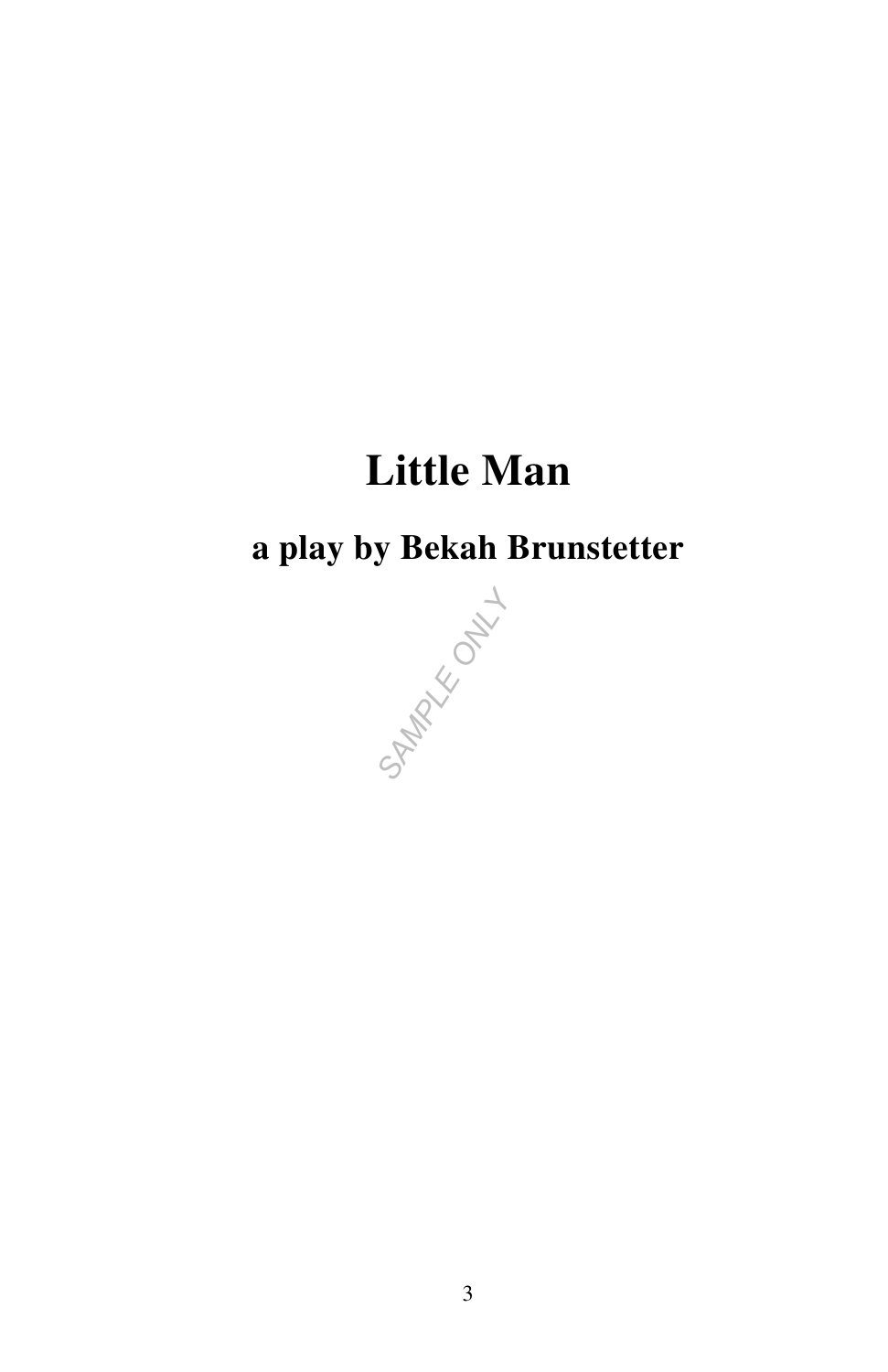### **SONG USE NOTE**

Licensees are solely responsible for obtaining formal written permission from copyright owners to use copyrighted songs in the performance of this play and are strongly cautioned to do so. Licensees are solely responsible and liable for all song clearances and shall indemnify the copyright owners of this play and their licensing company and agent, Original Works Publishing, against all costs, expenses, losses and liabilities that may arise from song usage.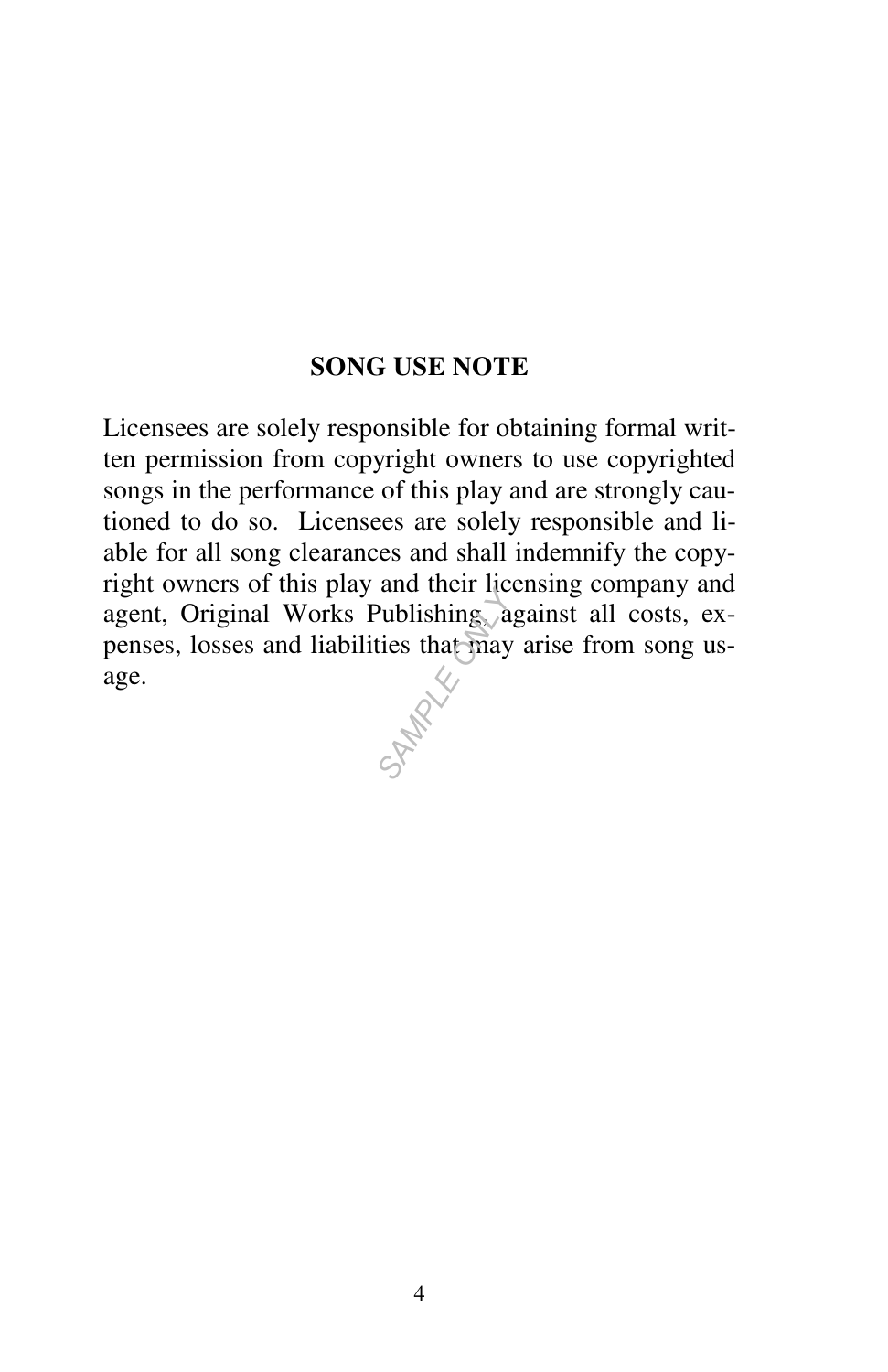LITTLE MAN was originally produced on October 17, 2014 by the Los Angeles New Court Theatre at the McCadden Theatre Center. The producer was Eddie Vona. It was directed by Kyle Hester.

The cast was as follows:

| <b>HOWIE</b>    | Eddie Vona           |
|-----------------|----------------------|
| <b>ANDY</b>     | <b>Brandon Bales</b> |
| <b>WENDY</b>    | Jordan Mann          |
| <b>JED</b>      | David Silavin        |
| <b>STEFANIE</b> | Marianna Caldwell    |
| <b>MELISSA</b>  | Jasie Adams          |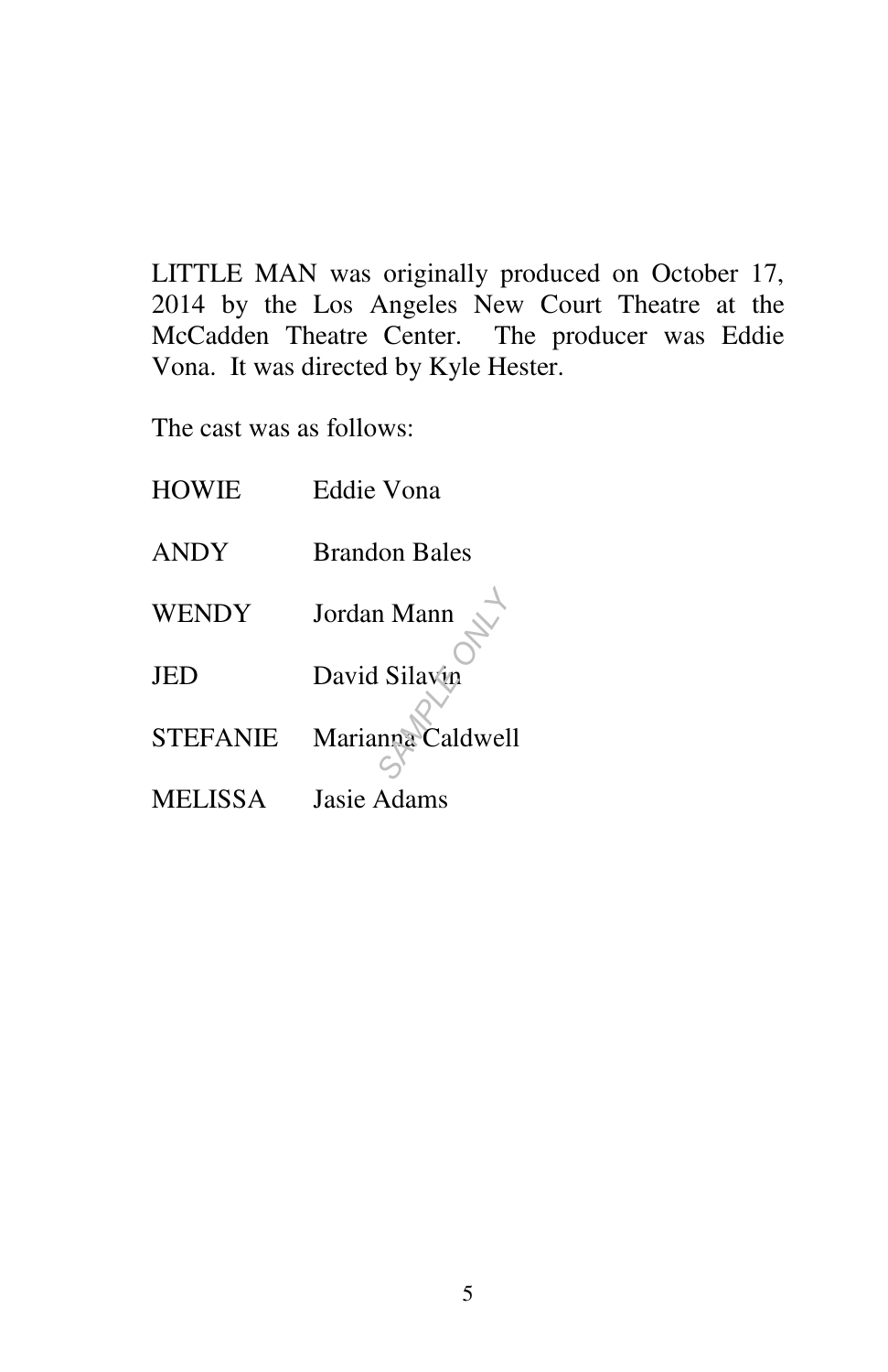### **CHARACTERS**

HOWIE, 28, short and successful

ANDY, 28, in a band, best friends with Howie, gay, a little overweight

JED, 29, a douchebag, married to Wendy

WENDY, 28, hot, a Mom

STEFANIE, 28, very tall, used to be quite large STEFANIE, 28, very tall, used to be quite la<br>MELISSA, 28, reunion planning committee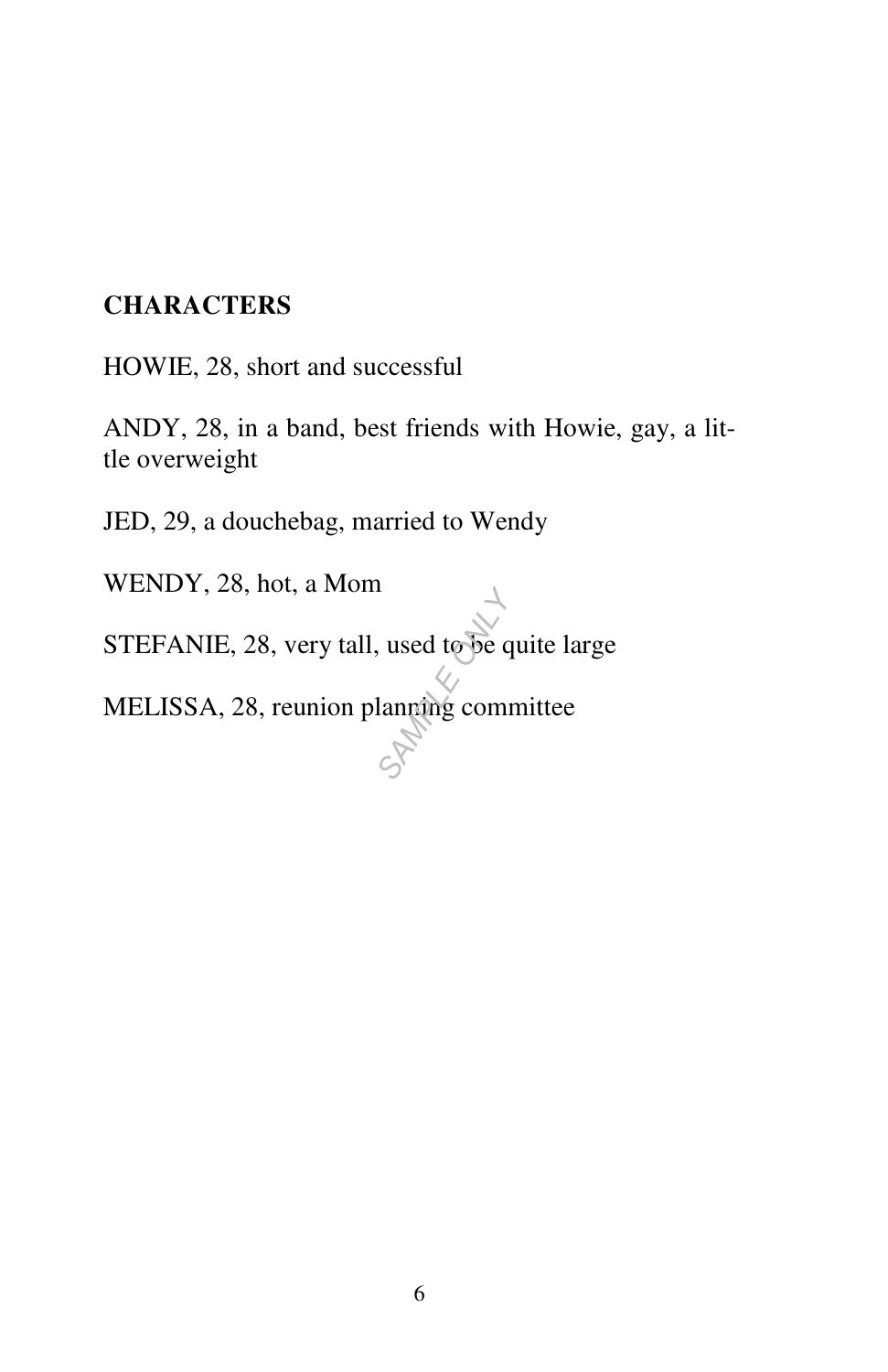### **LITTLE MAN**

*(A hill top in Cafayate, Argentina. HOWIE, in cuffed pants, old shirt, slip on shoes, sits with his back to us, observing a beautiful sunset.* 

*A pile of mail sits next to him.* 

*He is toying with a diamond ring. It catches the sun. He gives it one last look, then tosses it impulsively into the distance.* 

*He almost cries, almost laughs. Composes himself. Starts to sift through the pile of mail. Finds a blue and gold envelope. Opens it. Studies it.* 

*Then: STEFANIE, in underwear, in her room, holding the same card / envelope. She reads it over and over.*<br>She stands in front of hermirror, inspects herself.<br>STEFANIE tries on eleven dresses. *same card / envelope. She reads it over and over.* 

*She stands in front of her mirror, inspects herself.* 

*STEFANIE tries on eleven dresses.* 

*Then: WENDY, in her home. She looks tired but works hard to pretend that she's not. She TEARS into the envelope with glee. She inspects it, hands nearly shaking. She runs her fingers over raised glossed letters.* 

*JED enters with spit-up cloth over his shoulder. WENDY hands it to him, overjoyed. He reads it, feigns excitement.* 

*Then, they are Gone.* 

*Only HOWIE remains.* 

*HOWIE dials ANDY.*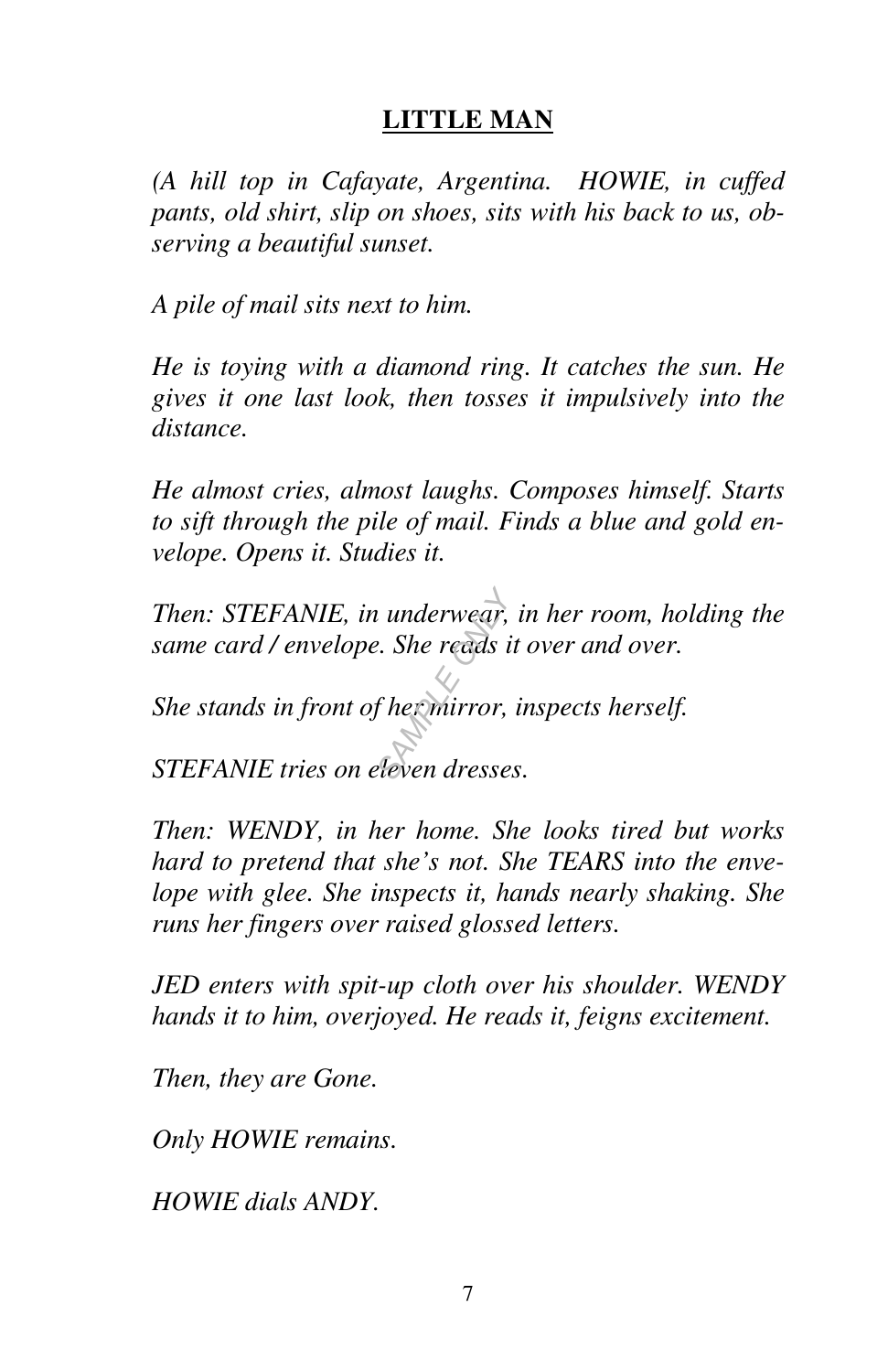*ANDY appears, in tight jeans, a flannel and a child's bday party hat. A guitar slung over his shoulder. He answers. Children scream in the background.)* 

- ANDY: Andy Joseph's corporate office, how may I corporate you?
- HOWIE: Andy! It's me!
- ANDY: Andy can't come to the phone right now, he's really busy and famous but also really grounded, would you like to leave a message?
- HOWIE: Awwwwww. Tell him it's his friend is calling from across the world *just* to tell him he's pretty.
- ANDY: Where are you?
- HOWIE: Argentina! On a ranch!
- ANDY: I thought you were in Costa Rica or Guam or something? Where's Guam, is Guam a place? a ranch<sup>y</sup><br>a ranch<sup>y</sup><br>were in Cos
- HOWIE: I was in the Dominican Republic, now I'm here.
- ANDY: *(with a bad accent, something like Spain:)* AR-GENTINA!
- HOWIE: You've gotta come visit.

 It's so beautiful, man, the sun's going down right now and the world is vast and like everything's in perspective and simple and nothing else exists.

*(Beat.)* 

Nothing else exists.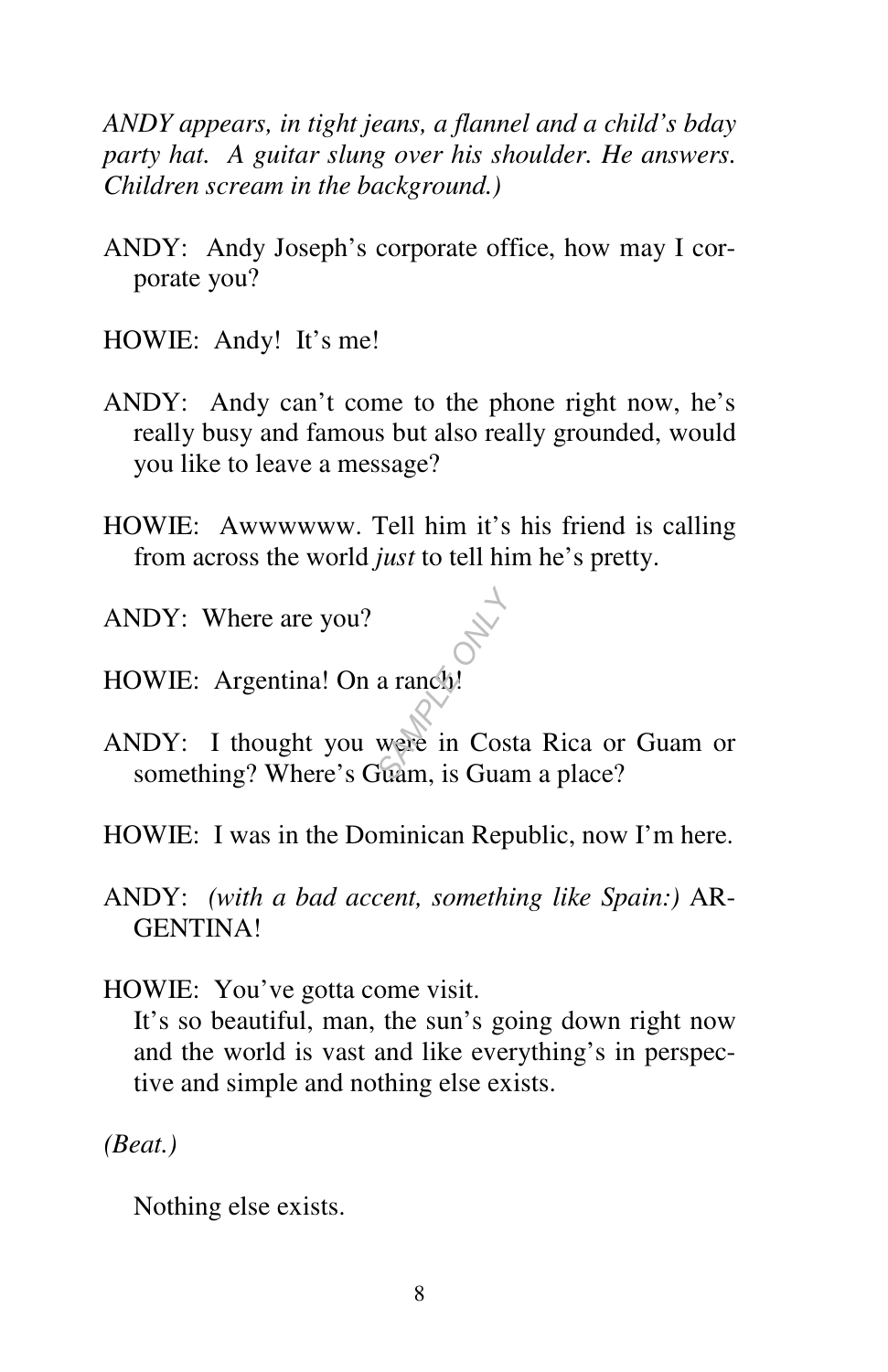ANDY: ….Cool!

*(A weird moment in which there is nothing to say.)* 

How's Rachel?

HOWIE: What?

ANDY: Is Rachel there?

HOWIE: No um - she's back in Seattle.

- ANDY: Is this really happening right now, are you really calling me? Like with your voice?
- HOWIE: What?
- ANDY: No, I just mean it's been a while since we've -- **SAMPLE ONLY ASSESS**<br>
BECAUS TO THE ONLY THE ONLY THE ONLY THE ONLY THE ONLY THE ONLY THE ONLY THE ONLY THE ONLY THE ONLY THE ONLY THE ONLY THE ONLY THE ONLY THE ONLY THE ONLY THE ONLY THE ONLY THE ONLY THE ONLY THE ONLY T

HOWIE: Well phone calls're inefficient.

- ANDY: And my voice gives you feelings.
- HOWIE: We've emailed and stuff --
- ANDY: My phone barely rings anymore. It makes me sad. Last week my Mom TEXTED ME that Milo died. She literally texted me RIP MILO CAT GONE TO HEAVEN PLEASE COME BURY LOVE MOM.
- HOWIE: Milo DIED?
- ANDY: Milo dead. RIP Milo.
- HOWIE: What the fuck?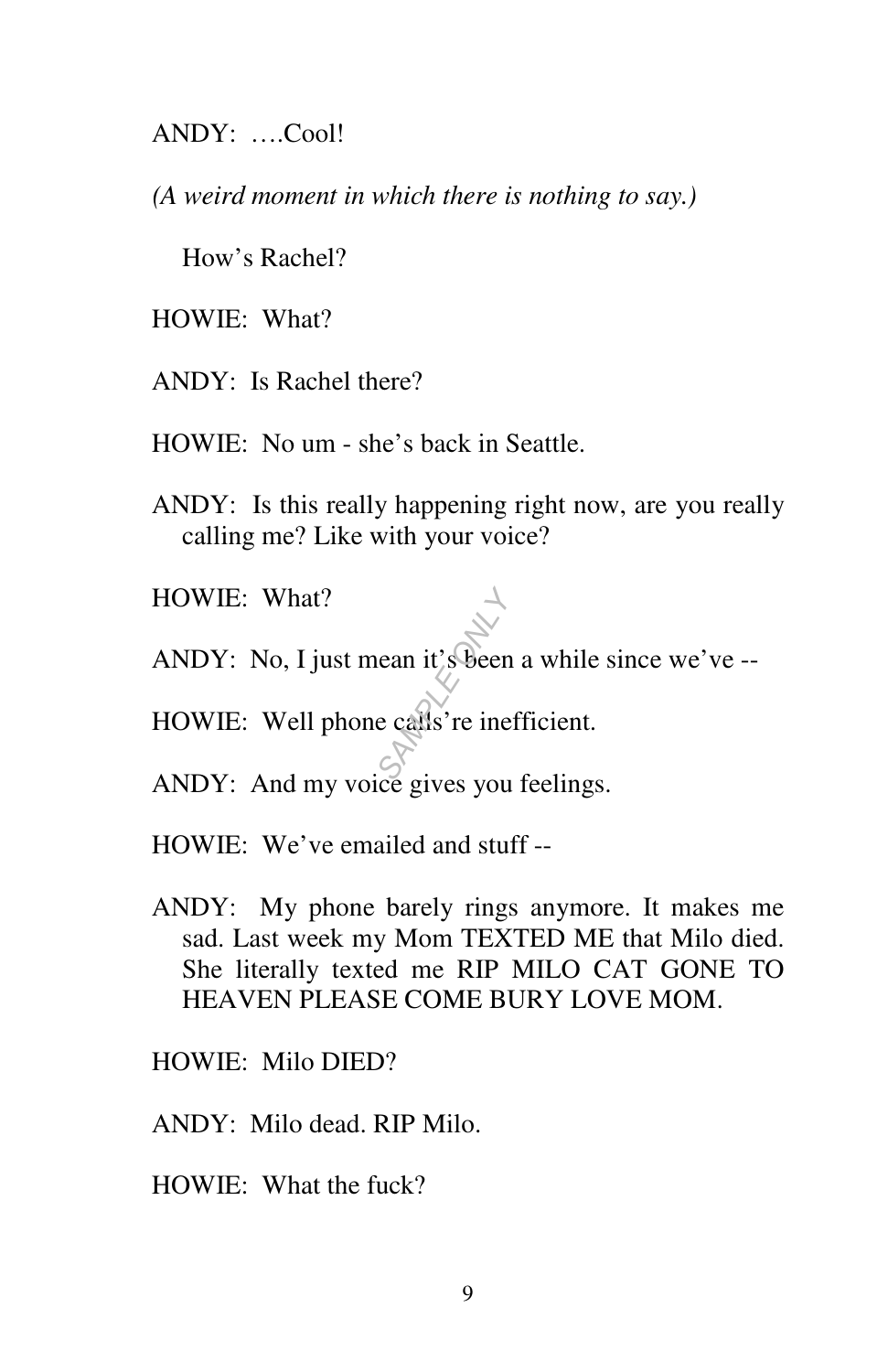- ANDY: The fuck is that Milo was like 27 years old and the dude passed on.
- HOWIE: Geez. I'm sorry.
- ANDY: I forgive you.
- *(A kid SCREAMS in rage or perhaps delight.)*
- HOWIE: Where're you? Are those – children?
- ANDY: No! I'm not playing a kids birthday party, not at all.
- 
- HOWIE: Are you sure? Cause it sounds like kids.<br>
ANDY: It's my nephew, it's a family thing.<br>
Hey did you know the wheels on the bus go round? ANDY: It's my nephew, it's a family thing. Hey did you know the wheels on the bus go round and round?
- HOWIE: Naturally!
- ANDY: Like all through the town.
- HOWIE: How old is he now?
- ANDY: He's turning five, Isn't that insane?
- HOWIE: He was born like yesterday!
- ANDY: I know he calls me Uncle Andy and I can actually like *feel* my lack of health insurance.
- HOWIE: Meh. Who needs it?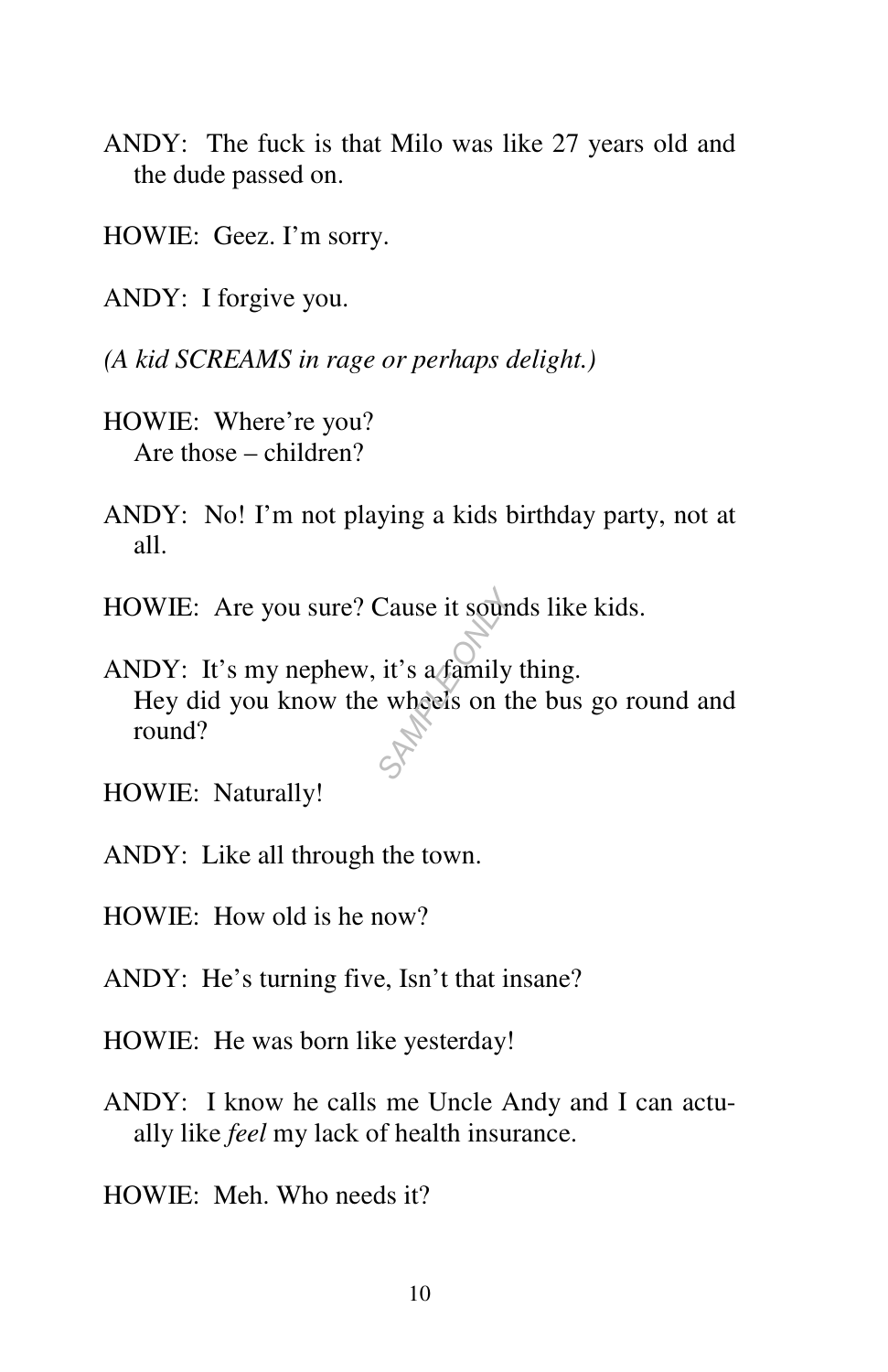ANDY: Apparently everyone.

*(Beat.)* 

You still there?

HOWIE: Yeah I'm here!

ANDY: So what's up?

HOWIE: Just saying hi.

ANDY: Yeah?

HOWIE: Yeah!

ANDY: ….Hi!

HOWIE: Hi!

*(Beat.)* 

Hey, did you get the invitation? To the reunion?

*SAMPLE ONLY*

ANDY: Uh – yes – yes I did – and then I think I lit it on fire a lot.

HOWIE: You don't wanna go?

ANDY: Wait, you *want* to?

HOWIE: I mean – yeah, why not?

ANDY: Because it's going to be horrible? Also I don't see the point in revisiting trauma.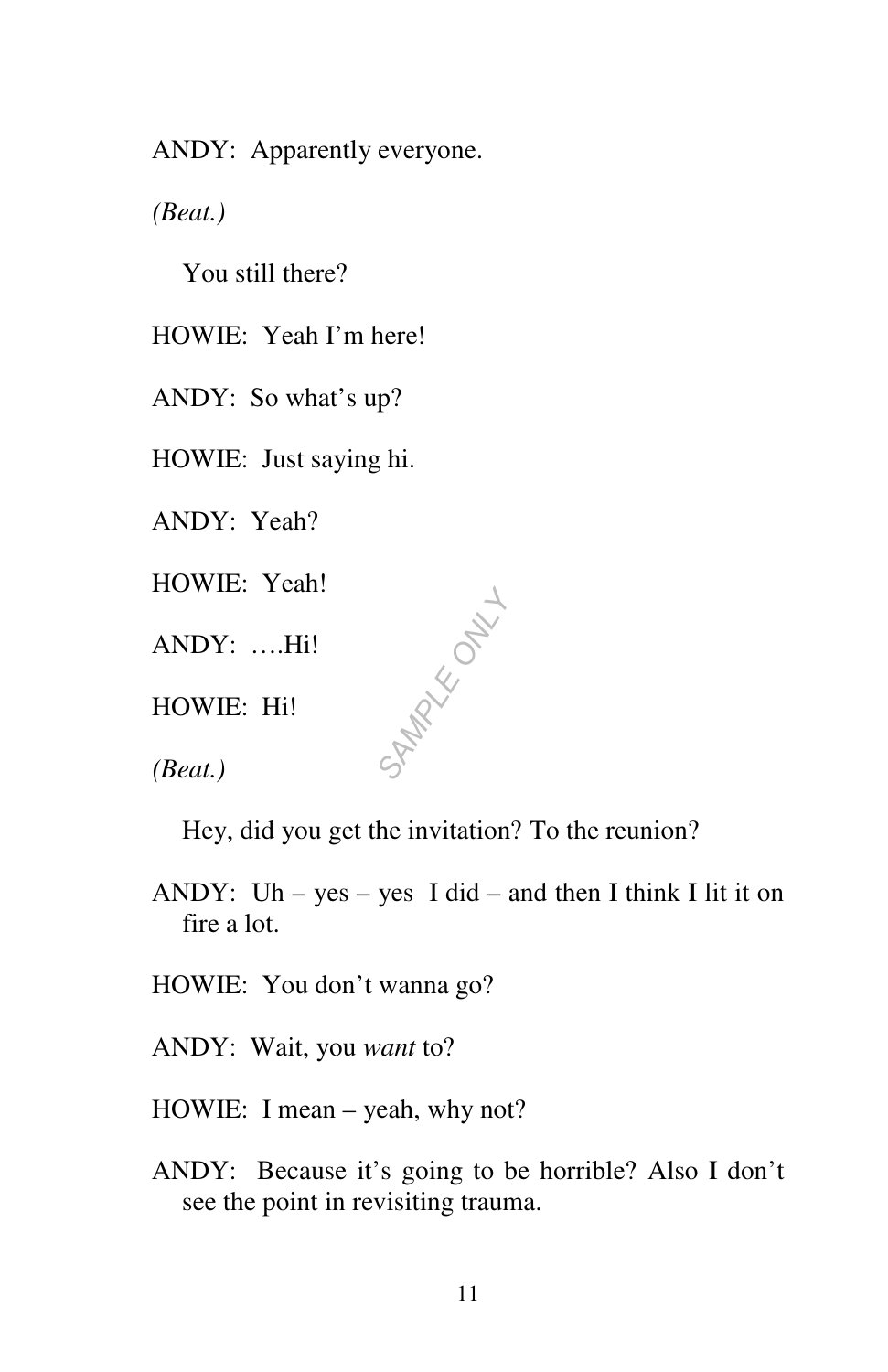- HOWIE: We weren't *traumatized.*
- ANDY: Oh, okay.
- HOWIE: *(laughing)* We weren't!
- ANDY: Are you being serious right now?
- HOWIE: How were we traumatized?
- ANDY: You're fucking with me, right?
- HOWIE: It was a weird time, but it's a weird time for everybody.
- ANDY: Yeah 'weird time' –
- HOWIE: And either way, things're different now. *We* are different now. **MARIA**
- ANDY: Are we?
- *(Beat.)*
- HOWIE: C'mon it'll be hilarious. And it's a good excuse to come home. I miss home.
- HOWIE: You're all over the world and you want to come *here?*
- HOWIE: We can get really high and go to Sears and try on pants -
- ANDY: Why do you want to do these things?
- HOWIE: Cause it'll be fun!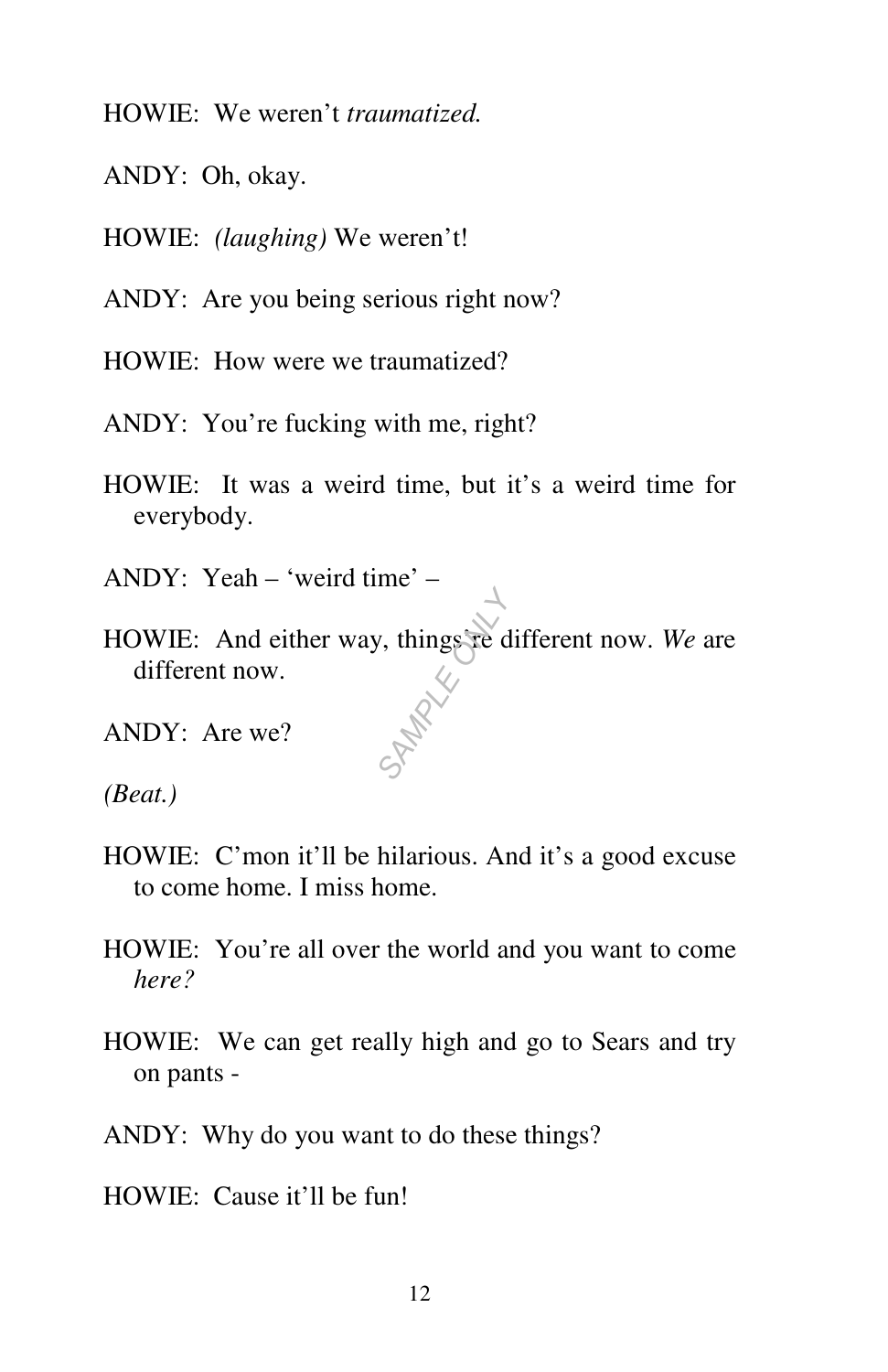ANDY: For you. I can get high and go to Sears and try on pants whenever I want. I just chose not to.

*(Beat.)* 

Wait that actually sounds like fun.

- HOWIE: Right? And I want the food court. I want the food court to give me dysentery.
- ANDY: Where's it at, where's the thing?
- HOWIE: Back at school, there's a new gym or something—
- ANDY: I'm absolutely not going there.
- HOWIE: Pleeeeeeaseeeee

ANDY: NO.

HOWIE: I'll buy you a doughnut. *SAMPLE ONLY*

*(Beat.)* 

- ANDY: Damnit.
- HOWIE: C'mon, I don't wanna go alone.
- ANDY: So don't go.
- HOWIE: But I don't know, I want to.
- ANDY: FINE. I'll go if you go. For like an hour. Tops. And you're buying my ticket. AND we're getting drunk after.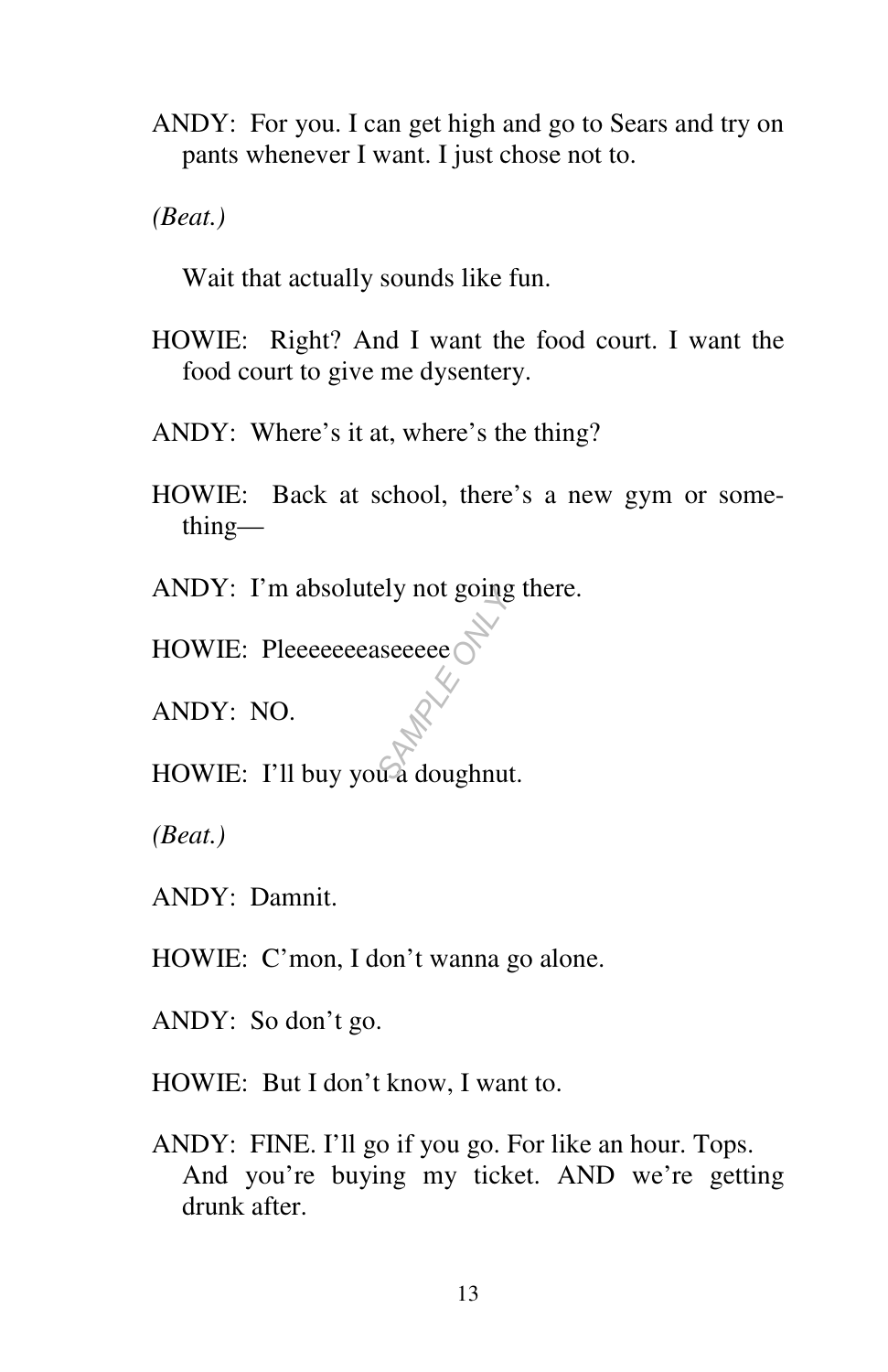HOWIE: Done and done. Or maybe drunk before and also during.

- ANDY: Yeah, all of the drunks.
- HOWIE: Cool, so, I'll start looking at flights! Is there still an airport?
- ANDY: Uh, yes, we have an airport, and it has a *Cinnabon*, so fuck you.
- HOWIE: Wasn't the airport not getting enough traffic and was going to be a Target or a Bed Bath and Pottery Barn?

ANDY: It's still an airport. Geez, it's been forever since you've been back.

*(Beat.)* 

 But I totally get why you've stayed away, I get that. I'm not trying to Crimes of the Heart you or anything. Fr.<br>Since you've<br>*SAM* ve stay<br>god've stay

HOWIE: I haven't stayed away.

*(Beat.)* 

I haven't done that, I haven't 'stayed away.'

*(Someone screams for ANDY.)* 

ANDY: I'M ON A PHONE CALL HERE.

HOWIE: Do you really think that  $\Gamma$  ve / stayed –

ANDY: Sorry – gotta go. Send me your flight stuff.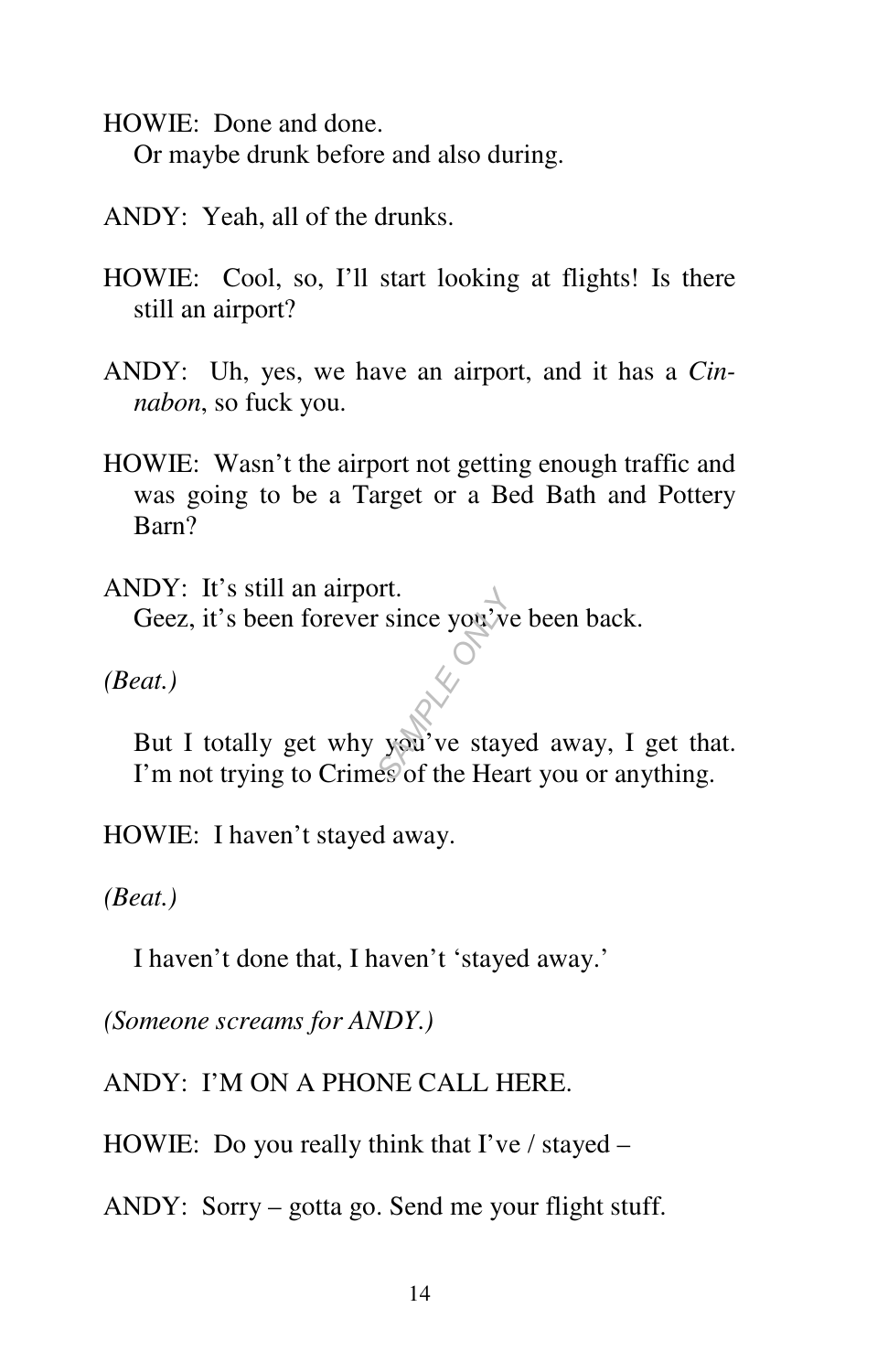*(ANDY begrudgingly goes back to the party.* 

*HOWIE stands, wiping dirt from his pants.* 

*JED appears, towering a foot over him. He just stands there, looking down at HOWIE.* 

*Lights.* 

*Then:* 

*In the dark, a woman's voice through a microphone. She is not used to speaking through one. She is nervous, unaccustomed to public speaking, and is taking this super seriously.)* 

VOICE: Hello? Hi! It's on. Wow, it's on. Okay.

 Welcome, welcome! Welcome, Spartans! Class of 2004! *SAMPLE* It's on. Wow<br> *SAMPLE Welcor*<br> *SAMPLE ONLY*<br> *SAMPLE ONLY SAMPLE.* 

WOOOO!!!!!!!

*(Lackluster claps and cheers.)* 

 That's *right.* Spartans *ignite.* I'm Melissa Strong, and on behalf of the Class of 2004 reunion planning committee, I would like to welcome you to your Reunion!

*(Lackluster claps.)* 

So - welcome! I already said that, but welcome.

*(Lights warm to include JED, STEFANIE, ANDY, WENDY and HOWIE, facing downstage, standing apart from each other, desperately clinging to drinks, listening to the announcer. They are all wearing humiliating nametags with their high school senior portraits in the corner. HOWIE's rocking a blazer, nice jeans, and moccasins. He looks nice. For a Little Man.*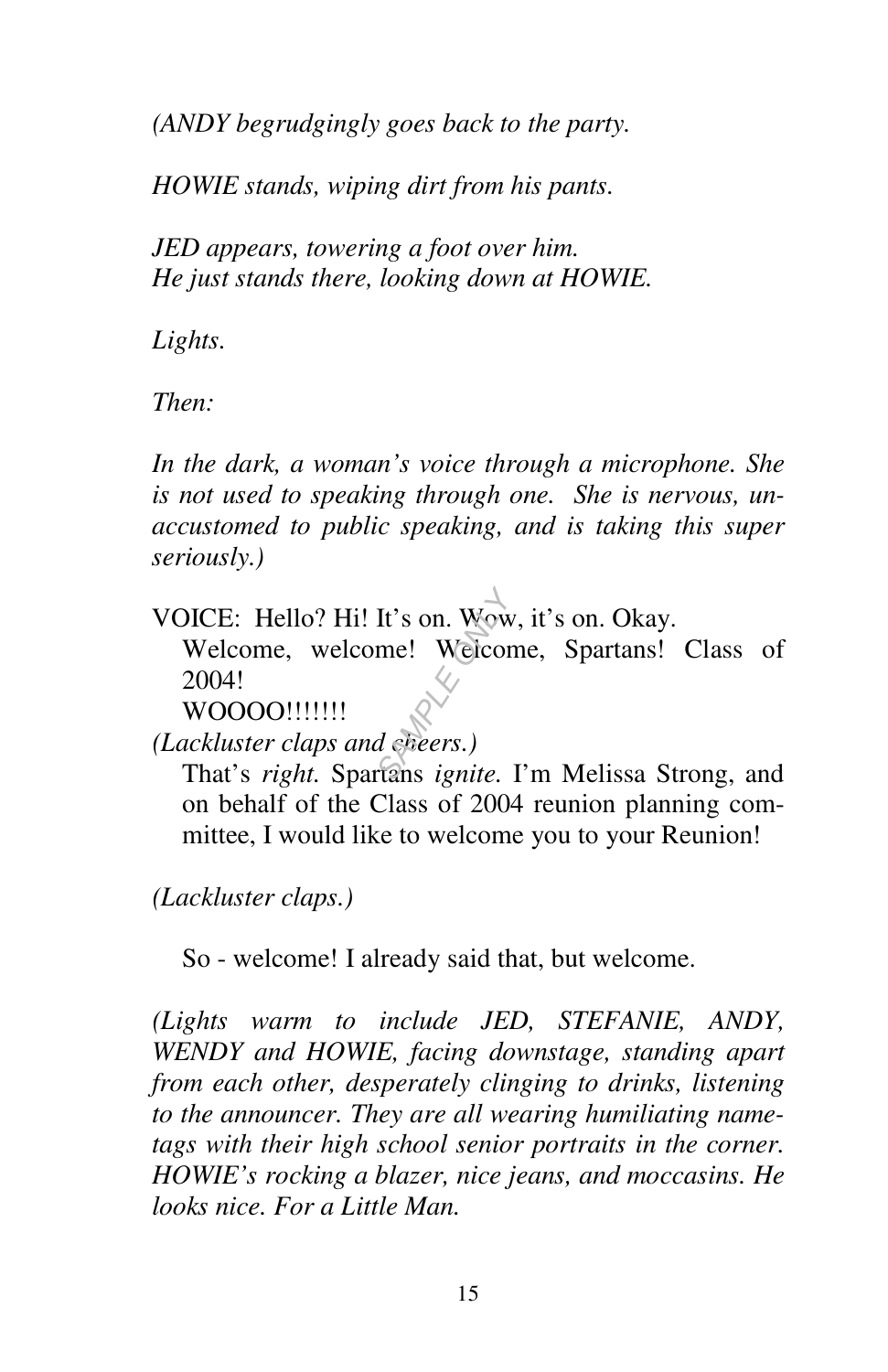*There is a large framed picture of a HANDSOME, ALL AMERICAN HIGH SCHOOL SENIOR stands center. He wears the tux of a high school senior portrait picture. This is KEN STRONG. He smiles.)* 

 Okay so! First off I'd like to thank my co-planning committee: Missy Lefeavers, Jessica McClure, Julien Patton, and um, I'm forgetting somebody, um –

*(WENDY dies. Smiles, self consciously.)* 

…Wendy Love! Thanks so much you guys.

*(Weirdly, Wendy starts to clap for herself, because she thinks she's supposed to, but then she stops and beams awkwardly full of pride instead.)* 

 When you see any of these ladies tonight, give 'em some love because these ladies have worked really hard to give you guys a great night. Okay so, important information to relay to you right now. The coat check's the girl's locker room, and the boy's locker room is actually the unisex bathroom. And most IMPOR-TANTLY: Drinks. Woooo drinks! You should have received your two drink tickets with your nametag and welcome package. After that it's a cash bar. We *wanted*  to do an open bar all night but unfortunately, as we all know too well, times are currently tough, financially speaking, amiright? Who's got buckets of student loans? Who's got three maxed out Amex's?! Raise those hands! Raise em up! What *What!*  f these *fadie*<br>se ladies have<br>eat night. Ok<br>you right nov<br>and the boy

*(All hands are raised with sheepish grins, except HOWIE.)* 

 Okay so also – yeah so the bar is towards the back, I think you've all already found it, so it's in the back. I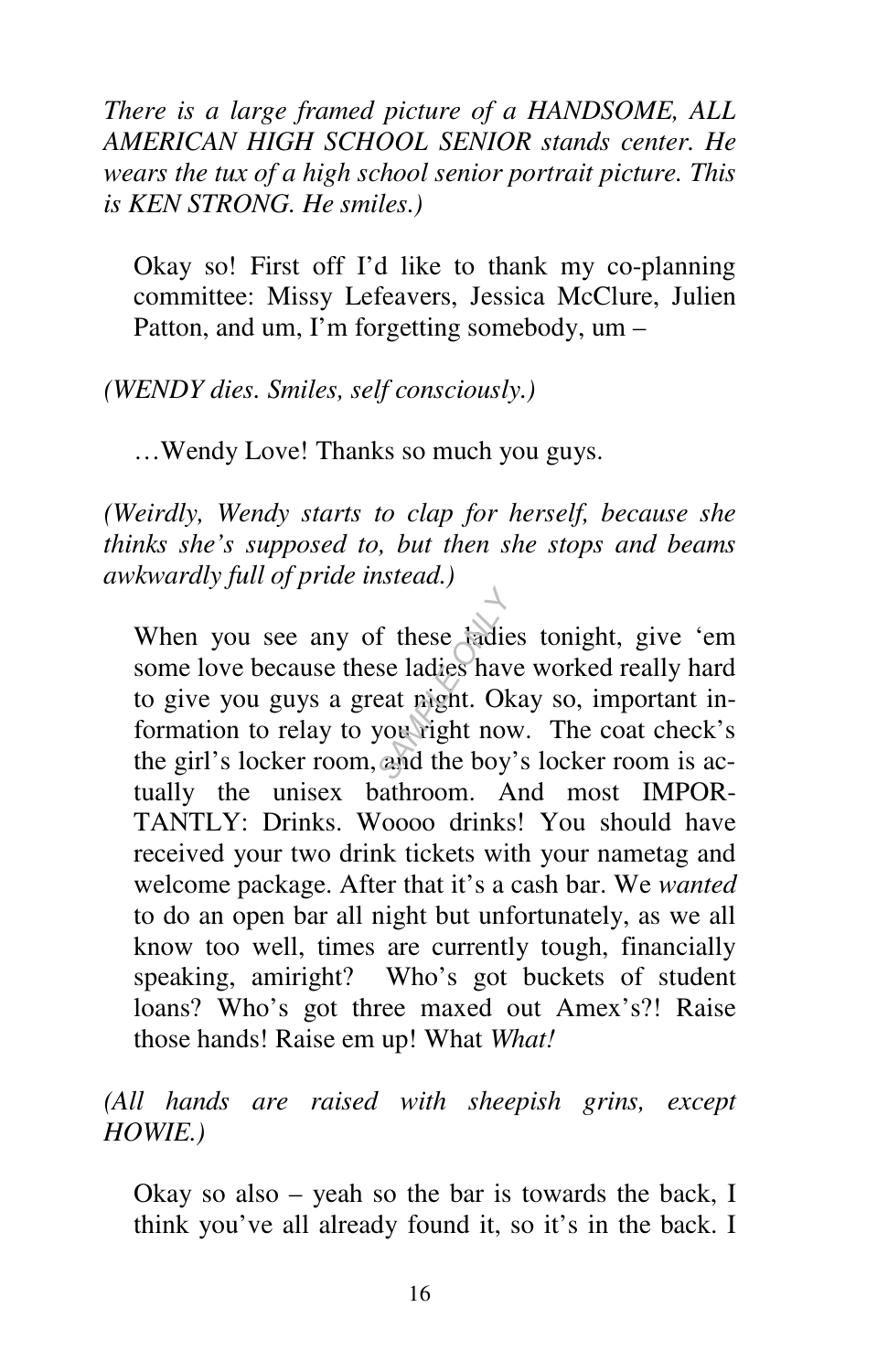said that. And the food is right next to the bar, catered by – *(shuffling)* by TJ's Deli! We all remember TJ's sandwiches and yummy chicken tenders and bangin' banana pudding from high school, and now here they are again, for us to enjoy! Great. Okay so, that's the food.

 And so – okay so, activities! Wooo! Don't forget to sign the guestbook. And we'll be playing a slide show with tons of pictures of us during our golden years – I gotta say, I saw some pretty interesting outfits and haircuts when I was putting it together! Emily Perkins, I'm looking at YOU girl! Ha! So! And then we've got Karaoke set up by the door to the pool, and we'll be playing some really fun getting to know you games. And getting our DRANK on! So. And don't neglect the dance floor! I know some of you got some slick moves up your sleeves, even those Mom's and Dad's that never get out of the house! So. *SKATK* on:<br>
I know some<br>
eeves, even<br>
of the house!<br> *a pause*.)

*(More shuffling, and a pause.)* 

 Now before we uh – get this party started - we'd like to take a quick moment, I'd personally just – I wanted to have a moment of silence for our friend Ken Strong. It's  $um -$ 

*(MELISSA takes a breath. Tries not to cry.)* 

 Sorry. I told myself I wouldn't cry. It's okay. I'm okay. Sorry.

*(Beat.)* 

 I can't believe it but it's been 7 years since he – passed away and  $I - I$  know he would've wanted to be here.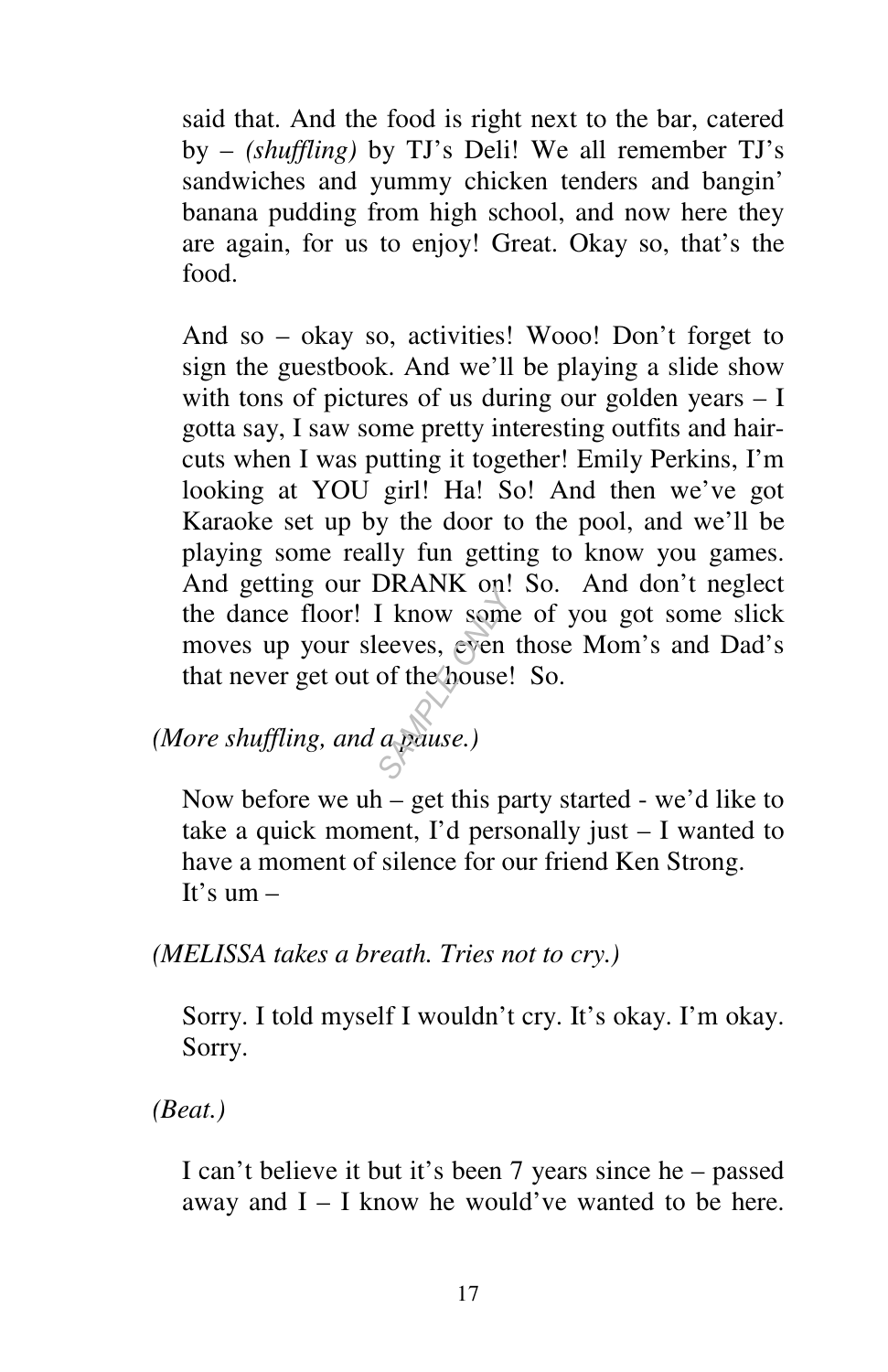He probably woulda been up here WITH me totally dominating this speech right now and doing way better. And I know he's watching us right now. So I just  $-1$ thought we could take a moment and remember him. Okay, so.

*(A moment of remembrance that lasts a hair too long. Inside of this moment, everyone peeks at each other.)*

Okay so, thank you. There were other  $-$  oh sh  $-$  we've lost a few other people too  $I$  – was supposed to say before – that silence was for them too.

 Now if you'll all join me in singing the school song, that'd be awesome.

*(MUSIC starts. Nobody really knows the words.)* 

*Come ye Spartans! Sing together, Heart to heart and hand in hand. Love and laughter long shall linger, Echoing down these halls again. Though the years may come between us, Still our Spartan Spirit shines. In our hearts you'll live forever Blue and Gold, Mount Tabor High.*  **Early Khows**<br>*SAMPLE ONLY AND*<br>*SAMPLE ONLY AND*<br>*SAMPLE ONLY AND*<br>*SOME betwee* 

MELISSA: Okay great. So now, um. Time to mingle!

*(Everyone disperses. HOWIE and ANDY remain, standing by KEN's portrait. They survey the crowd, uncomfortable.)* 

ANDY: Bitch.

HOWIE: Who?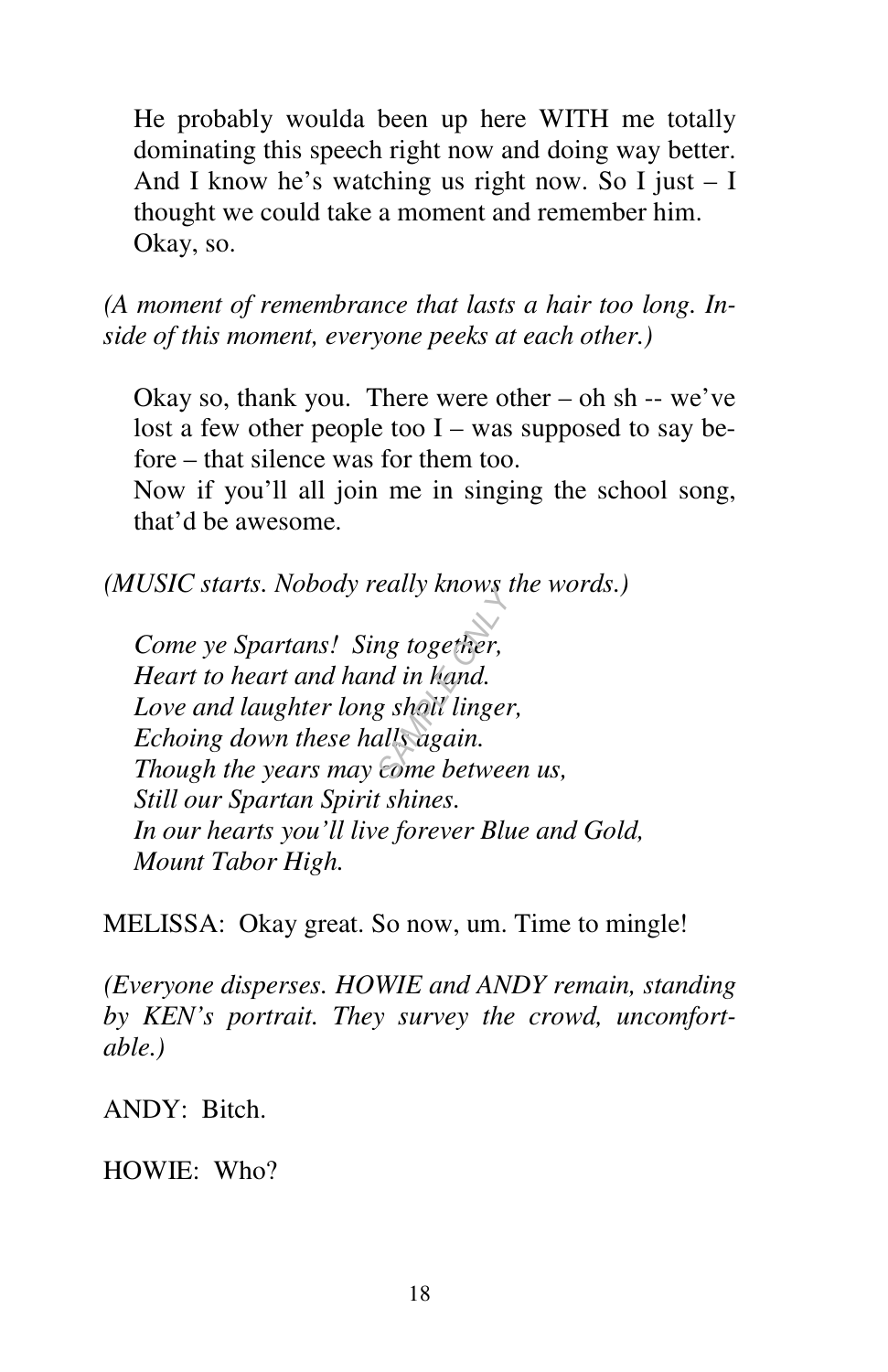- ANDY: Girl on the microphone. Melissa Sawyer. Ken's girlfriend. Was such a bitch.
- HOWIE: Really?
- ANDY: She told the lacrosse team that we had ovaries and that's why we spent all our time together.
- HOWIE: I don't really remember her. Did she used to have longer hair?

*(Someone passes by. HOWIE raises a glass.)* 

HOWIE*:* Hey - how's it goin –

ANDY*:* Whaddup!

*(The person passes by. ANDY, mortified.)* 

 Ahhhhhhhh AWKWARD! This is so AWKWARD! I have no idea what to do with my limbs! *S*<br> *S*<br>
SAMPLE Theory<br>
S<br>
S

HOWIE: Just relax!

*(ANDY stands weirdly trying to look natural but just looks weird.)* 

ANDY: Why're we *here*?

- HOWIE: Because these are things that you do. This is a life thing that one does.
- ANDY: But nobody *makes* you do stuff like this. It's not mandatory.

*(Beat.)*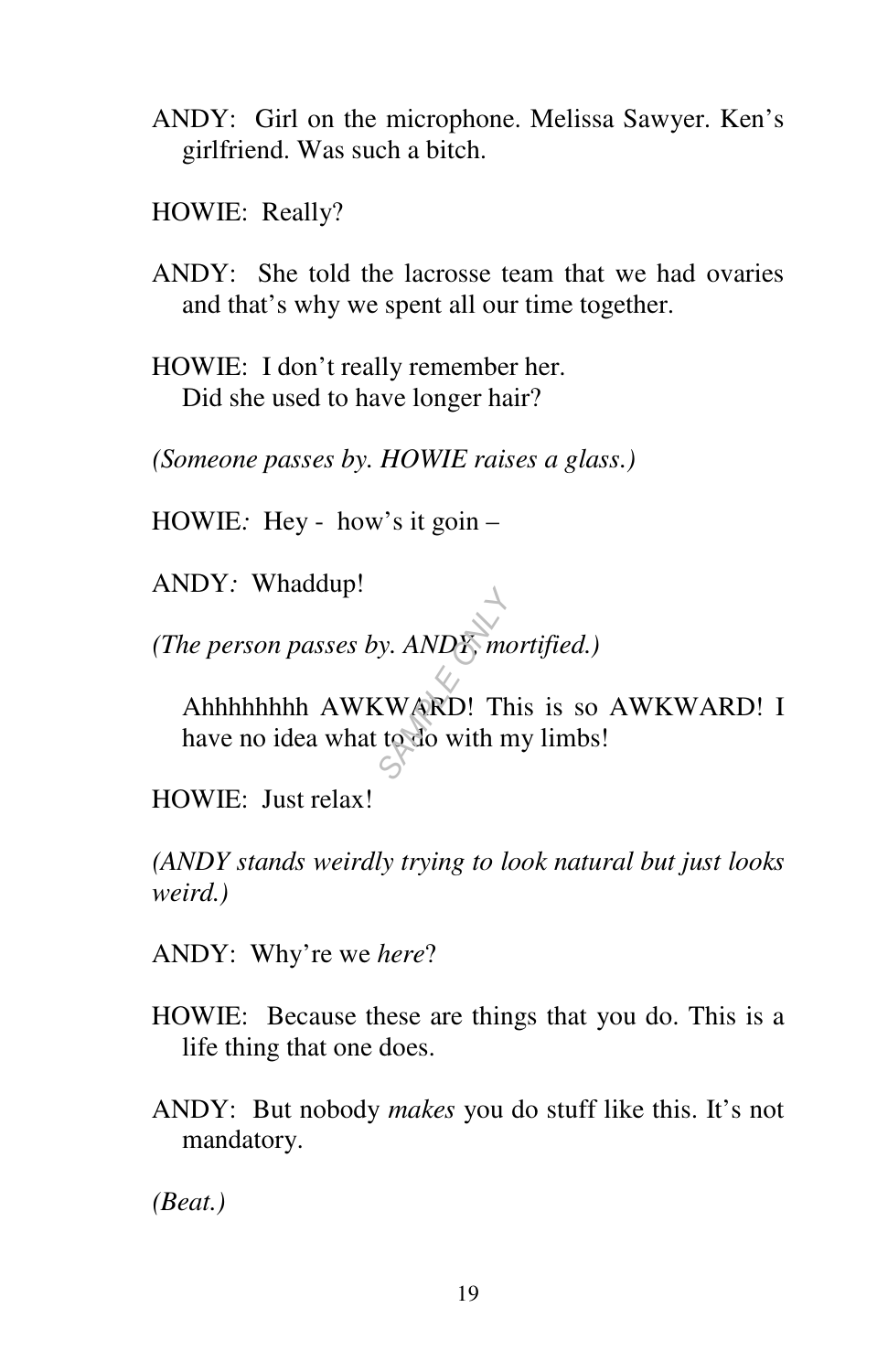There's like nobody here. Everybody and nobody and we're the chodes who showed up.

*(Beat.)* 

 I was reading because of fuckbook nobody comes to these anymore.

HOWIE: All the more reason to be here. I'm having fun.

ANDY: No you're not. You're insane.

HOWIE: I guess I'm nostalgic. I like old things.

ANDY: Oh, he likes old things. Then let's go to Goodwill and see how many copies of *Kindergarden Cop* we can find on VHS. C'mon. d things. The v copies of  $\overline{K}$  on  $\overline{S}$ 

HOWIE: We're staying.

*(HOWIE drinks.)* 

No one would even notice if we weren't here. No one's talking to us. I bet no one recognizes me. I look really different.

*(Beat.)* 

Do I look different? I look different right? Oh God please tell me I look different.

HOWIE: You look different.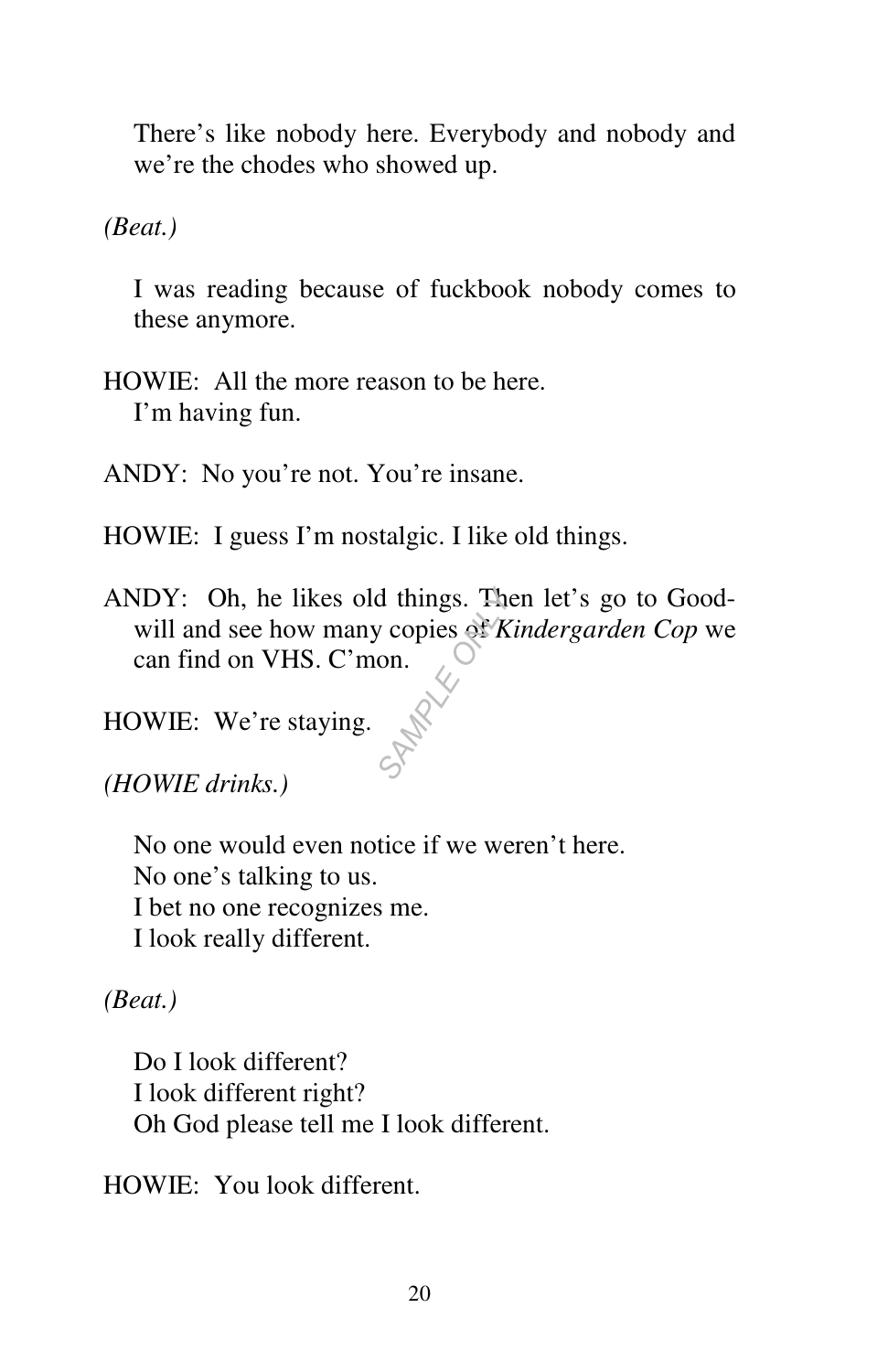ANDY: Great! Let's go!

- HOWIE: We've gotta stay for at least a little bit.
- ANDY: Why?
- HOWIE: Because we're here? Because we / flew down here and drove here and now we're here?

ANDY: YOU flew down. I have nothing to say to these people. We don't know these people, who are they? *(pointing)* Who is that? That person did NOT go to school here.

- HOWIE: Yeah they did, she was uh in uh --
- ANDY: Nobody's talking to us.
- HOWIE: Well then let's talk to *them!* and, site was<br>alking to us.<br>let's calk to the<br>*SANDY exha*
- *(But they don't move. ANDY exhales. Drinks.)*
- ANDY: *(of unrecognizable girl)* Oh wait she did go here? I think had sex with her.
- HOWIE: No you didn't.
- ANDY: Yes I did! On my drum set. Tenth grade.
- HOWIE: How do you have sex on a drumset?
- ANDY: It was like on and around and involving the drum set.

*(Beat.)*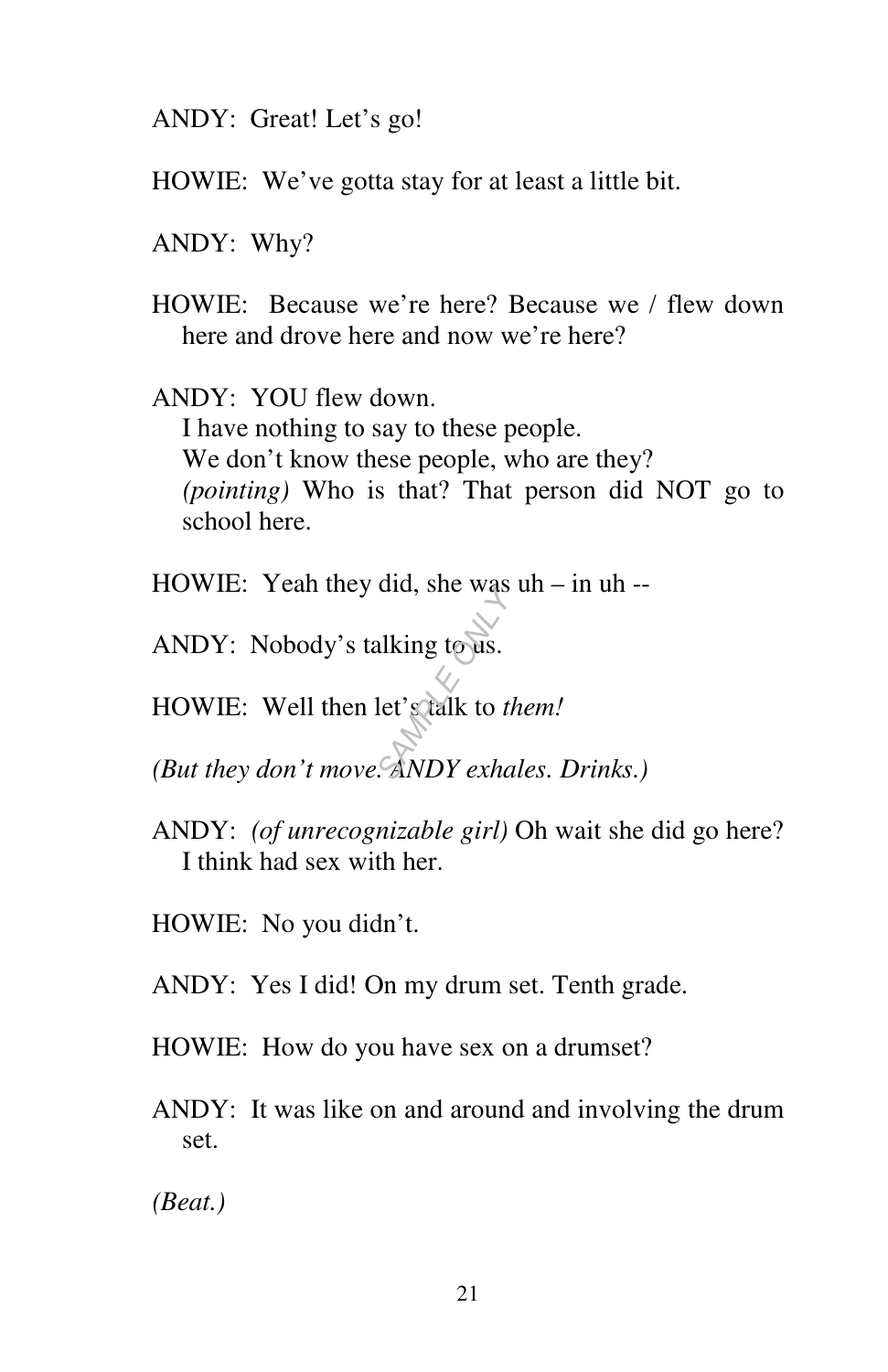I think it was having sex with *her* that made me realize I was definitely into dudes. I should thank her.

HOWIE: I'm sure you'd make her night!

ANDY: I'm not really gonna do that. I'm an asshole but only in my mind, not in real life.

HOWIE: I know.

ANDY: To being assholes but only in our minds.

*(They cheers.)* 

I'm glad it's just you and me though. I feel more safe. Safer-er. *SAMPLE ONLY*

HOWIE: Yeah. Me too.

ANDY: I mean it woulda been cool if Rachel was here but I don't mind that she couldn't make it, I'm glad it's just you and me.

HOWIE: Me too.

*(HOWIE nods and checks his phone. Beat. ANDY drinks. HOWIE nods, ANDY drinks. ANDY is uncomfortable, getting pissed.)* 

 I am a musician, I am a professional musician. What the fuck is this, high school?!

HOWIE: Yep!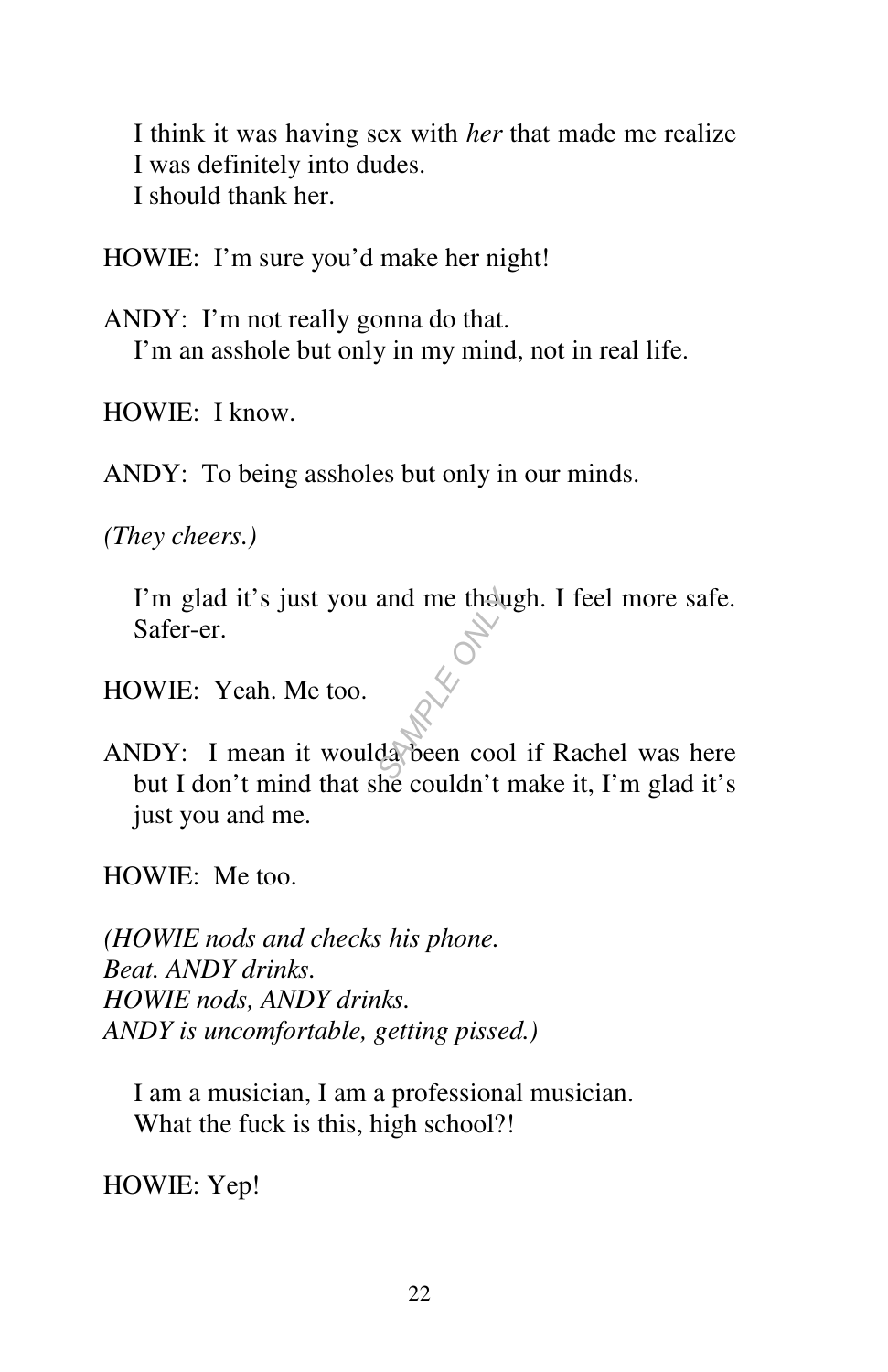- ANDY: Why do I suddenly feel like I'm not wearing pants?
- HOWIE: You're wearing pants.

ANDY: Sometimes I think I *feel* the nudity of Adam and Eve. I don't even know if I believe that the Garden of Eden is a thing that actually happened and not just a brand of

veggie burgers but sometimes just for a second I think I can feel their nudity. You know?

HOWIE: *(no)* Yeah!

ANDY: Great Conversation starter! Going to pocket that – for later.

*(Beat.)* 

 Everything's exactly the same. Everybody's like standing in the same groups. **SAMPLE OF STRANGE OF STRANGE OF STRANGE OF STRANGE OF STRANGE OF STRANGE OF STRANGE OF STRANGE OF STRANGE OF ST** 

HOWIE: There's the new gym. The gym is new. It's not – it's not *exactly* the same. Everybody's changed in some way.

*(ANDY regards the picture of KEN.)* 

ANDY: Also are we in agreeance that this is weird? This giant Ken face?

HOWIE: It's a memorial.

*(HOWIE drinks.)* 

ANDY: You can see it on the tree still too. The dent. It's right off Hathaway.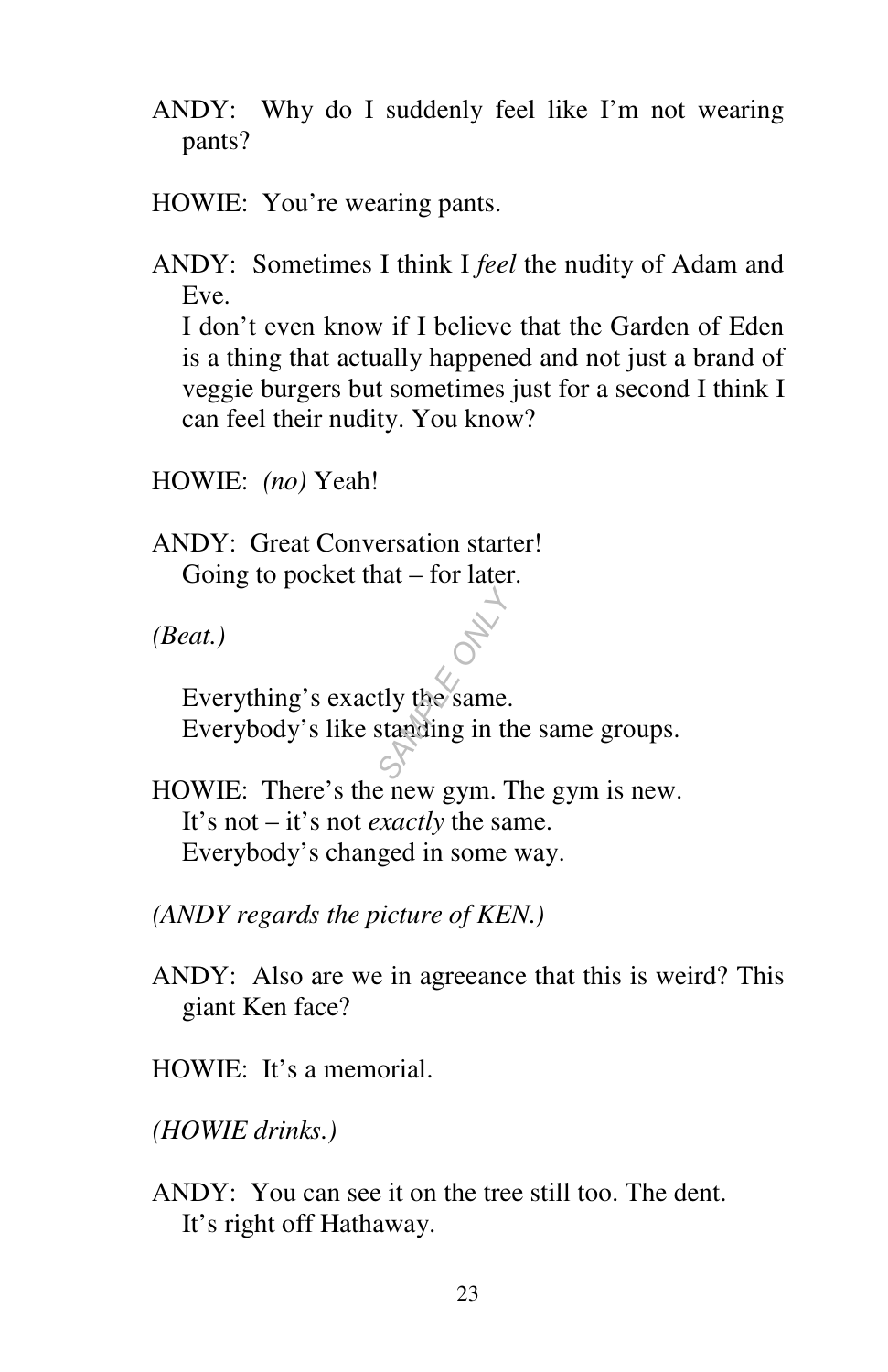HOWIE: I haven't seen it.

*(Beat.)* 

ANDY: Is it weird for you?

HOWIE: What?

ANDY: That Ken's dead.

HOWIE: It's not weird, it's sad.

ANDY: How so?

HOWIE: Because it's sad? When a person dies?

ANDY: Yeah but you're probably not THAT sad. probably no

HOWIE: Of course I'm sad.

*(Beat.)* 

It was a long time ago.

*(Beat.)* 

How's your mom?

ANDY: Good!

*(Beat.)* 

She's ah. She's fine.

*(Beat.)* 

I've been feeling kinda bad. For moving away.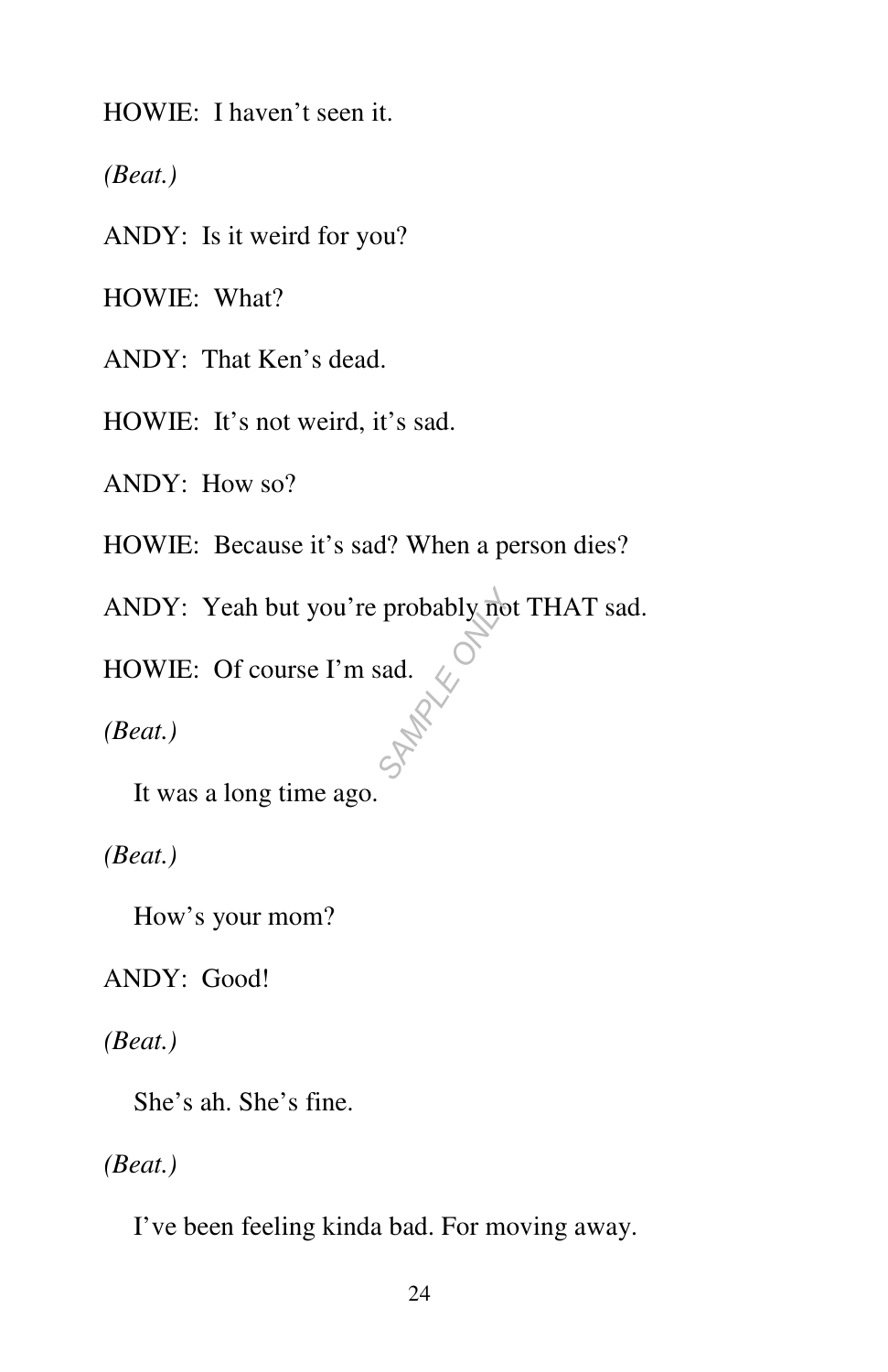HOWIE: Just a half an hour away.

ANDY: *(weirdly defensive)* Yeah, but I moved --

MELISSA (O.S.): 2 minutes til the game starts!!!!!!!!

ANDY: OH MY GOD JED JENNINGS.

HOWIE: Who? What?

ANDY: Over. There. Stop looking! Look with like your eyes but not with your whole self!

HOWIE: Okay – yeah – Jed –

ANDY: Delicious asshole of my weird wet dreams. What the fuck is he doing here, he was a year older than us! **SAMPLE OF THE ONLY ASSESSMENT**<br>
SAMPLE ONLY A STRAIN CONTINUES<br> **SAMPLE OF THE OR**<br>
STRAIN CONTINUES

HOWIE: I don't know.

ANDY: Oh right, he married Wendy Love. Right there. Remember her? Also a bitch. They have a baby, there's something wrong with her, I can't remember –

HOWIE: How do you know this?

ANDY: *Facebook* man. You gotta get on it.

HOWIE: Yeah, no thanks.

*(HOWIE checks his phone again.)* 

ANDY: What is that, why do you keep checking your phone?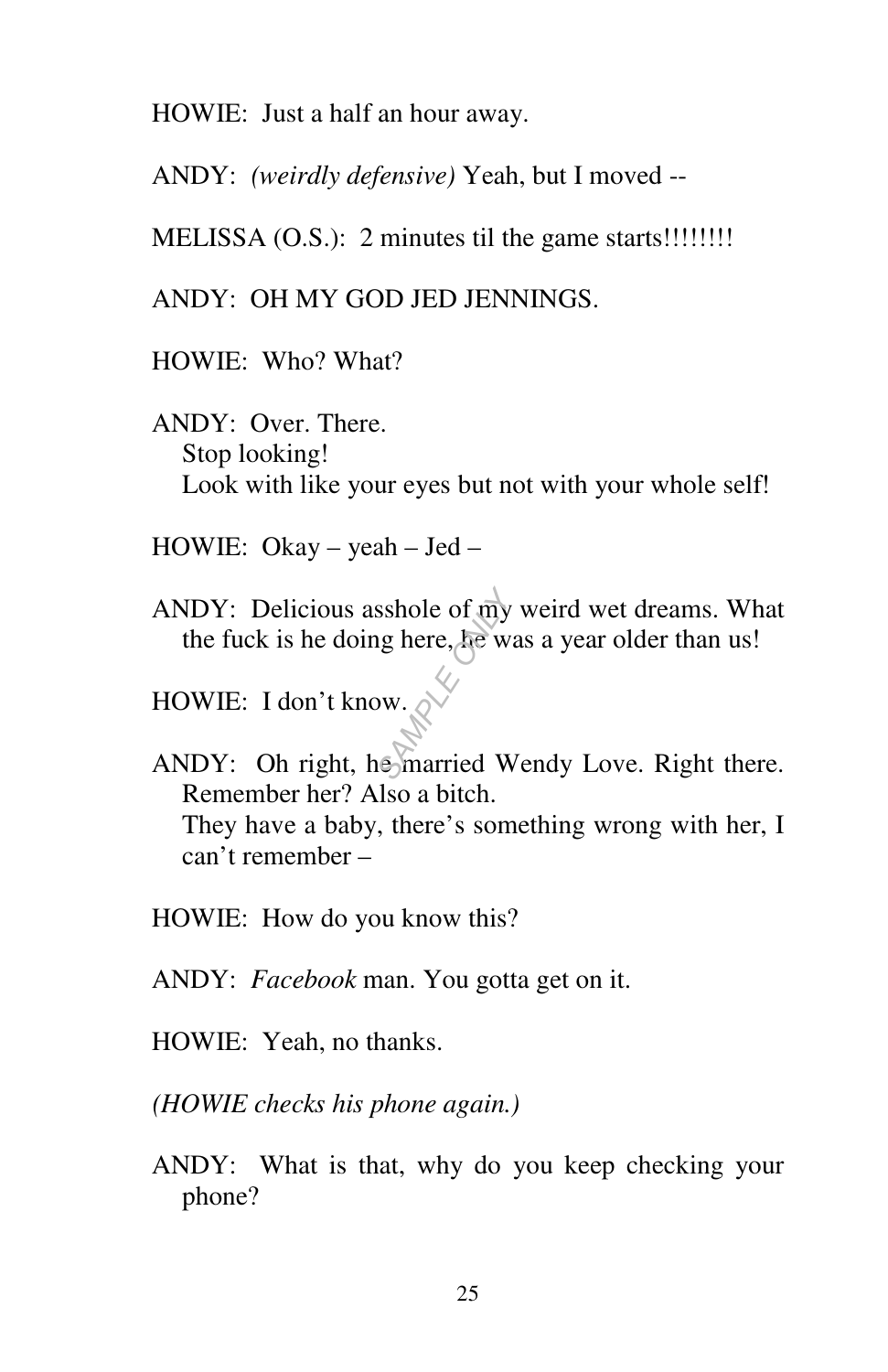HOWIE: I'm not.

*(Beat.)* 

ANDY: Is it Rachel, or --?

HOWIE: No.

*(Beat.)* 

I put on offer on that ranch I was on. In Argentina.

ANDY: Whoa –

HOWIE: Just checking to see if I got it.

ANDY: So you bought a ranch.

HOWIE: *(weirdly proud)* Yeah, that's the plan. *S*<br> *S*<br> *S*<br> *S*<br> *S*<br> *S*<br> *S* 

ANDY: So what, you're gonna like live there?

HOWIE: That is also the plan.

- ANDY: How many plane tickets are you buying me to come visit?
- HOWIE: All of the plane tickets.
- ANDY: So how's it going to work, can you work from there?
- HOWIE: Yeah, maybe.

ANDY: 'maybe?'

HOWIE: I uh, sold the company actually.

ANDY: Really?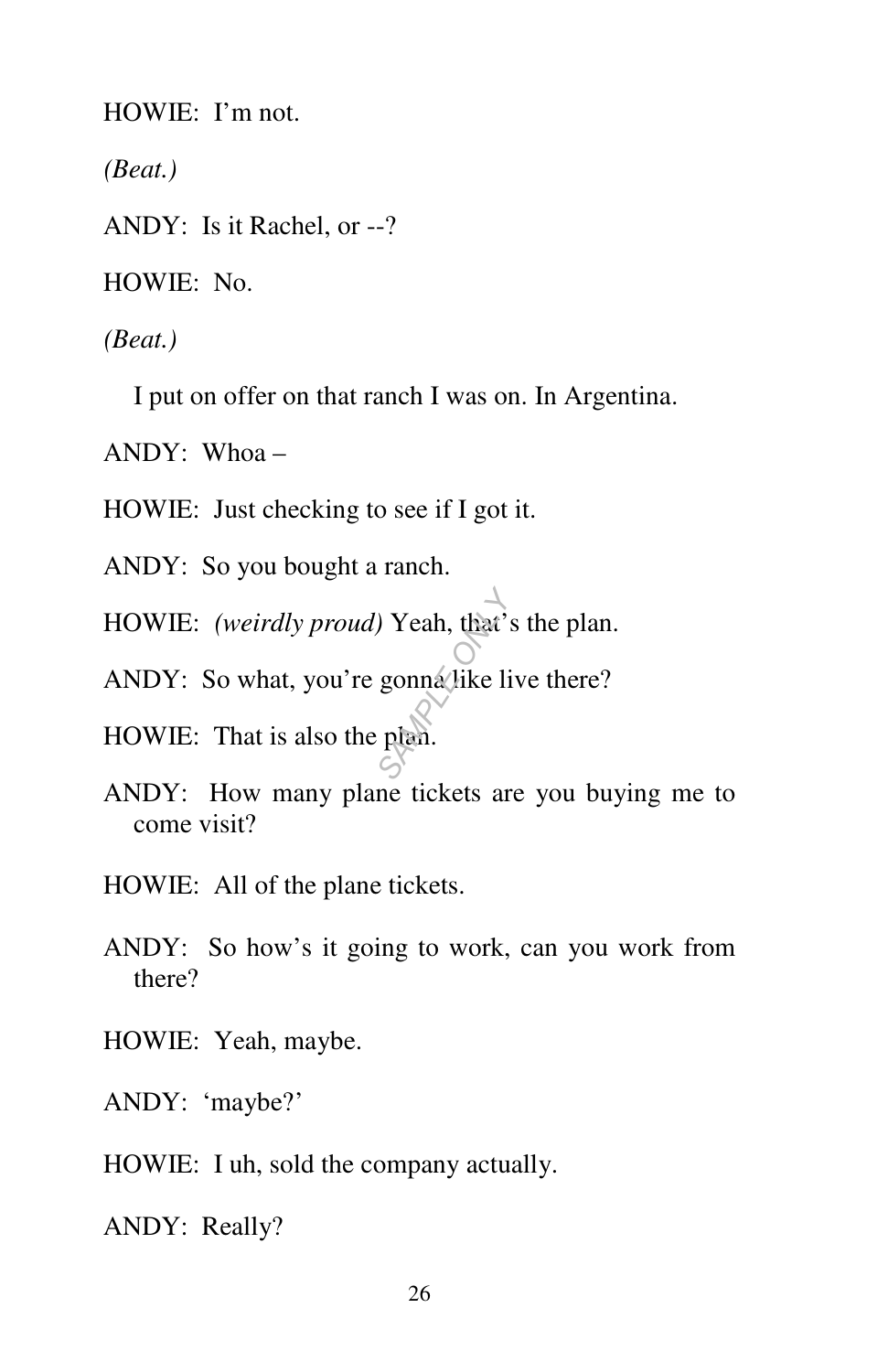HOWIE: Yeah.

*(A small smile grows across his face that HOWIE can't control.)* 

ANDY: …What? What's the smile?

HOWIE: Nothing.

*(Beat.)* 

Sold it for five.

ANDY: Thousand?

HOWIE: Million.

ANDY: WHAT?

HOWIE: Shhhhh!

*(WENDY approaches. She's hot, wears a black dress and carries her second glass of wine, and a plate of chicken tenders with BBQ sauce.)* 

*SAMPLE ONLY*

WENDY: Howie?!

HOWIE: Hi - ?

WENDY: Oh my God HOWIE!!!!! How're you???

*(She hugs him, almost knocking his drink out of his hand.)* 

 You look so cute, look at you! Your nametag's wrong! It says Max!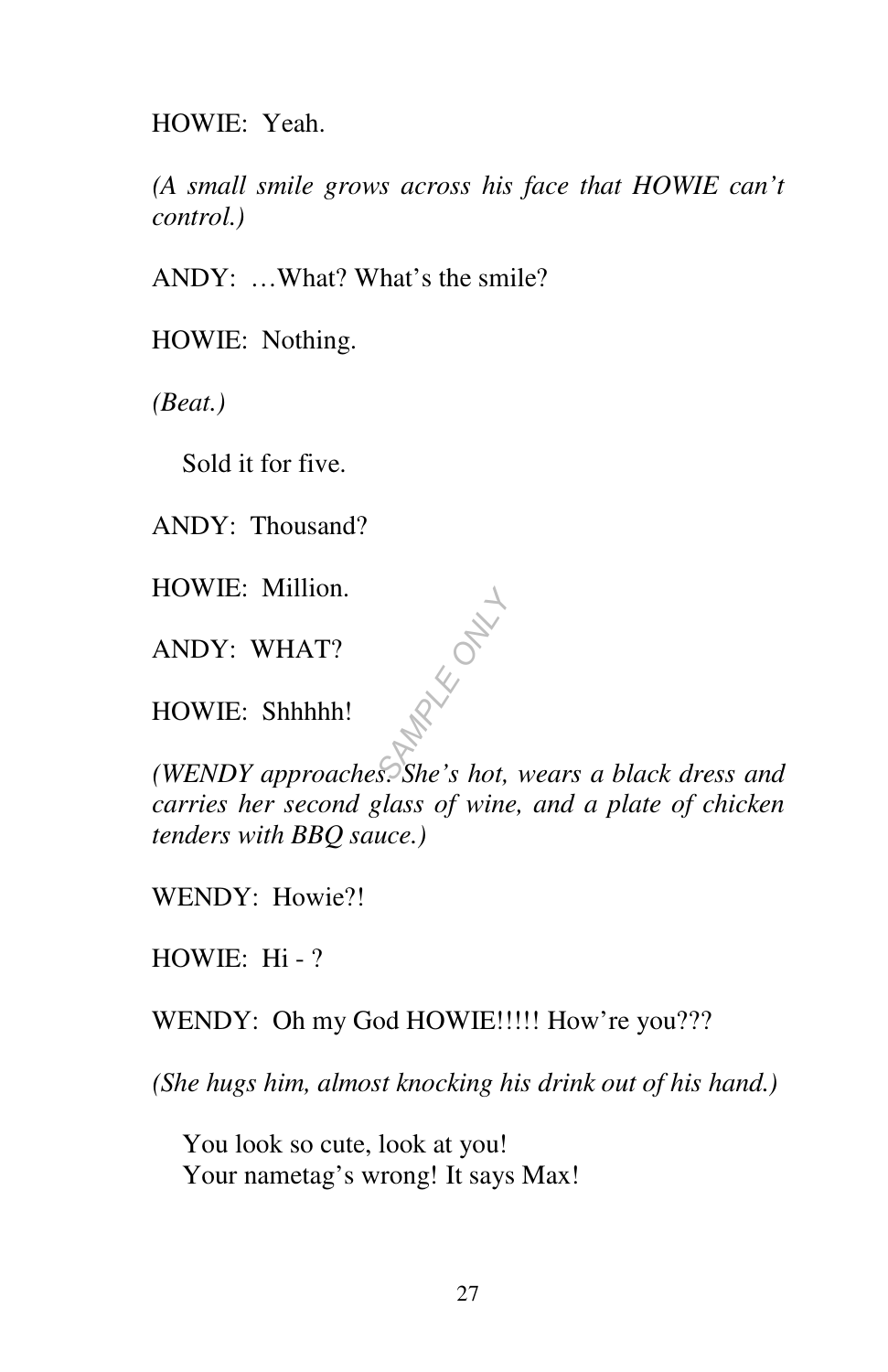- HOWIE: No I've been going by my / middle name actually
- WENDY: I totally remember you! *(Pointing to her nametag)* Wendy!

HOWIE: Wendy!

ANDY: *(so uncomfortable)* Heyyyyyyyyyyyy Wendy….

WENDY: Hi, how're you?  *(to HOWIE)* We had um, we had biology together sophomore year?

HOWIE: Wow, great memory!

ANDY: *(to Wendy)* We had freshman lit and one time I gave you a ride home and we went to Wendy's because your name is Wendy and also for the fries. **had freshmand we went**<br>and we went<br>may also for the<br>*S*<br>*S* 

WENDY: *(I don't remember)* Right!

HOWIE: What's up, how are you?

WENDY: I was on the planning committee –

HOWIE: Oh yeah, I heard that! Thanks / for –

WENDY: Babies, I have a baby –

ANDY: *Nice!* What kind?

WENDY: What?

ANDY: Oh I mean boy or girl?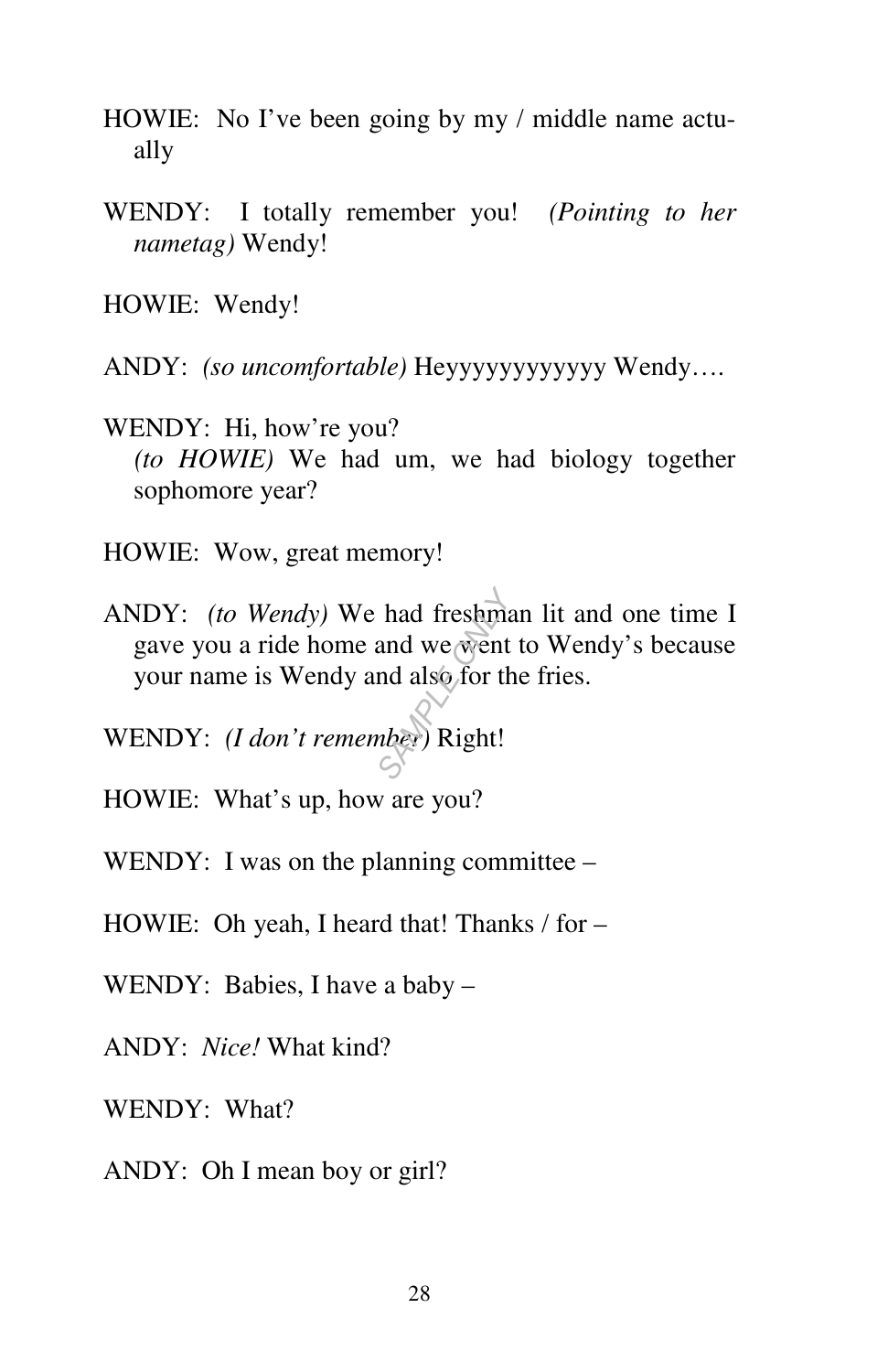- WENDY: Oh I have an amazing little girl, Sophia. With a ph.
- HOWIE: Congrats!
- WENDY: This is my first night out in *forever,* I said to her, *Mommy's night out!* This kind of shitty glass of wine is *heaven* right now.
- ANDY: Cheers!
- *(They cheers.)*
- WENDY: Isn't this so crazy?

 We walked in and I was like Jed. Jed! Do you remember everybody?! All of the wine coolers we drank with these people? Some of these people? I mean not everybody, I didn't hang out with like EVERYBODY. Oh and I'm married,  $\sqrt{1}$  married Jed –He's over – *(pointing)* there – **SAMPLE OF THE ONLY SEE THE OF THE OF THE OF THE OF THE OF THE OF THE OF THE OF THE OF THE OF THE OF THE OF THE OF THE OF THE OF THE OF THE OF THE OF THE OF THE OF THE OF THE OF THE OF THE OF THE OF THE OF THE OF THE OF TH** 

- HOWIE: Totally! I remember Jed, that's great!
- WENDY: Yeah so, we're married!
- ANDY: That's so great for you guys. When did you / guys
- WENDY: Five years, right after college!
- ANDY: Perfect!
- WENDY: What about you guys?
- HOWIE: Oh! I uh –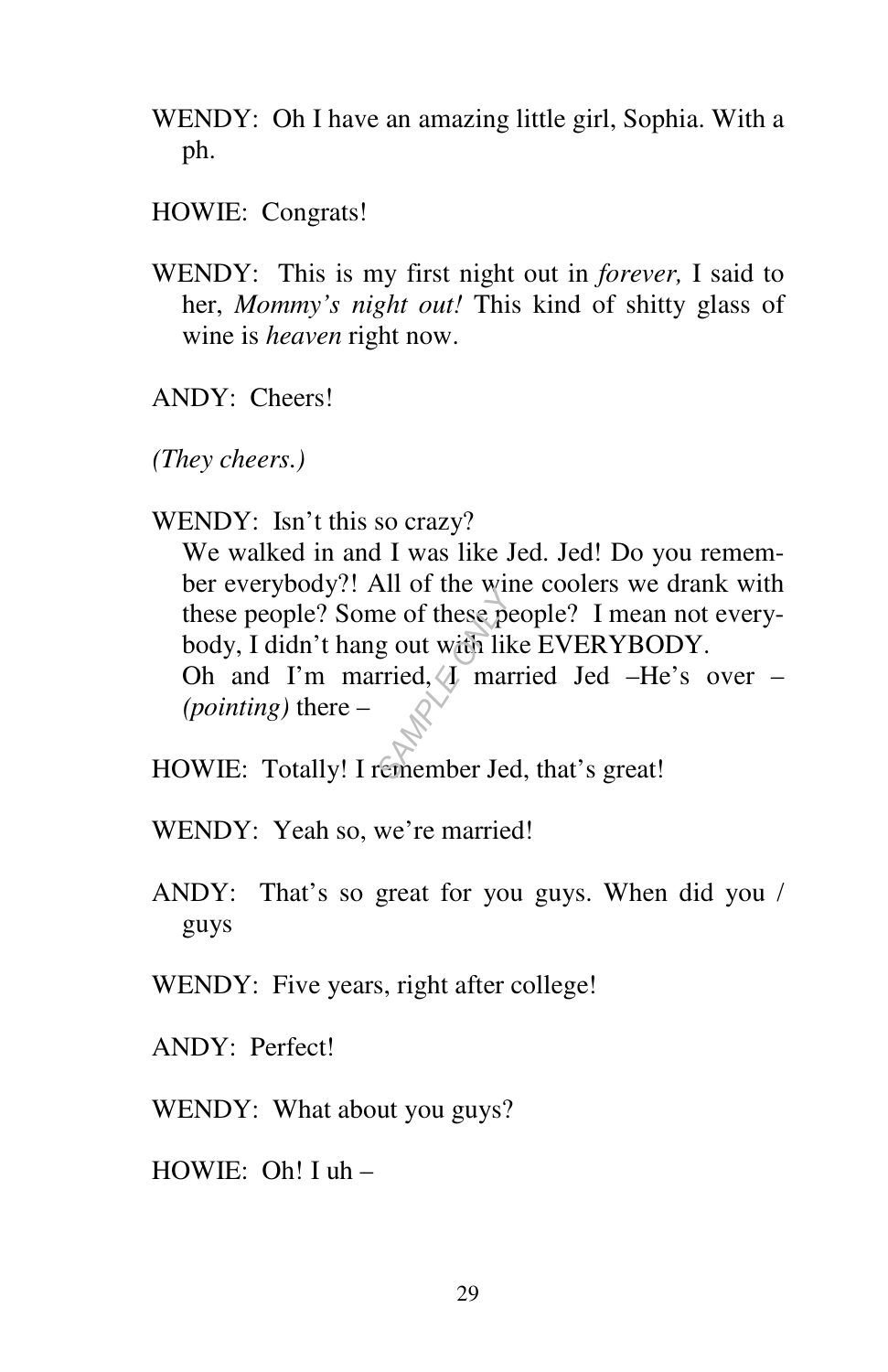*(A LOUD ANNOUNCEMENT over microphone.)* 

VOICE: Hey guys it's me again! Okay so now we're gonna do a little fun getting to know you game thing and it's called *(shuffling)* Getting to Know You.

 $HOWIE: Ha =$ 

*(WENDY doesn't laugh.)* 

VOICE: Wait no that's the other – wooo! Chardonnay you guys, try the Chardonnay!

*(WENDY raises her glass.)* 

- WENDY: WE LOVE YOU MELISSA!!! WOOO!!!!
- VOICE: This one is called: Two truths and One Lie. BUT MELLISTS.<br> **SAMPLE ONLY SAMPLE ONLY SET ONLY**<br>
SAGGY you'll
- WENDY: I thought of this game, this game was my idea-
- VOICE: Okay so everybody you'll see a little color dot on the corner of your nametag. You have TWENTY SECONDS okay to find your group with the same color dot, and then find a corner, when I say go. And then once you're with your group you're going to go around the circle and everybody has to say two truths and one lie, and everybody gets to figure out what the lie is! Okay so – okay – GO!

*(WENDY shrieks, looks at her nametag, starts to spin around in circles a little bit. Mad scrambling. HOWIE looks at his nametag, sees a purple dot. Sees a purple dot on WENDY's as well.)* 

WENDY: Well, here we are!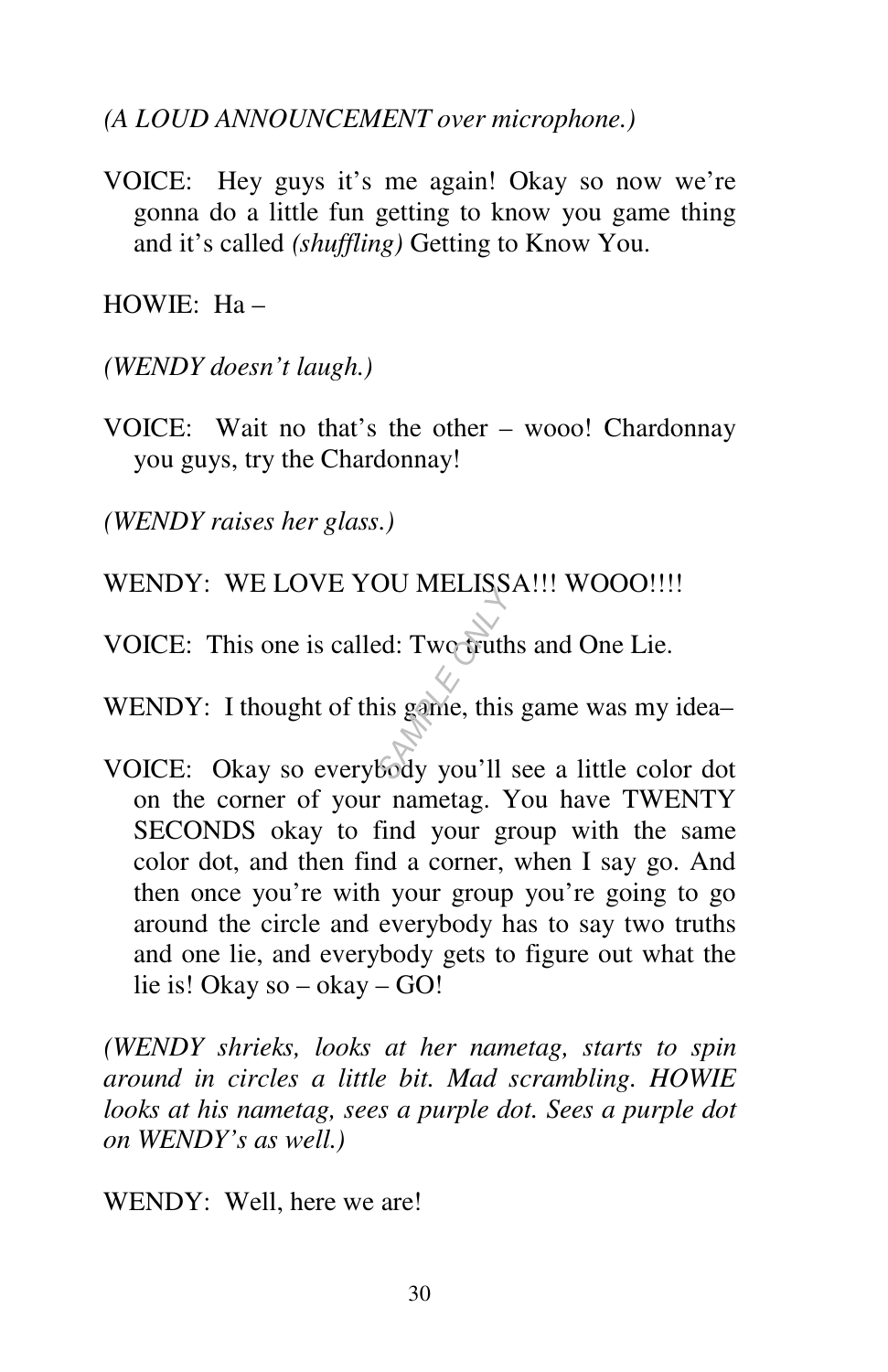ANDY: *(of all the scrambling)* What is happening?

HOWIE: It's a game –

ANDY: Am I supposed to be running?

WENDY: What color dot do you have?!

- ANDY: I have a dot?
- WENDY: *(looking at his nametag)* You have a gold dot okay go find people with gold dots.
- ANDY: I think I'll just stay here.

WENDY: But you're supposed  $/$  to – re supposed<sup>7</sup><br> *S*<br> *S*<br> *S*<br> *S*<br> *Lectots* –

*(STEFANIE, very tall but not large, approaches timidly.)* 

STEFANIE: Hi purple dots –

WENDY: *(chanting)* Purple DOTS! Purple DOTS!

STEFANIE: Hey… Howie!

HOWIE: Stefanie?

STEFANIE: *(blushing)* Yeah! That's me!

HOWIE: I barely recognized you, wow –

STEFANIE: Ha, thanks…..

*(They hug.)*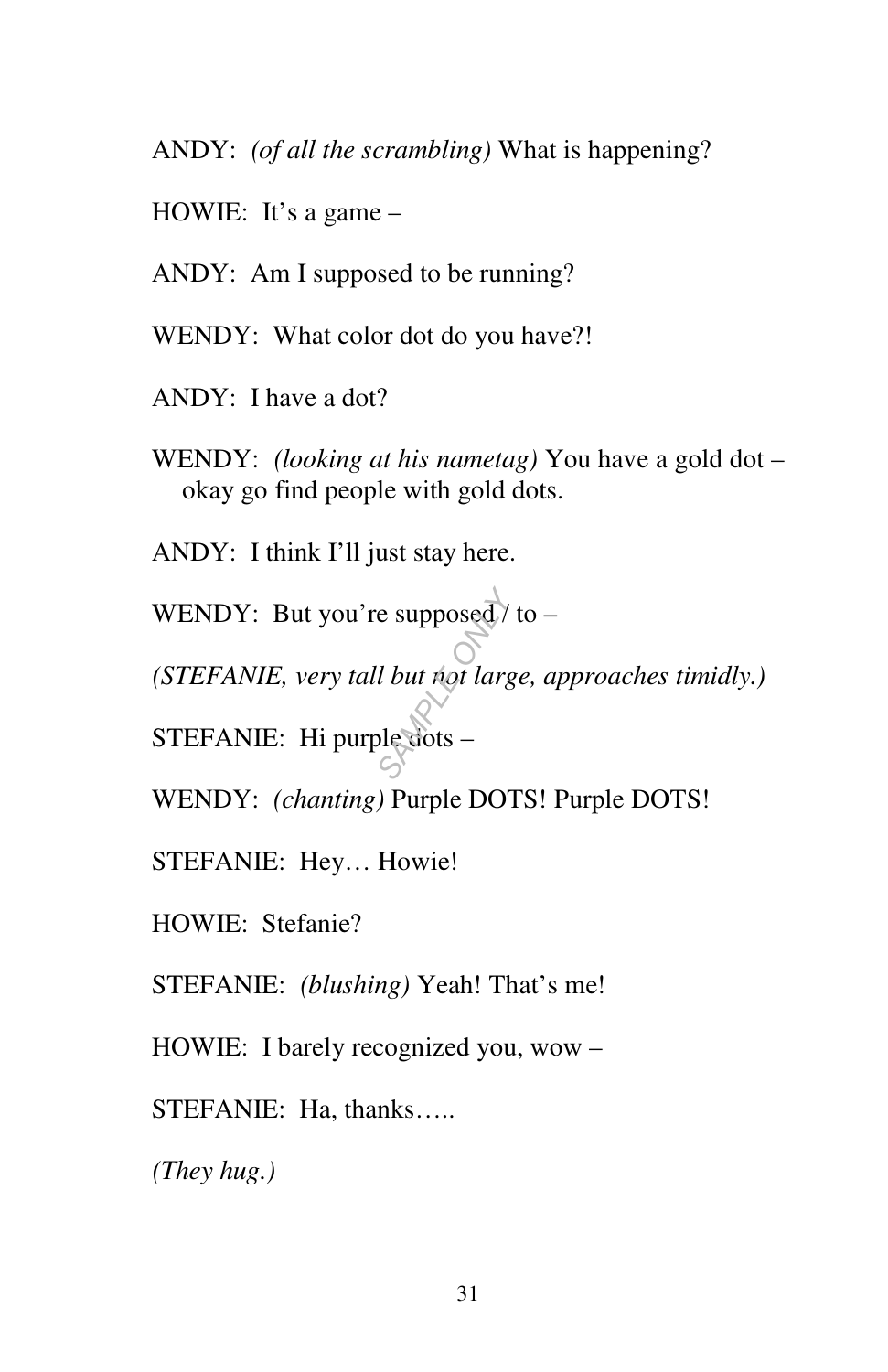- STEFANIE: I thought it'd be like funny to like show up in a fake beard but totally pretend like I'm not wearing a fake beard, like it wasn't even on my face. But fortunately I slept on it.
- HOWIE: The fake beard?
- STEFANIE: The thought of the fake beard. I decided on this dress instead.
- HOWIE: You look great. Great to see you! I'm going to stop saying Great.

*SAMPLE ONLY*

STEFANIE: You too! You look great too.

ANDY: Andy.

STEFANIE: I remember, yeah. Hey!

*(She hugs him.)* 

Hey Wendy –

- WENDY: *(reading nametag)* Stefanie! Wow you look / so
- STEFANIE: Yeah, yeah –

*(Beat. The two can't figure out whether to hug or not.)* 

We were in Drama club together.

WENDY: I was in drama club?

STEFANIE: For a minute. Howie, wow, it's so good / to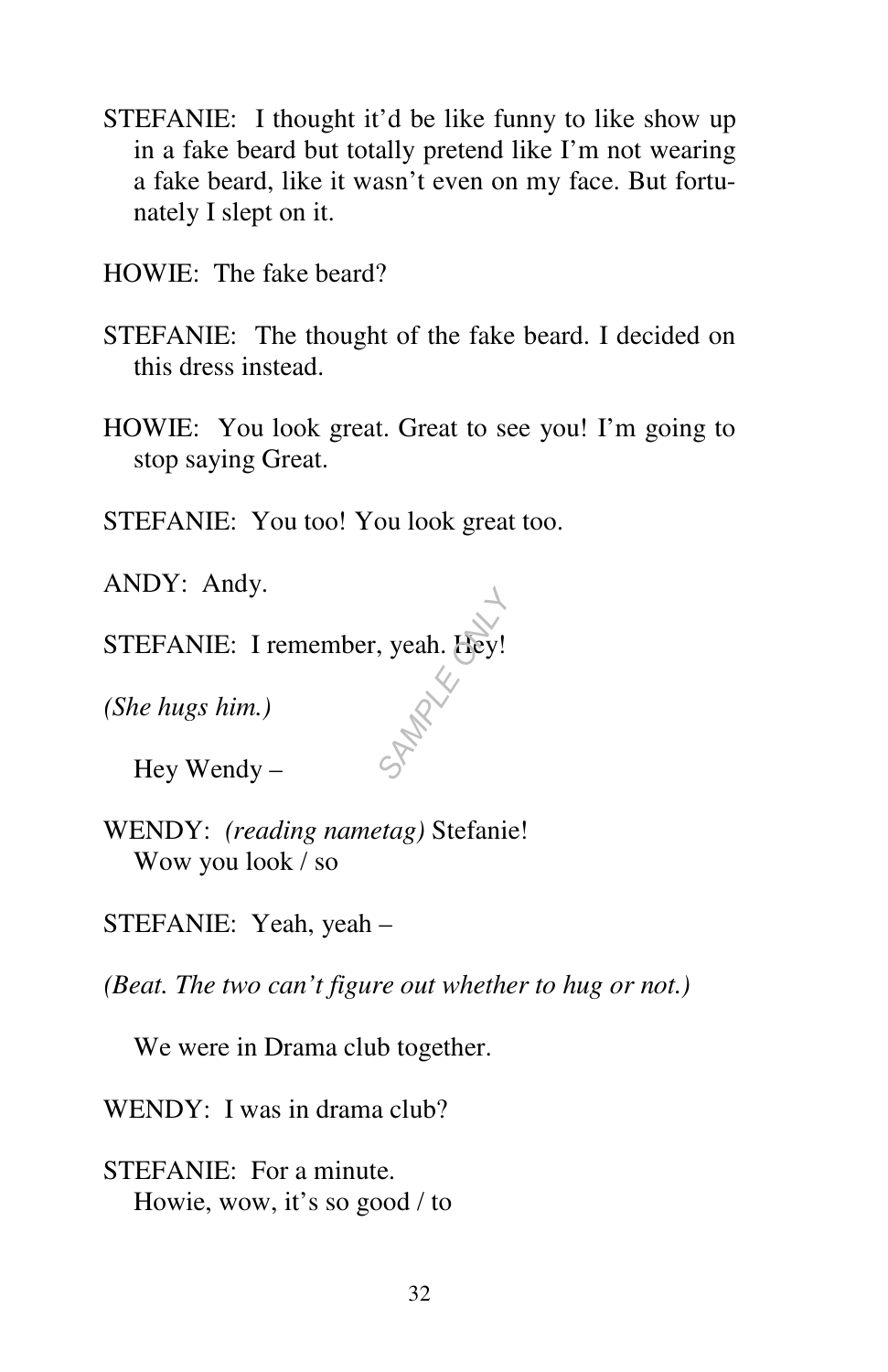*(JED approaches with a High Life. ANDY goes stiff. )* 

ANDY: YO.

- JED: What's up?
- ANDY: Andrew.
- WENDY: We can't be in the same group!! I messed up the tags, we're married! *(To everyone else)* I see him all the time anyways, he knows everything, we're married --

*(JED spots HOWIE.)* 

JED: *(ignoring WENDY)* LITTLE MAN!!!!!!!!!

*(HOWIE goes stiff at this name.)* 

JED: How are you buddy?

HOWIE: I'm awesome man, how are you? *SAMPLE*<br>
SAMPLE ONLY THE MANUSCHER ONLY THE ONLY THE ONLY THE ONLY THE ONLY THE ONLY THE ONLY THE ONLY THE ONLY THE ONLY THE ONLY THE ONLY THE ONLY THE ONLY THE ONLY THE ONLY THE ONLY THE ONLY THE ONLY THE ONLY THE ONLY T

### JED: LITTLE MAN!!!!

*(JED re-enacts something really horrible and traumatic, place his elbow on HOWIE's head like an arm rest.)* 

LITTLE MAN!!! Remember?

HOWIE: Yeah! That was great!

JED: We used to, me and Ken! We used to call you that!

ANDY: And it was hilarious!

HOWIE: Yeah, I remember!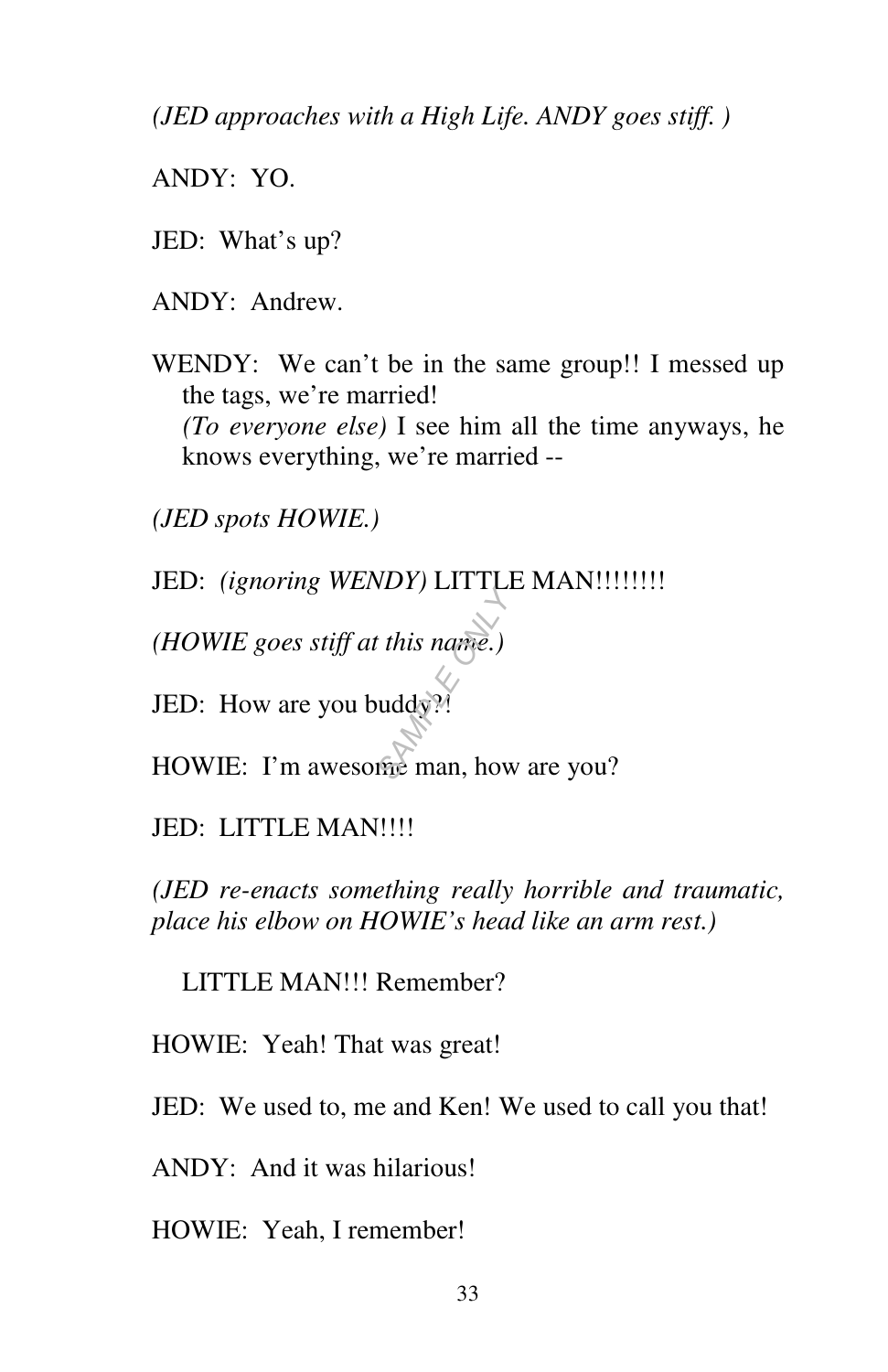*(JED goes to the portrait of Ken.)* 

JED: Buddy – you wouldn't believe who's here, LITTLE MAN!

*(He raises his beer to KEN, drinks. WENDY laughs nervously, eats a chicken finger.)* 

VOICE: Okay so it looks like everyone's found their groups! Okay great. Good work. Okay so, now let's start with our truths and our lies! The object of the game is reveal information about your personal life, and introduce yourself to your old but also new friends. Okay so – Go!

*(ANDY, HOWIE, STEFANIE, WENDY and JED stare blankly at each other.)* 

- WENDY: I'll go I'll go! *(She \thinks.)* Okay so -I guess my first thing is that my little girl Sophia is my whole world….. Okay that's one. Two, um – I'm a part-time auditor for Novant Health but I'd rather just be home with Sophia all the time. *SAMPLE ONLY*
- JED: Wouldn't we all! Who wouldn't love that, to not go to work?
- HOWIE: I have a / home office
- WENDY: And three! Three! *(She thinks. Holds up her nearly gone glass of wine. Then, in a robot voice)* I. DO. NOT. LIKE. WHITE. WINE.

*(She laughs.)* 

LIES!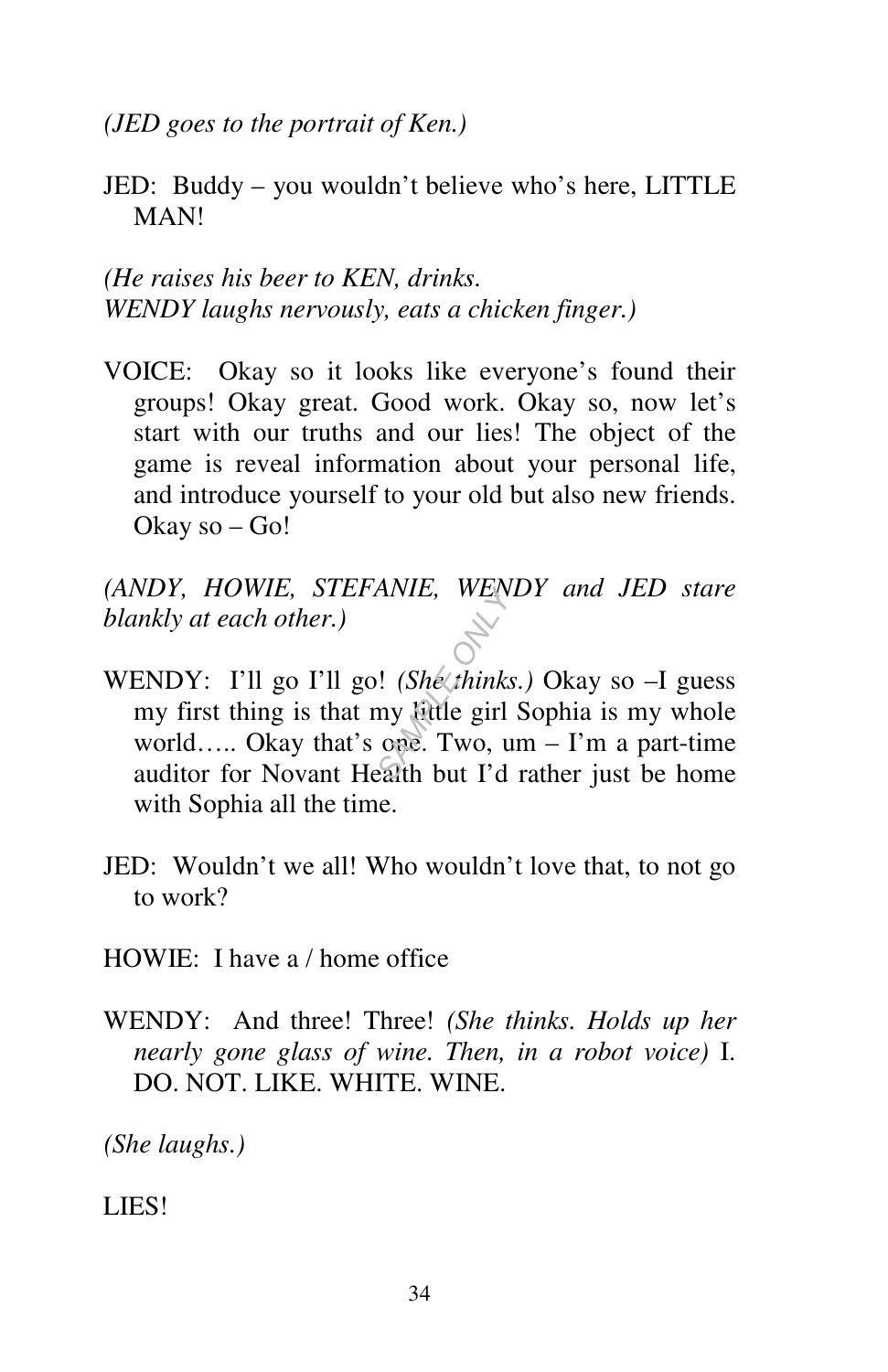JED: Honey, they were supposed to guess.

WENDY: Well I'm really bad at lying. So.

JED: That's not the game.

WENDY: I *KNOW.* 

*(Beat.)* 

- HOWIE: What about you Jed?
- JED: Uh, not much to know, I'm a salesman over at the Ford dealership –
- ANDY: I thought you had that football scholarship, I recall a small parade? *SAMPLE ONLY*
- JED: I got injured.
- ANDY: Aww, tragedy
- JED: And then I had a business, I had a small business too, we were uh – we were selling sports bras with pockets, bra-ckets, but it didn't – (he trails off.) Tough time now to get a product of the ground.

ANDY: Tough luck, man.

- JED: Let's see I uh HUGE Giants fan and uh --
- WENDY: You love beer!

JED: Yep –

WENDY: You work too much!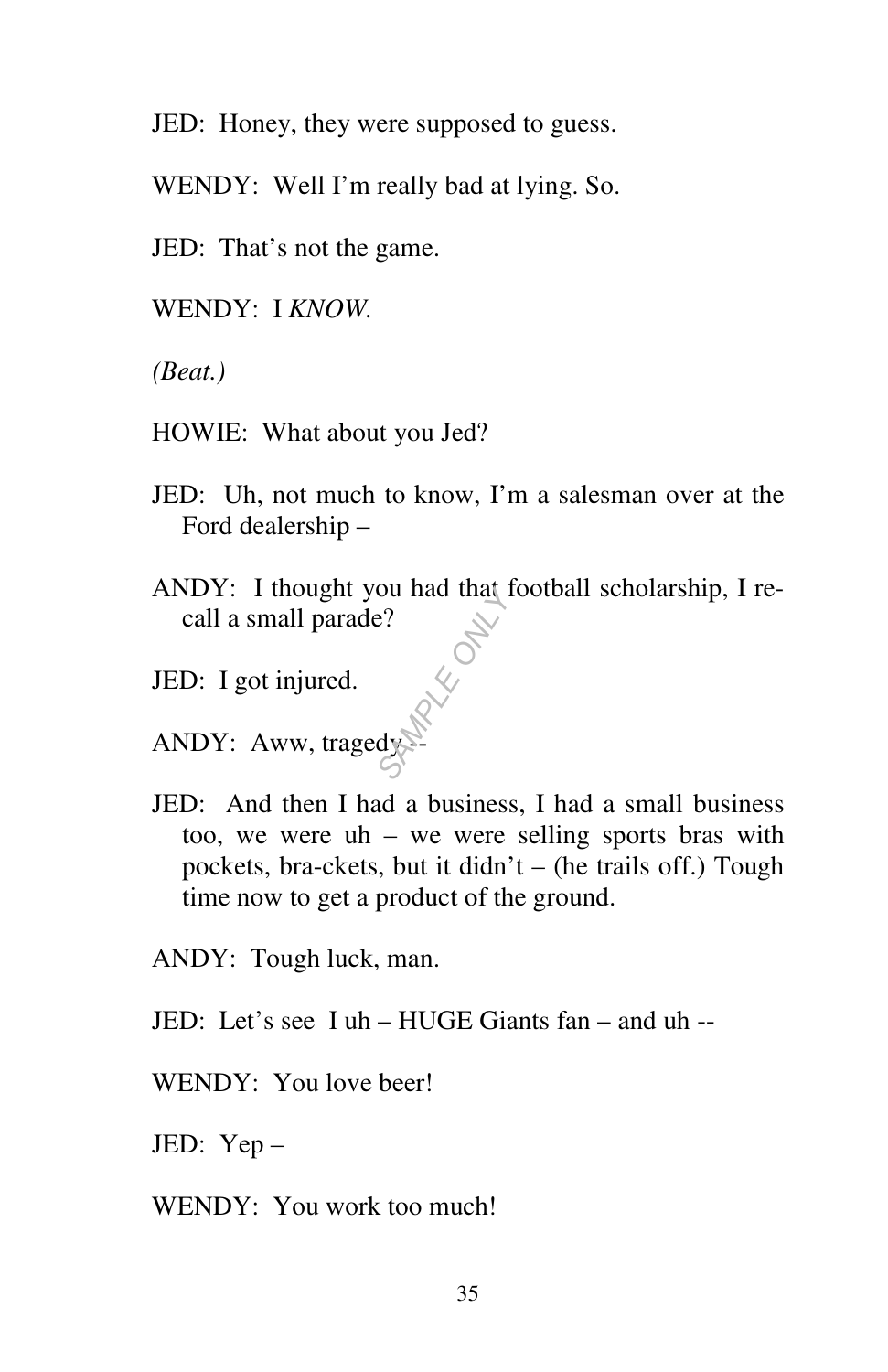JED: Ha! You're funny –

WENDY: You love your wife! You love Sophia!

*(Uncomfortable silence.)* 

HOWIE: You hate the Giants, I gather?

*(JED nods.)* 

HOWIE: Yeah! So! Andy I think you're next?

- ANDY: Yes! Right. Tough act to follow. Two truths. One lie. I head a classic bluegrass band *Hang Low House,*  www.hanglowhouse.com, we've got shows this winter in Boston, Chicago, New York, pretty much up and down the east coast, you can check out our tour dates online. In Boston, Chicago, New York, pretty much up and<br>down the east coast, you can check out our tour dates<br>online.<br>JED: You work at Starbucks right?<br>ANDY: YEAH! Thank you. I almost forgot. Yes. I work
- JED: You work at Starbucks, right?
- at Starbucks. Yes I do.
- HOWIE: He was gonna go to grad school in Chicago but he had to hang back and take care of his Mom, actually—
- ANDY: *(self conscious)* Yeah, I did, so but that's just another -

Okay so that was one thing.

 And let's see – I've recently been asked by *Disney* to submit some original music for an upcoming animated feature about Appalachia - In tenth grade Jed slammed me against a locker and called me a faggot, and I love mayonnaise.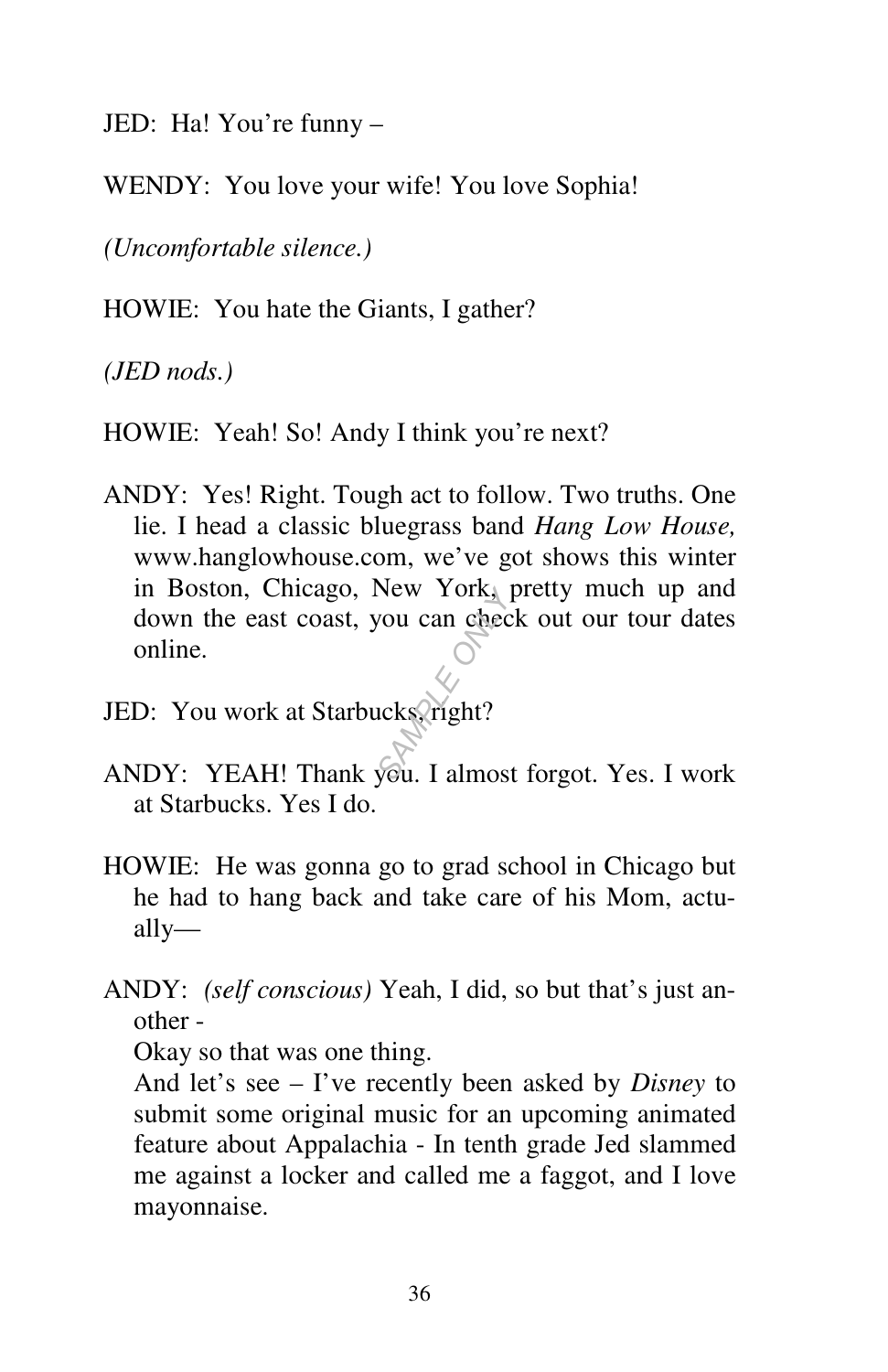WENDY: That was four things –

ANDY: Oops sorry, then I'll omit the thing I said about 'Jed and 'faggot.' Hate mayonnaise. It's like mayonnaise: why? Why spread savory cool whip all over a perfectly good sandwich?

*(Beat. All laugh awkwardly.)* 

- JED: I was probably just kidding around.
- ANDY: It's cool no bigs it's, it's all good now it's whatever. Howie's turn!
- HOWIE: Nah –
- WENDY: *(chanting)* How-ee! How-ee!  $\overrightarrow{3}$ <br> *SAMPLE*<br>
SAMPLE ONLY<br>
SAMPLE ONLY

JED: LITTLE MAN!!!

HOWIE: Okay –  $\Gamma \leq 0$  – so – three things. Let's see, uh – three things. I – my favorite country to visit is Argentina, for the waterfalls. *(Murmurs of "wow" and "nice")* and um I live in Seattle now and *(Murmurs of "wow, wow that's far")* and uh, I'm really happy to be here. *(Beat.)* So.

STEFANIE: So you're not happy to be here?

HOWIE: What?

WENDY: You don't live in Seattle?

HOWIE: Oh – those're all true – I forgot the game, I forgot what we were doing –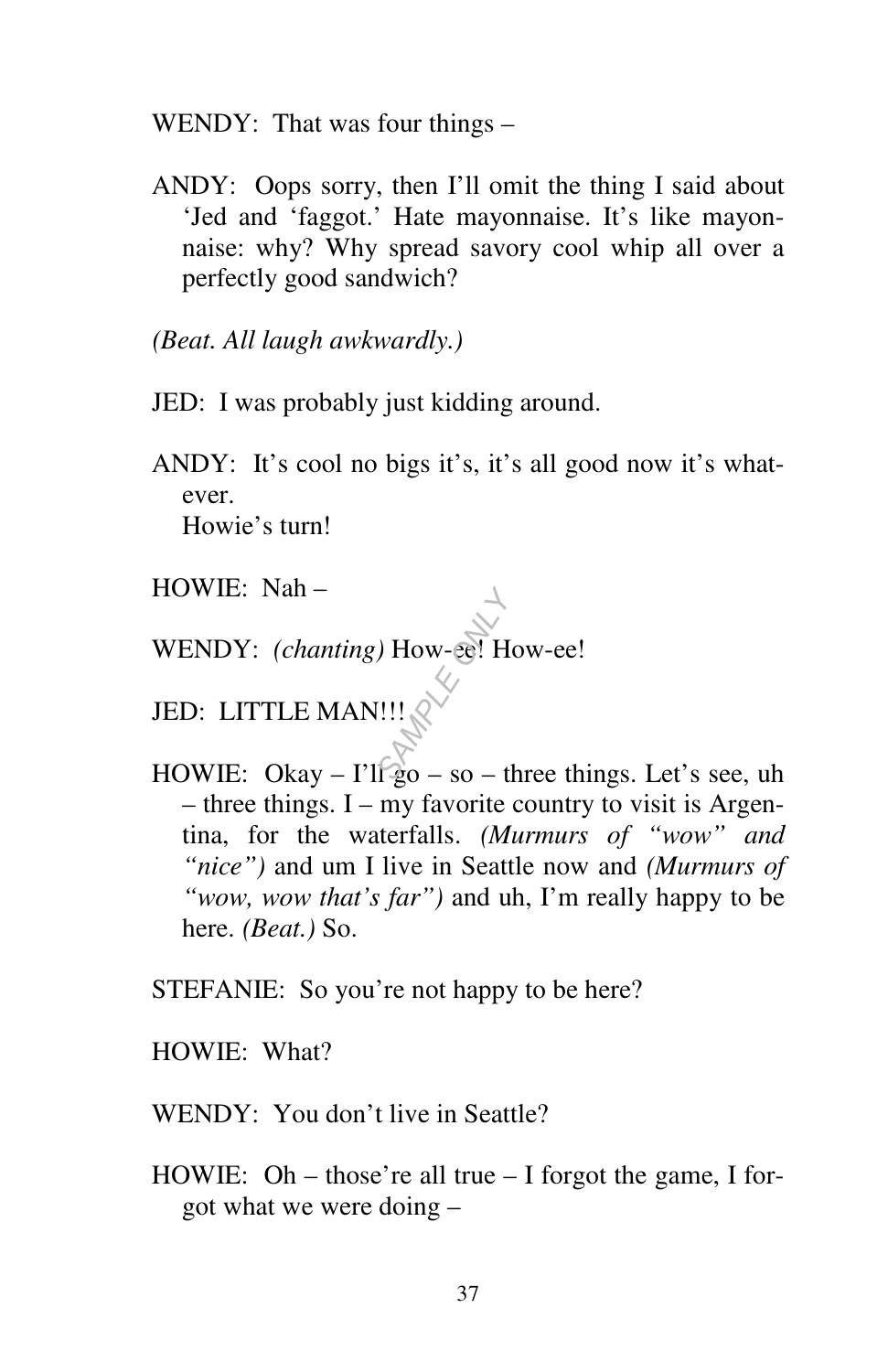STEFANIE: I'm in Seattle too!

- HOWIE: No way! / That's
- STEFANIE: Yeah just for like a year now.
- JED: I couldn't handle that mess, all that rain.
- WENDY: Awwwww rain I hate rain –
- HOWIE: That's just something we let everyone else believe so we can keep the city to ourselves. It's actually / pretty
- JED: I could never live there.

*(Beat.)* 

- HOWIE: And you guy's're still here? I mean you live -- **SAMPLE ONLY ASSEMBLE ONLY A**<br>SAMPLE ONLY A SAMPLE OF A SAMPLE OF A SAMPLE OF A SAMPLE OF A SAMPLE OF A SAMPLE OF A SAMPLE OF A SAMPLE OF A SAMPLE OF A SAMPLE OF A SAMPLE OF A SAMPLE OF A SAMPLE OF A SAMPLE OF A SAMPLE OF
- JED: Yeah! We're here. Still.
- ANDY: My buddy here is being modest. He's a millionaire.
- *(HOWIE is instantly embarrassed.)*
- HOWIE: Andy –
- ANDY: What, isn't this what we're doing here?

HOWIE No –

- ANDY: *(to group)* Just sold his company for ten million bucks.
- STEFANIE: Seriously? That's --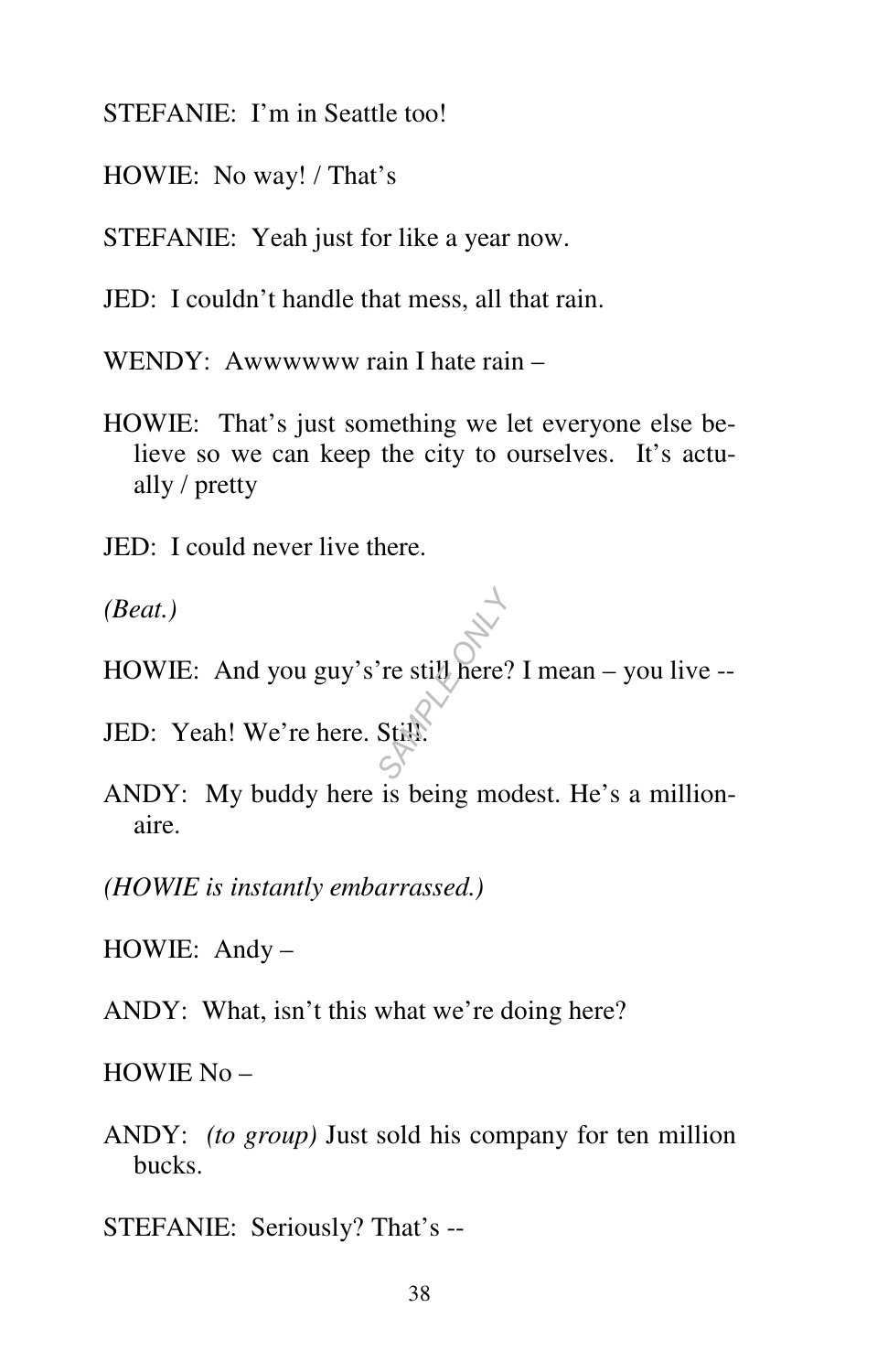- HOWIE: *(so embarrassed)* Five. Yeah…pretty much, um—
- JED: How're you a millionaire?
- HOWIE: I own a small business? I started an / online -
- JED: Are you not sure?
- HOWIE: What?
- JED: You said it like a question.
- HOWIE: Oh, um. 'I own a small business.'
- JED: So what kind of 'business' is it? **SAMPLE ONLY ASSESS**<br>
SAMPLE ONLY A STATE FOR THE ONLY ASSESSED.
- HOWIE: It's shoes actually  $\cup$
- JED: Shoes.
- ANDY: It's so brilliant. Every time a person buys a pair of these shoes, a pair of them goes to a kid with no shoes in a third world country.
- HOWIE: Yeah! So that's what I do!
- STEFANIE: I have a pair! That's you?
- JED: How'd you get into that line of work?
- HOWIE: Yeah I uh, after college I did some travelling with the Peace Corps, went to Argentina –
- WENDY: For the waterfalls!!!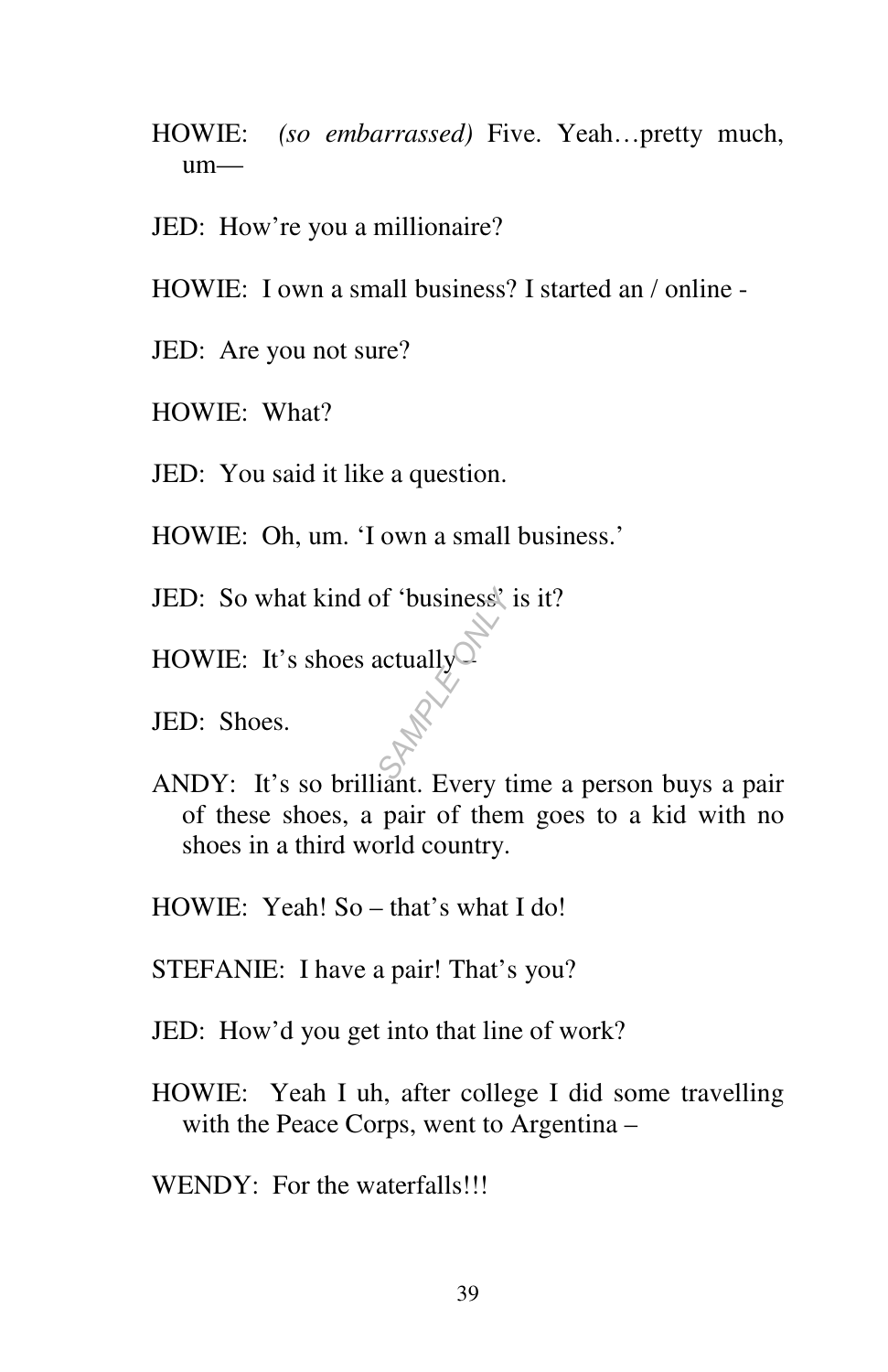- HOWIE: Yes! And I wanted to get a full feel of the country, so I visited some of the poorer communities and – most of the kids didn't have shoes.
- WENDY: Oh My God. No *shoes?!*

HOWIE: I know.

- ANDY: He is being modest STILL. He single handedly built this company from the ground UP, he's got like tons of awards for charitable business acts but like with more important names, he like INVENTED shoes-
- HOWIE: I didn't invent shoes. Yeah so – that's going really well!
- JED: What kind of shoes are they? are they 2
- *(HOWIE sticks out his foot.)*
- WENDY: *Cutteeeee!!!!!*
- JED: Huh not really my style / but --
- WENDY: Do you make them for babies? Jed we should get Sophia a pair.
- STEFANIE: I have a pair! I totally have a pair of those, they're my whatever shoes!
- HOWIE: That's exactly what I wanted them to be!

*(HOWIE laughs awkwardly as ANDY drinks. A weird moment.)* 

STEFANIE: Okay so I'll go. Hiiiiiiiiii....I'm Stefanie.... I think I was 'Stef' in high school. I, um.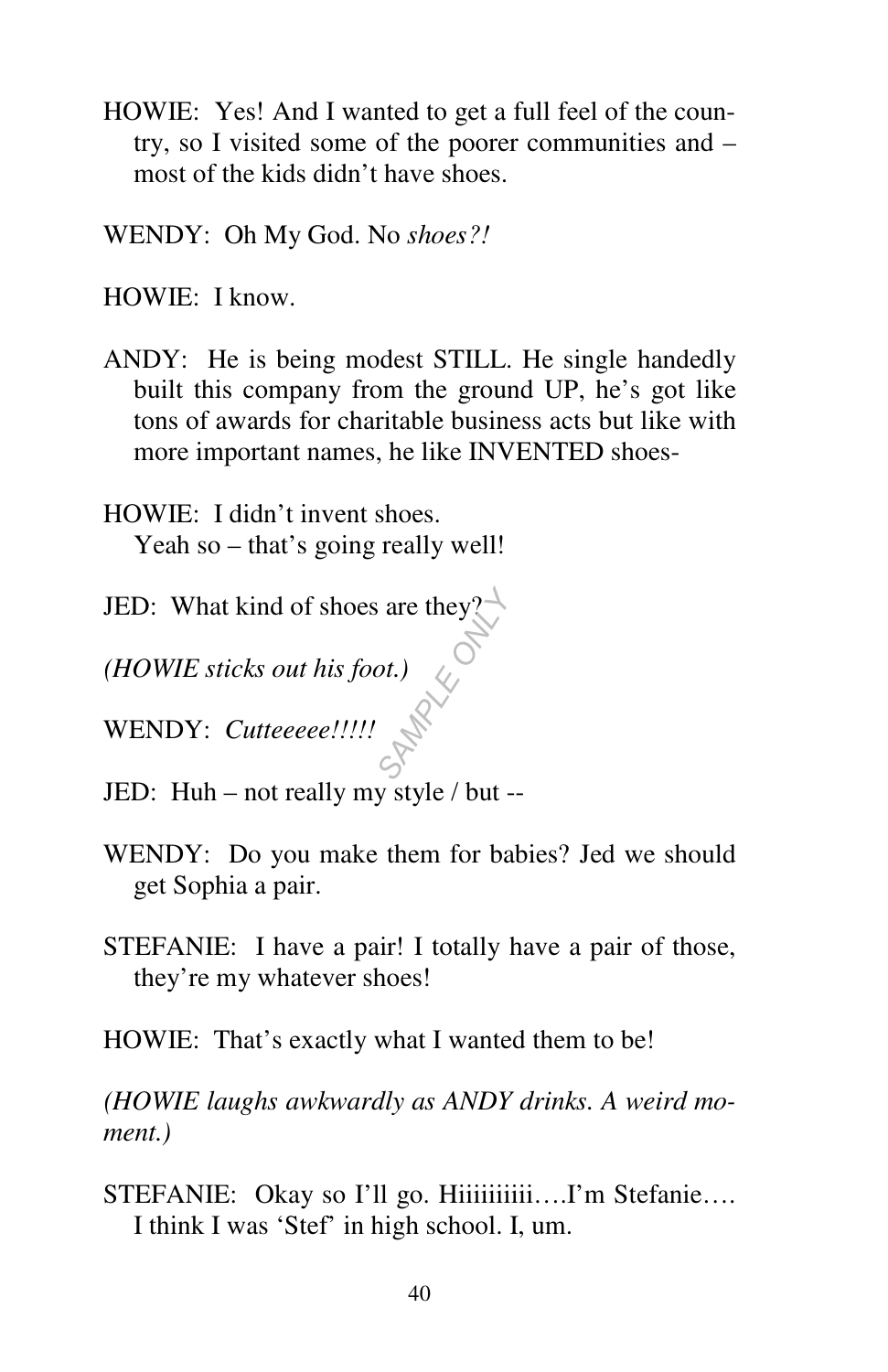I manage a bakery in Seattle, it's called 'babycups,' we specialize in bite sized desserts –

HOWIE: Babycups! I *love* babycups!!

STEFANIE: No way, really?

HOWIE: Yeah, my ex girlf – I LOVE that place.

ANDY: Wait, ex?

HOWIE: Yeah, we uh …yeah.

WENDY: Okay so now, lie.

*(Beat.)* 

STEFANIE: I'm feeling really comfortable right now. **SAMPLE OF SAMPLE OF SAMPLE OF SAMPLE OF SAMPLE OF SAMPLE OF SAMPLE OF SAMPLE OF SAMPLE OF SAMPLE OF SAMPLE OF S** 

*(Beat.)* 

WENDY: Cheers you guys!!!

*(They cheers. They look around.)* 

ANDY: *(to Howie)* When did you / guys –

HOWIE: It's okay, we don't need to --

JED: Looks like – everybody's else is still playing, I guess uh -

WENDY: Favorite memory from high school!

ANDY: Is this another game?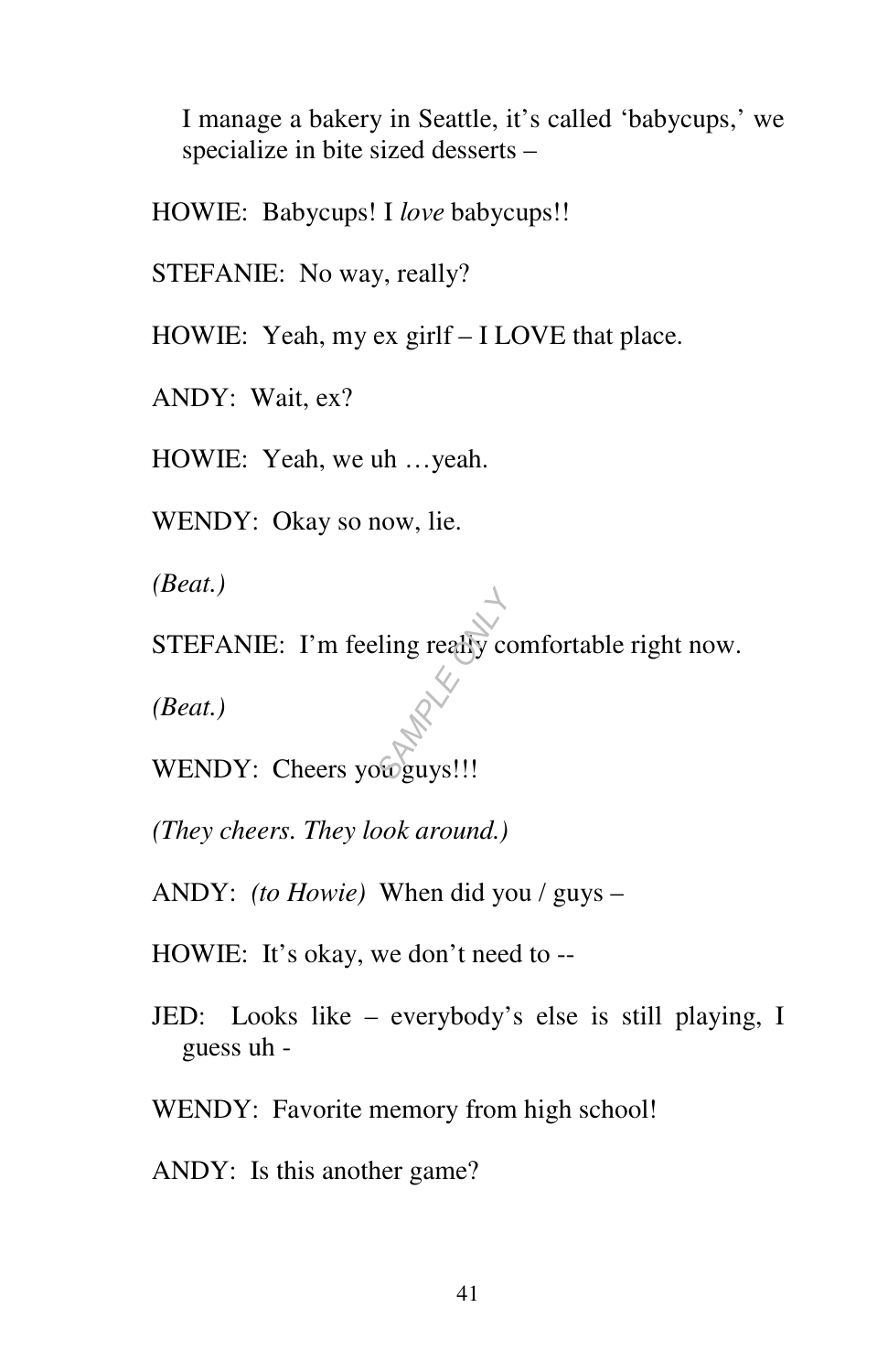WENDY: Yes! I just invented it. New game. Favorite memory. Off the top of your head. Howie, go!

*(Everyone looks at HOWIE.)* 

 $HOWIE: I - Uh.$ 

ANDY: Come on How.

WENDY: Example: Spartan pride parade float 2002 or 2003 Jed was it 2002 or 2003 with the paper mache football player with the arm that actually moved? We built it out of lawnmower parts! IT WAS SO AWE-SOME!

JED: I don't know.

WENDY: That's mine.

HOWIE: Uh.

*(They all look at him blankly.)*  **MAX**<br>RKROWLL

 I had a – really great parking spot. Under a tree. We got assigned parking spots, I remember that, and – it was really fair. There was no – they just drew names from a hat. And I got the best spot. It had nothing to do with who you were. You were just a name in a hat.

- JED: Oh yeah, Ken was so mad you got that spot, that drove him crazy! Ah man.
- ANDY: Yep, that's probably why he pissed in How's car / among other things!
- HOWIE: It's Max now. It's no big deal -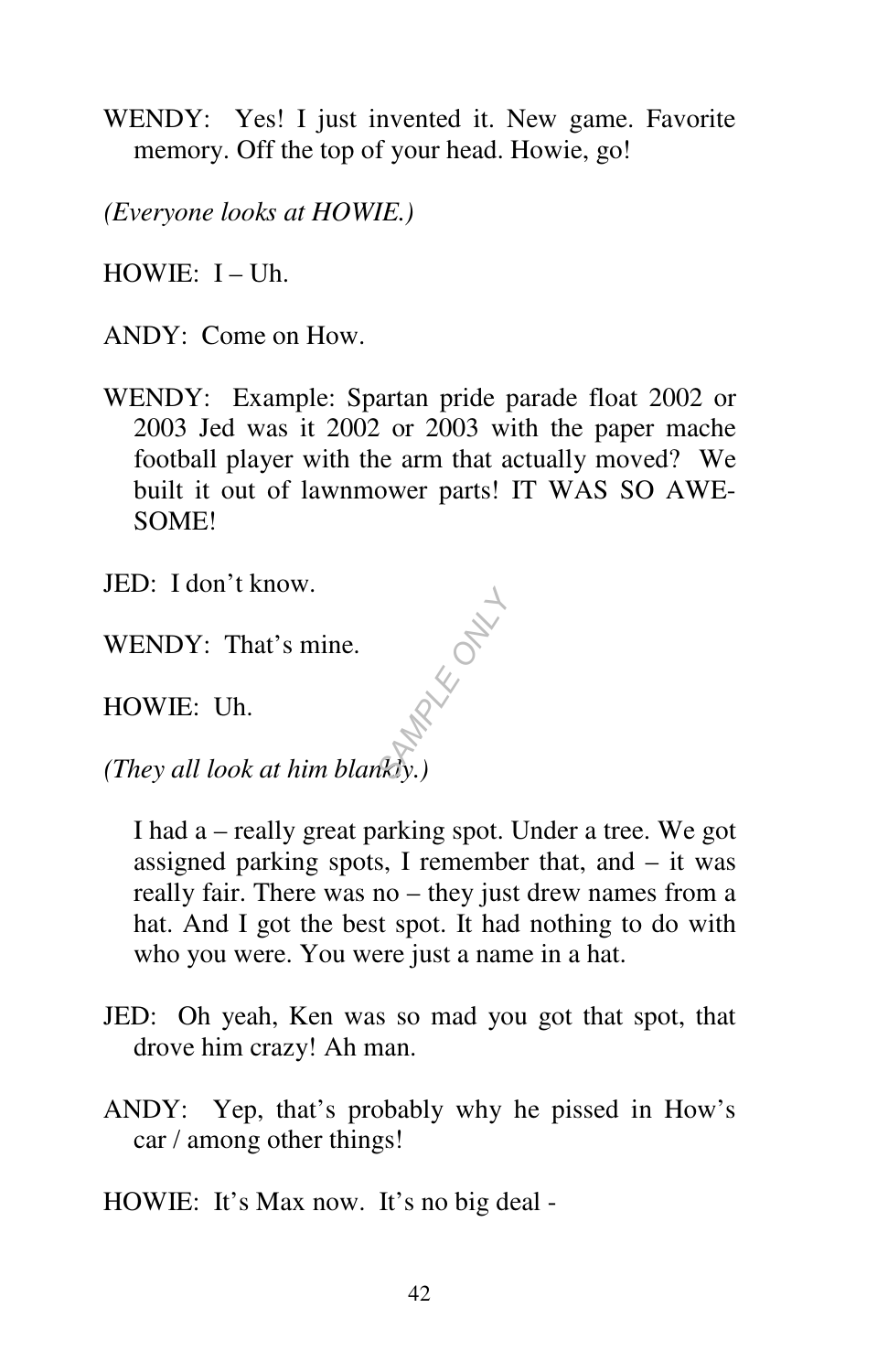WENDY: Did he really? He didn't – really -

HOWIE: It was really close to the main building, underneath this Dogwood tree, tons of shade, and when I'd come out of class, in the Spring, the whole car'd be covered with white flowers. It was like a wedding but on my car.

*(Beat.)* 

I just really liked that. How fair it was.

*(He drinks while everyone just looks at him. MELISSA, over the intercom.)* 

VOICE: Alright you guys! I hate to tear you away from your new BFF's but I gotta. Let's change groups! Everybody – no wait on the count of three everybody go find a buddy, but it has to be a person you weren't friends with in high school okay? Yeah let's bust up on this segregation that's happening – I don't mean segregation like *race* I just mean like –Okay so find a person, make some eye contact, you remember the buddy system, okay so – GO! MINGLE! out I gotta<sup>y</sup>. I had<br>
on the cour<br>
t it has to b<br>
gh school oka<br>
aat shappeni<br>
was happeni

*(Again, a mad scrambling. WENDY squeals, points at someone, and runs off. JED downs his beer.)* 

JED: Millionaire. Way to go, Little Man.

*(He goes. STEFANIE, pained, goes as well.)* 

ANDY: Why didn't you tell me?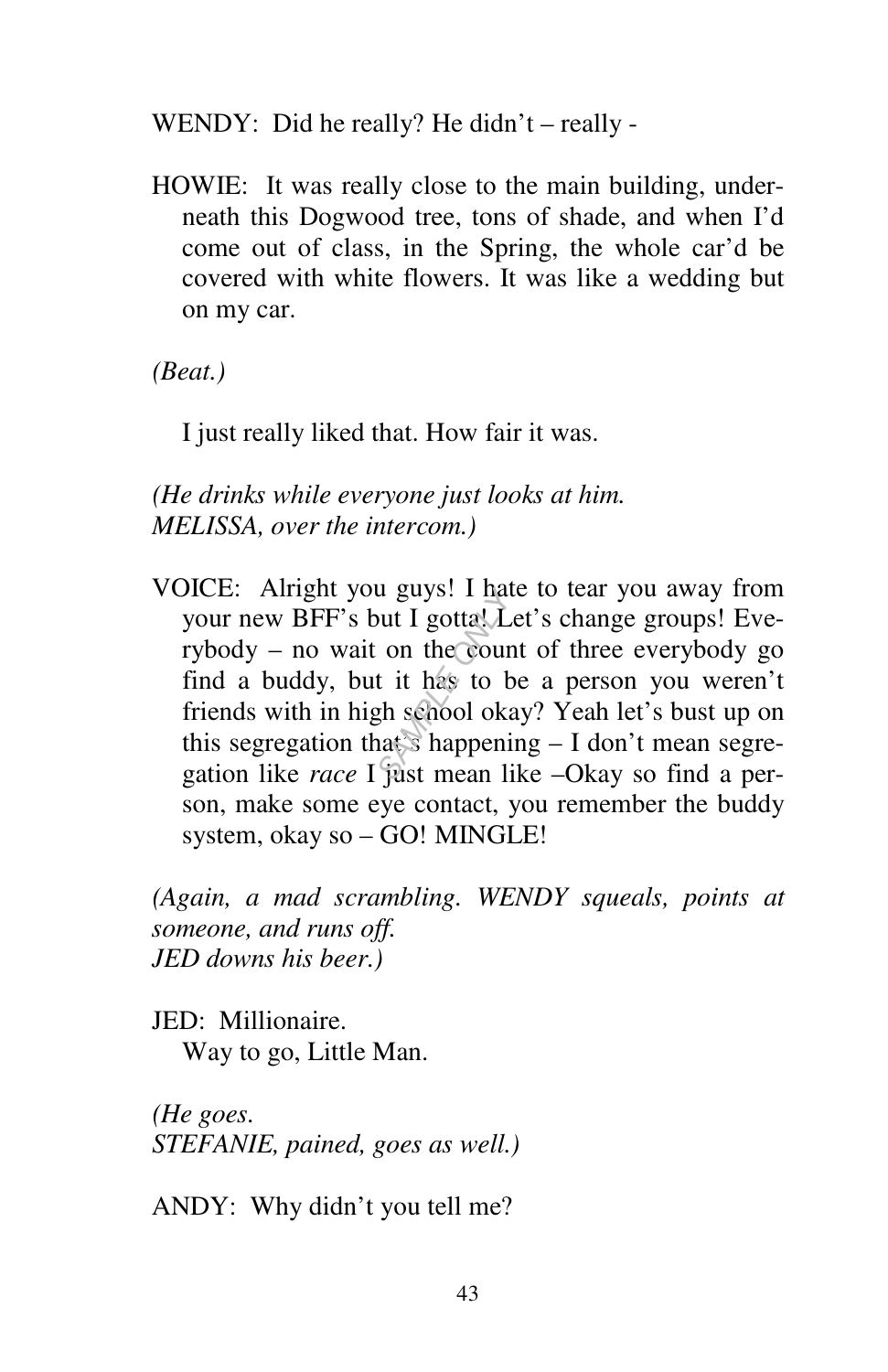HOWIE: What?

ANDY: Uh, about Rachel?

HOWIE: It's not exactly my favorite thing to say.

ANDY: But you could've told me.

HOWIE: I know.

- ANDY: What happened?
- HOWIE: Just, ah. She wasn't happy. I'm fine. It's just. It's fine.

*(They just stand there.)* 

ANDY: You coulda called me.

HOWIE: I know.

ANDY: No, you don't know, because you never – **Brad** me. Only

*(Again, they just stand there.)* 

HOWIE: It's – it's fine, we just, it didn't – we didn't – you know.

ANDY: No. I don't. When –

HOWIE: Like three months ago? I didn't wanna make a big deal about it.

*(They look out into the crowd.)* 

ANDY: Are you sure you're / okay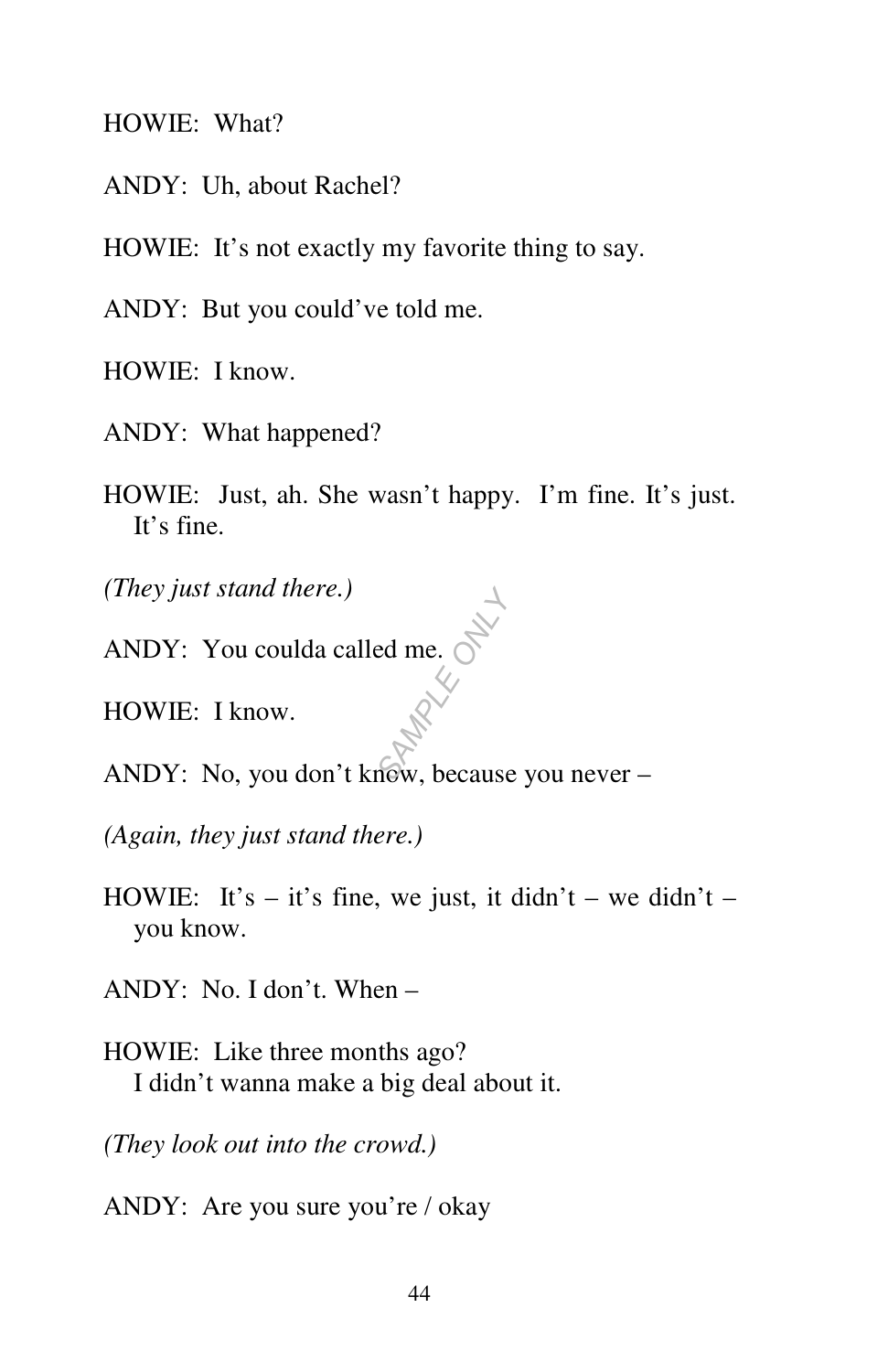HOWIE: Yes.

ANDY: What did / she say

HOWIE: I don't know, I kind of don't want to talk / about it right now?

ANDY: Okay sorry –

HOWIE: It's okay. It's fine.

*(Beat.* 

*A long moment in which the music seems to get louder, worse.)* 

ANDY: She doesn't know what she's missing.

*(HOWIE smiles, drinks.)* 

HOWIE: Yeah.

ANDY: *(pointing to HOWIE) this* guy. *SAMPLE CONCEY*<br>
SAMPLE ONLY CONCEY TO THE ONLY CONCEY TO THE ONLY CONCEY OF THE ONLY CONCEY OF THE ONLY CONCEY OF THE ONLY CONCEYS TO THE ONLY CONCEYS TO THE ONLY CONCEYS OF THE ONLY CONCEYS OF THE ONLY CONCEYS OF THE ONL

HOWIE: Yeah, *this* guy.

*(They stand there together, disconnected. ANDY points at someone we can't see.)* 

HOWIE: What're you doing?

ANDY: I've just made eye contact.

HOWIE: With who?

*(ANDY downs his drink.)*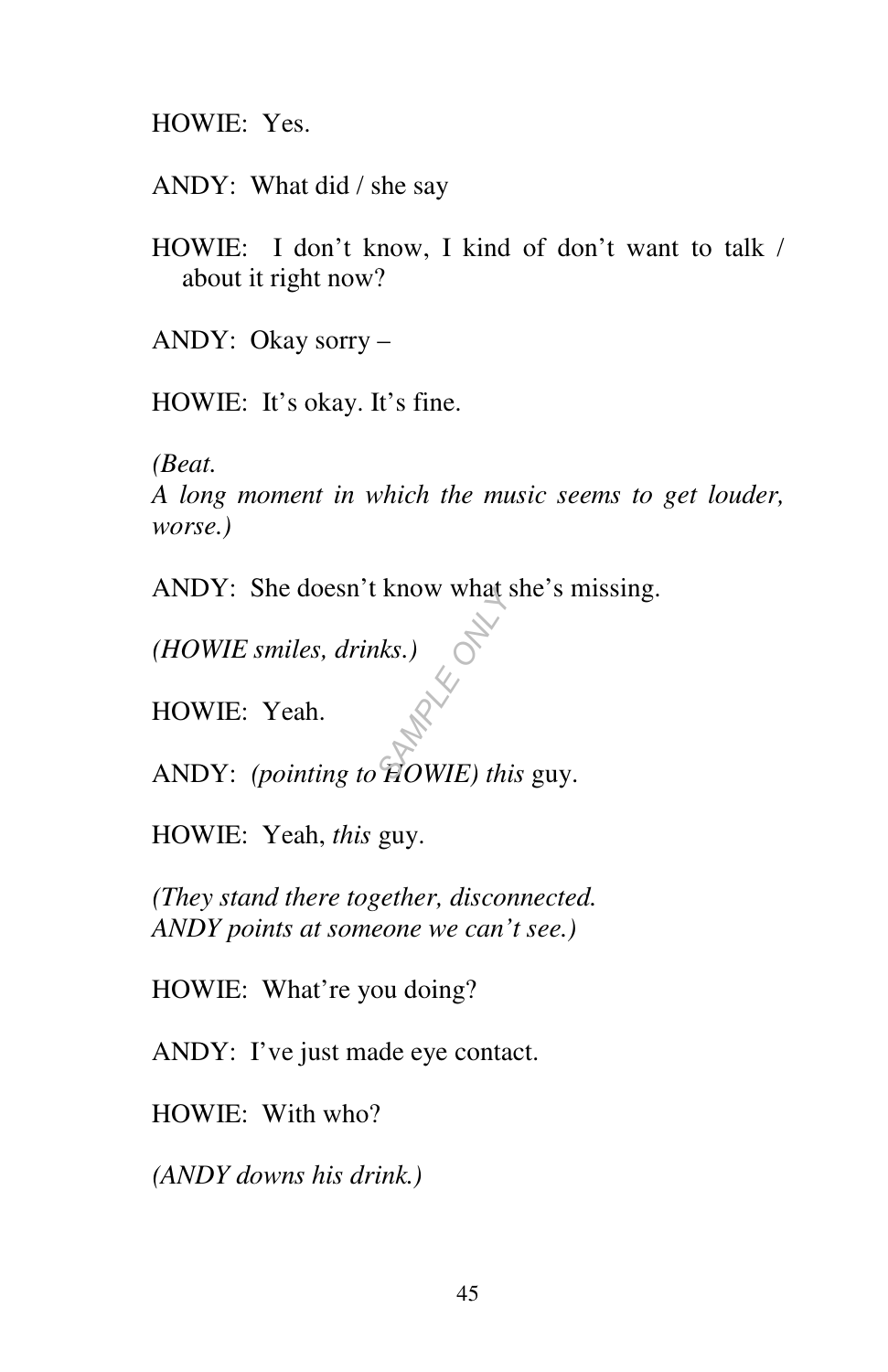ANDY: That person. Over there. I'm goin in. I am JUST drunk enough to do this.

*(He looks at Howie.)* 

ANDY: You *sure* you're okay?

HOWIE: I'm fine, could you just not –

ANDY: Fine. Sorry.

*(Then, to someone we can't see:)* 

Hey buddy!

*(ANDY goes. HOWIE stands by himself, dying inside. Gets out his phone to text, or receive. Has nothing. Sends nothing. Sits in a folding chair. s*, *or receive.*<br>*Chair.*<br>*S*<br>proaches him<br>*SA* you for

*Slowly, STEFANIE re-approaches him.)* 

STEFANIE: Can I sit next to you for a minute? You look like a safe place. To sit.

HOWIE: Sure!

*(They sit next to each other, looking out.)* 

STEFANIE: It's so satisfying. The ones who got fat.

HOWIE: To the fat ones!

*(They cheers.)* 

STEFANIE: Nobody's playing the game right, nobody's really mingling. We're like separated into groups.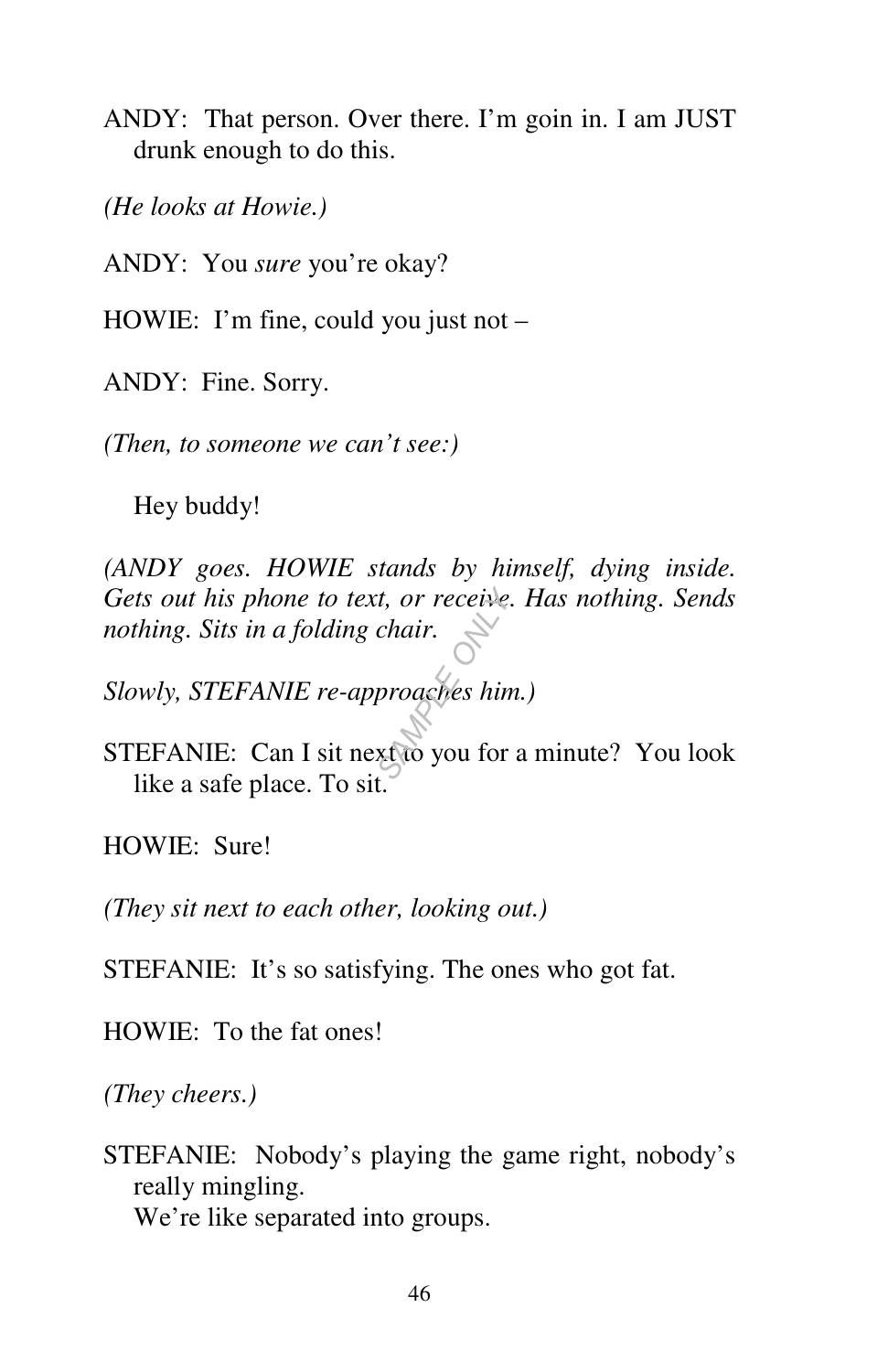HOWIE: How so?

STEFANIE: *(pointing)* People with babies and people with not babies.

HOWIE: Huh.

- STEFANIE: *(pointing)* See over there are the people with babies being all *babies!!!*  And here we are. Being barren.
- HOWIE: I'm not barren. Impotent. The man version.
- STEFANIE: Me neither, I'm fertile, very.
- HOWIE: I want kids, I think.  $\lim_{h\to 0}$ <br>  $\lim_{h\to 0}$ <br>  $\lim_{h\to 0}$ <br>  $\lim_{h\to 0}$
- STEFANIE: Like when?  $\otimes$
- HOWIE: I don't know, soon?
- STEFANIE: Oh, but we just met.
- HOWIE: Um, you were the tuba to my trombone, I think we're pretty much life partners.

*(STEFANIE smiles.)* 

- STEFANIE: Well I want to wait like just a little while. For kids. I want to really want them.
- HOWIE: Yeah let's wait. At least a few days.
- STEFANIE: Til I'm ovulating.
- HOWIE: I was / kidding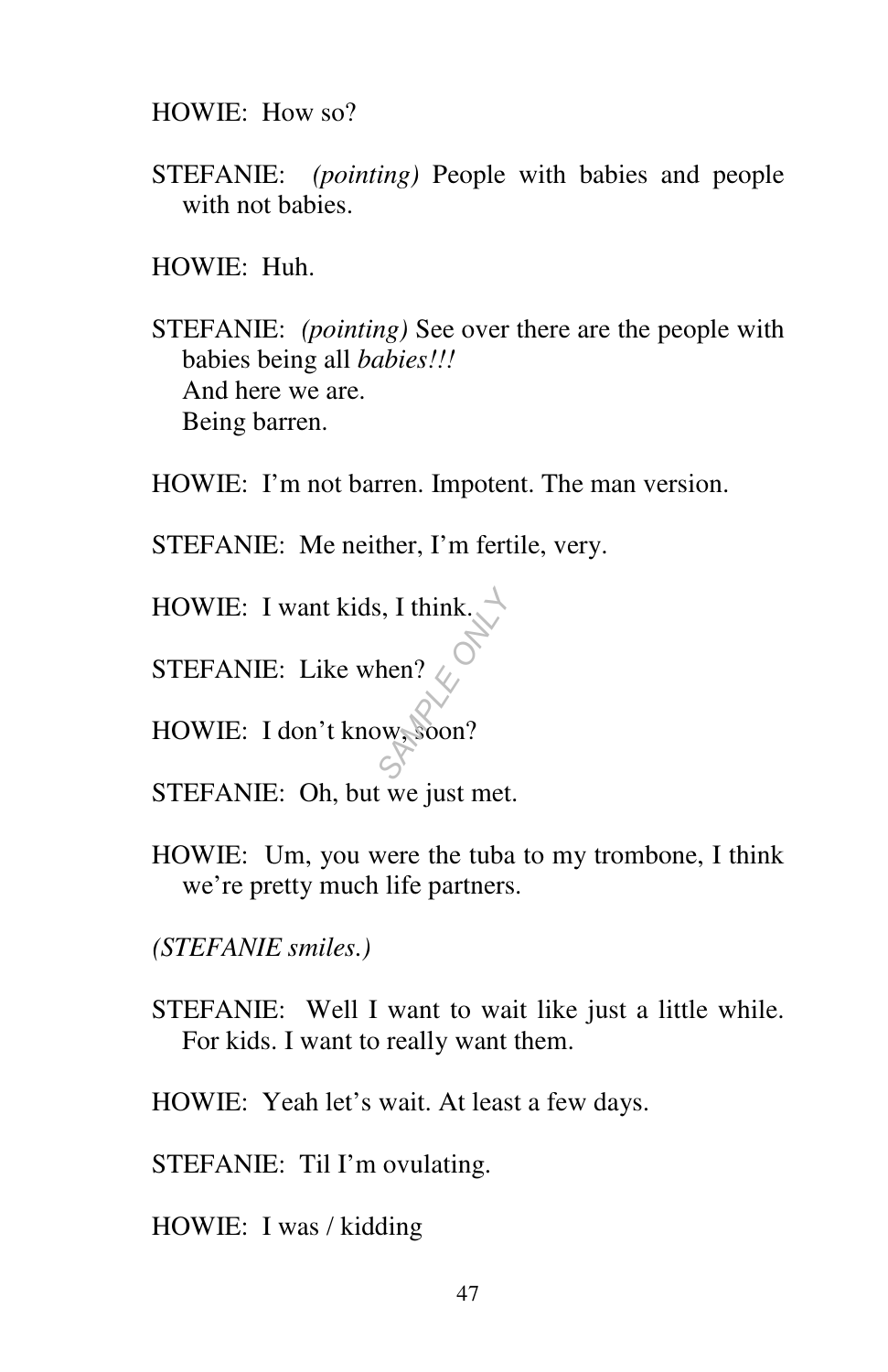STEFANIE: No me too I was kidding too I was so kidding.

*(Beat.)* 

STEFANIE: Sorry about your –  $ex - thing -$ 

*(HOWIE shrugs. Drinks. Drinks more.)* 

Is it a – pretty recent - ?

HOWIE: Hey, you win some you lose some, it's all, you know, it's just part of life, people come and go, in and out of your life, and yeah.

*(Beat.)* 

- STEFANIE: Favorite coffee in Seattle. Free in Seattle<br>
stion<sup>2</sup><br>
Sample GO
- HOWIE: Was that a question?
- STEFANIE: Yes! One two three GO / BEDLAM
- HOWIE: BEDLAM.

STEFANIE: AHHHHHH BEDLAM!!!!

- HOWIE: Americano with just like a */ touch* of soy
- STEFANIE: TOUCH OF SOY and like the / TINIEST sprinkling of turbinado

HOWIE: Turbinado!

*(Beat. They look at each other.)*